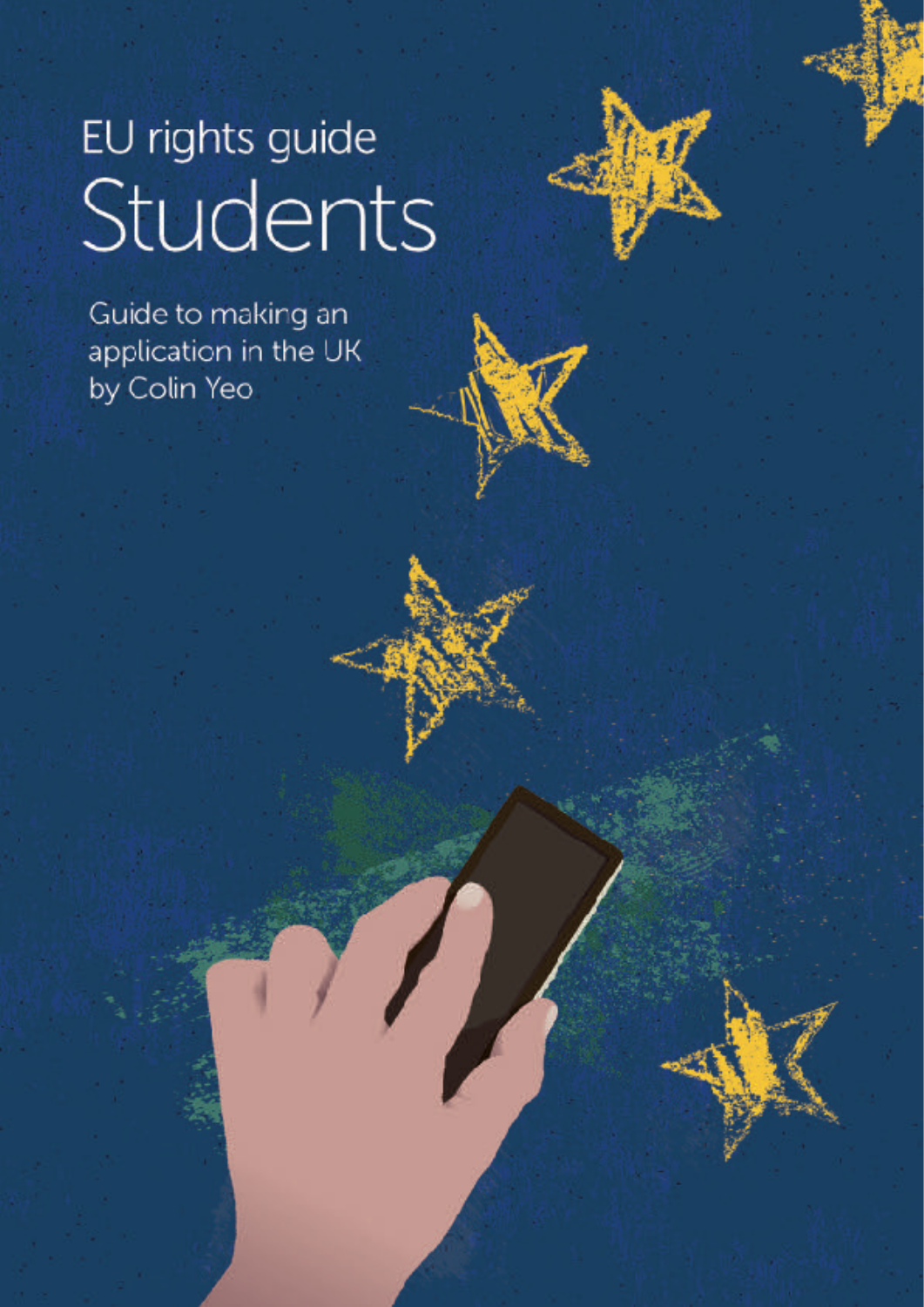#### **PART OF THE EU RIGHTS GUIDE SERIES:**

- **1. WORKERS**
- **2. SELF EMPLOYED**
- **3. SELF SUFFICIENT**
- **4. STUDENTS**

#### **COPYRIGHT NOTICE**

Published under Creative Commons license CC BY-NC-SA



#### **IMAGE CREDITS**

Cover: Justin Still [\(justinstill.com](http://justinstill.com/)) Map of EU: By JLogan, [Wikipedia Commons](http://en.wikipedia.org/wiki/File:Map_of_EU_states_blank.png)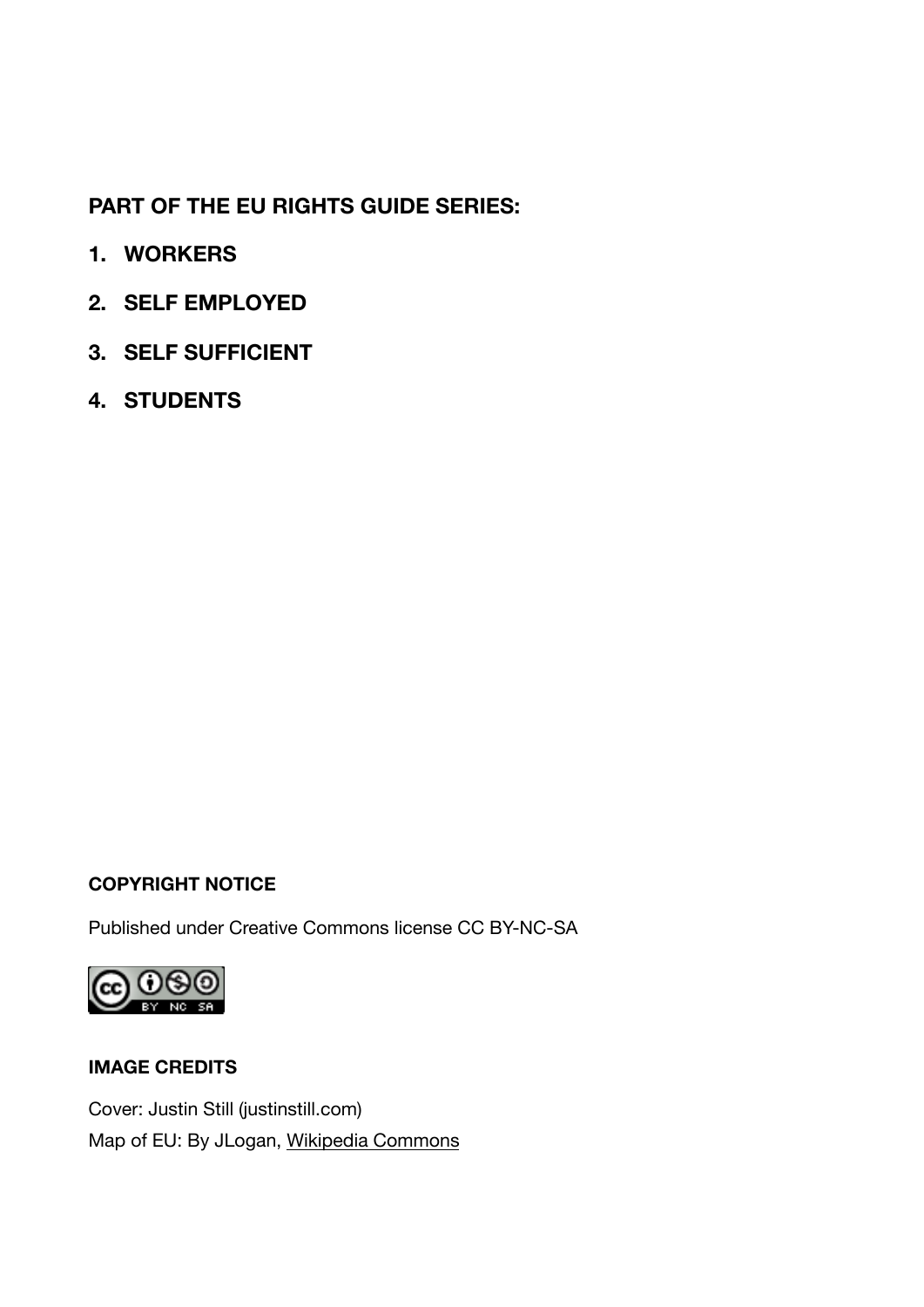# **CONTENTS**

| <b>Introduction</b>                                                | 4              |
|--------------------------------------------------------------------|----------------|
| <b>Glossary and meanings</b>                                       | 5              |
| <b>Brexit: what now?</b>                                           | 6              |
| No change, for now                                                 | 6              |
| What will happen to EEA nationals and family members?              | $\overline{7}$ |
| Is it worth applying for residence documents now?                  | 9              |
| Should EEA nationals apply for naturalisation as British citizens? | 10             |
| How EU free movement rights work                                   | 13             |
| The fundamental freedoms                                           | 13             |
| Rights not privileges                                              | 15             |
| What are the EU, EC, EEC, EEA and ECHR?                            | 16             |
| Who are the EU Member States?                                      | 17             |
| Where does EU law come from?                                       | 18             |
| EU citizenship                                                     | 20             |
| How to read and understand free movement law                       | 20             |
| What are the benefits of free movement law?                        | 23             |
| UK and EU rules contrasted                                         | 23             |
| Reverse discrimination                                             | 24             |
| Whose rights?                                                      | 25             |
| <b>Residence rights of EU citizens</b>                             | 27             |
| <b>Exercise of Treaty rights</b>                                   | 27             |
| Legal effect of residence documents                                | 28             |
| Right of admission                                                 | 29             |
| Right to be accompanied by family members                          | 30             |
| Family members                                                     | 30             |
| Other or extended family members                                   | 32             |
| Initial right of residence                                         | 34             |
| "Normal" residence                                                 | 35             |
| Permanent residence                                                | 36             |
| Automatic nature of permanent residence                            | 37             |
| Combining different qualifying activities                          | 38             |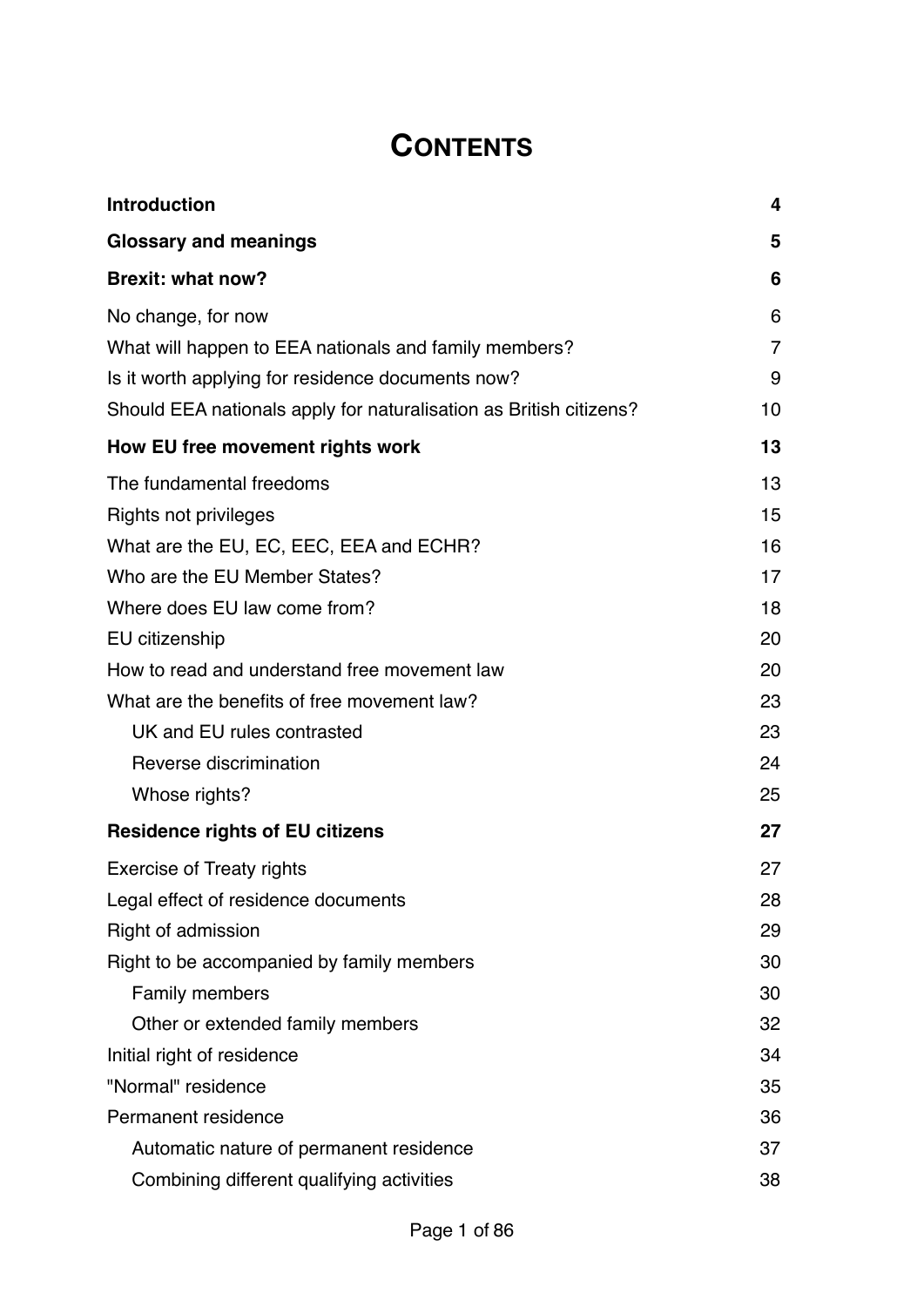| Residence prior to the Citizens Directive                    | 39 |
|--------------------------------------------------------------|----|
| Permanent residence not necessarily permanent                | 39 |
| Who is a "student" in EU law?                                | 41 |
| Types of study included                                      | 41 |
| The need for "sufficient resources"                          | 42 |
| Comprehensive sickness insurance                             | 43 |
| Family members who need comprehensive sickness insurance     | 43 |
| What counts as comprehensive sickness insurance?             | 44 |
| Option 1. Buy comprehensive private health insurance         | 45 |
| Option 2. Use a European Health Insurance Card               | 46 |
| Option 3. Prove you are protected by reciprocal arrangements | 46 |
| Alternatives                                                 | 48 |
| <b>Making an application</b>                                 | 49 |
| Do I need to apply at all?                                   | 49 |
| Family permit and travel to the UK                           | 51 |
| Right of residence (first five years)                        | 52 |
| Permanent residence                                          | 53 |
| <b>British citizenship</b>                                   | 53 |
| How do I apply?                                              | 55 |
| Do I need to use an official application form?               | 55 |
| Use the online application process                           | 57 |
| Use the Home Office EEA series forms                         | 59 |
| Use a covering letter                                        | 60 |
| Can I speed things up?                                       | 61 |
| Requesting return of a passport                              | 63 |
| If residence document is not received                        | 64 |
| Damages for delay                                            | 64 |
| What are the minimum formalities required?                   | 65 |
| Application fee                                              | 66 |
| Valid passport or identity card                              | 66 |
| Other evidence or proof                                      | 67 |
| What evidence do I need to include?                          | 67 |
| Initial right of residence                                   | 67 |
| Residence                                                    | 68 |
| Permanent residence                                          | 70 |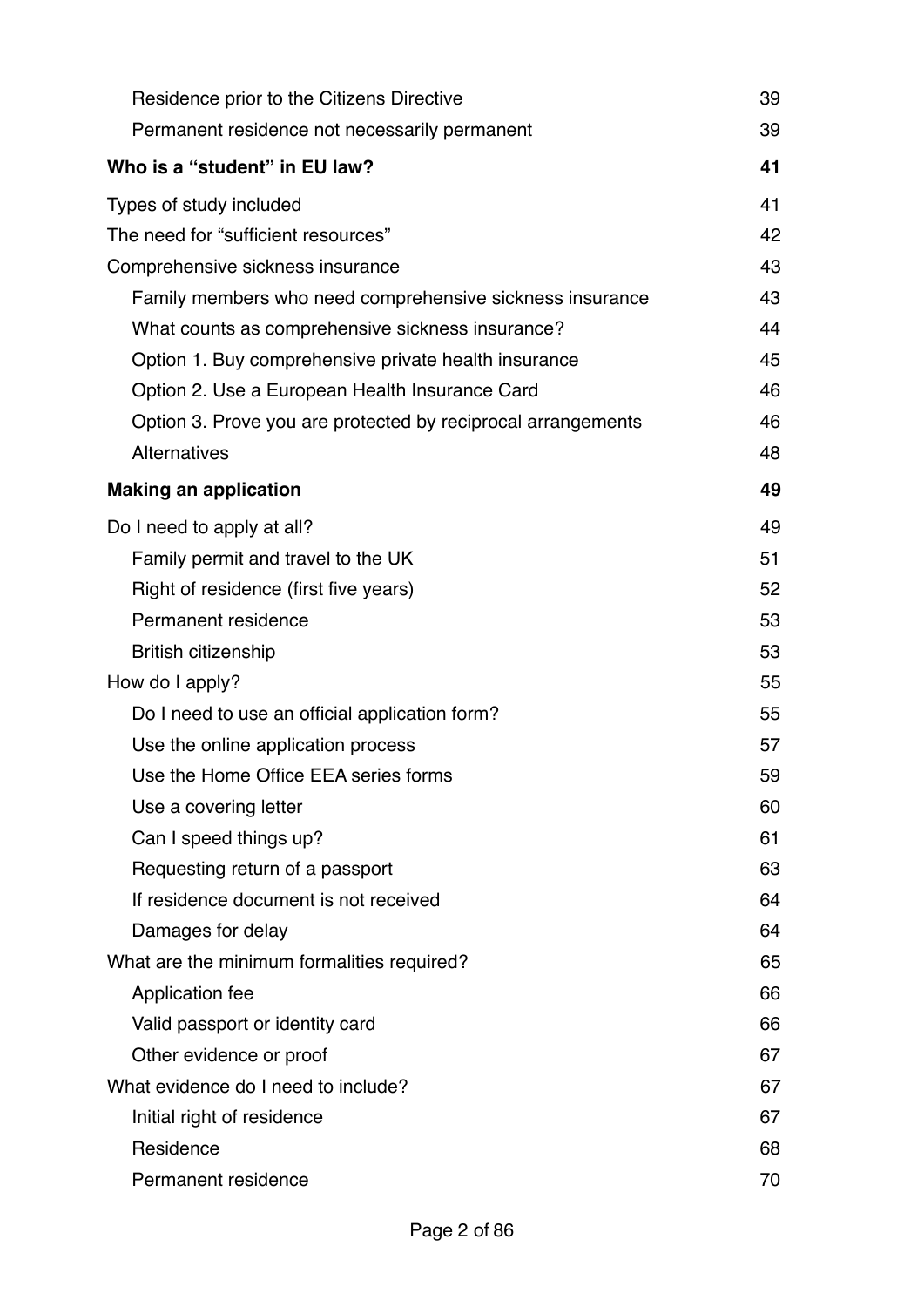| What to do if refused                              | 74 |
|----------------------------------------------------|----|
| Accept the refusal                                 | 74 |
| Reapply                                            | 75 |
| Ask for reconsideration                            | 76 |
| Appeal                                             | 78 |
| Is there a right of appeal?                        | 78 |
| Lodging an appeal                                  | 80 |
| Is the appeal from within the UK or after removal? | 82 |
| Judicial review                                    | 82 |
| <b>Further reading and links</b>                   | 84 |
| <b>Conclusion</b>                                  | 85 |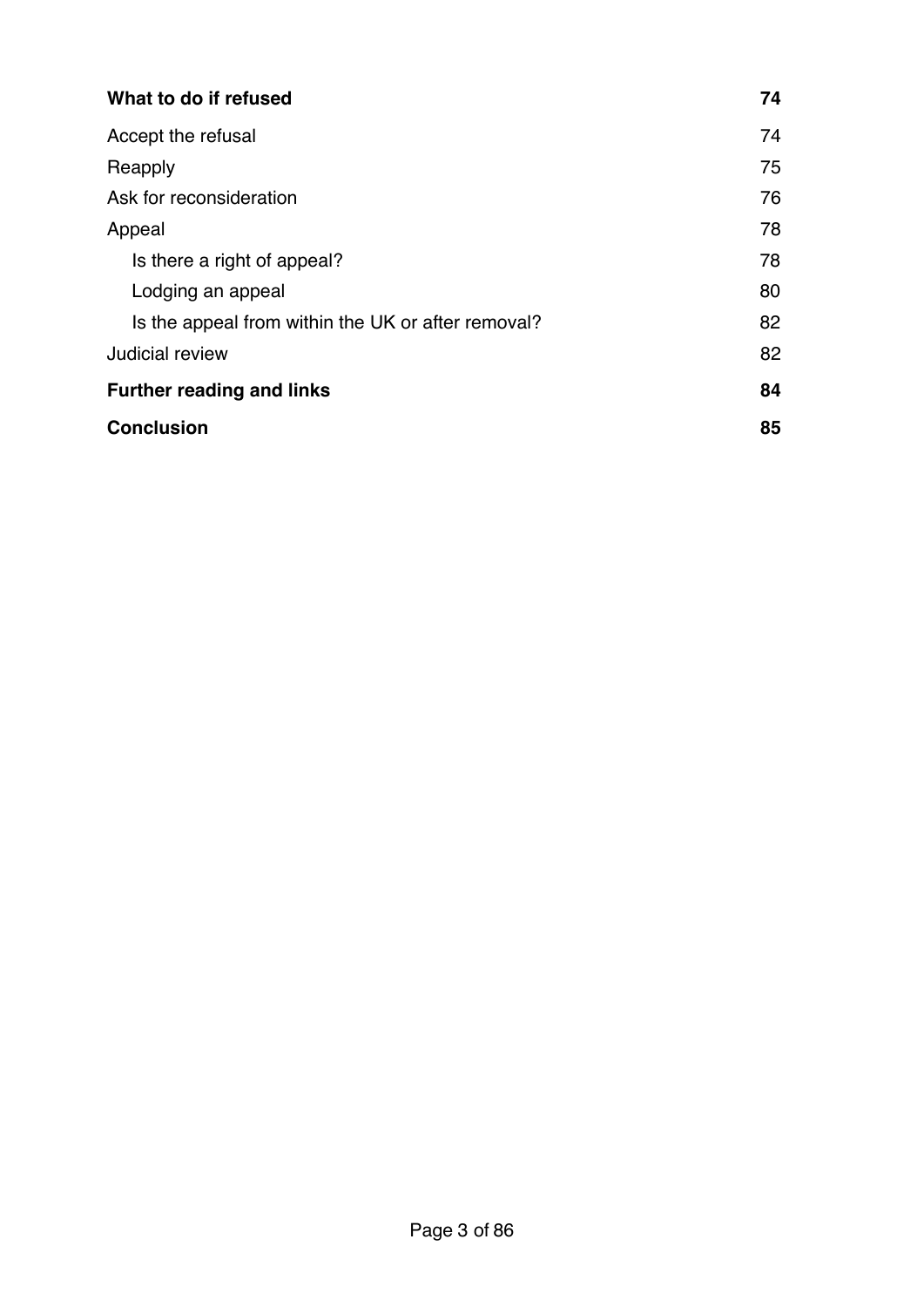## <span id="page-5-0"></span>**INTRODUCTION**

The result of the UK referendum on whether to leave or remain in the European Union has caused huge anxiety to European nationals and their family members living in the UK.

This guide first examines how EU free movement law works, who benefits from it and then turns to the practicalities of making an application.

For the most part, EU free movement law is easy to understand and enabling and it genuinely serves to promote free movement of EEA nationals and their family members. Even before the referendum result, though, the UK Government had become increasingly hostile to free movement of EEA nationals and several administrative measures were taken to try to discourage such movement.

As part of this squeeze, the UK's implementing regulations have been tightened up and are now exceedingly complex in parts. A new set of regulations took effect in February 2017. Perhaps more importantly, a new generation of application forms was introduced in early 2015 which are long, complex and intrusive. The online versions of some forms introduced in October 2016 were an improvement in some ways. From 1 February 2017, it became compulsory to use these forms.

This guide does not cover absolutely every situation and it is not intended to. It is part of a series of guides covering workers, self employment, self sufficiency and students. The purpose of the guides is to cover most types of EU law application for most people.

I am grateful to Unbound Philanthropy for the funding to work on this series and to JCWI for their invaluable help with proof reading. Any errors are of course my own, though.

Page 4 of 86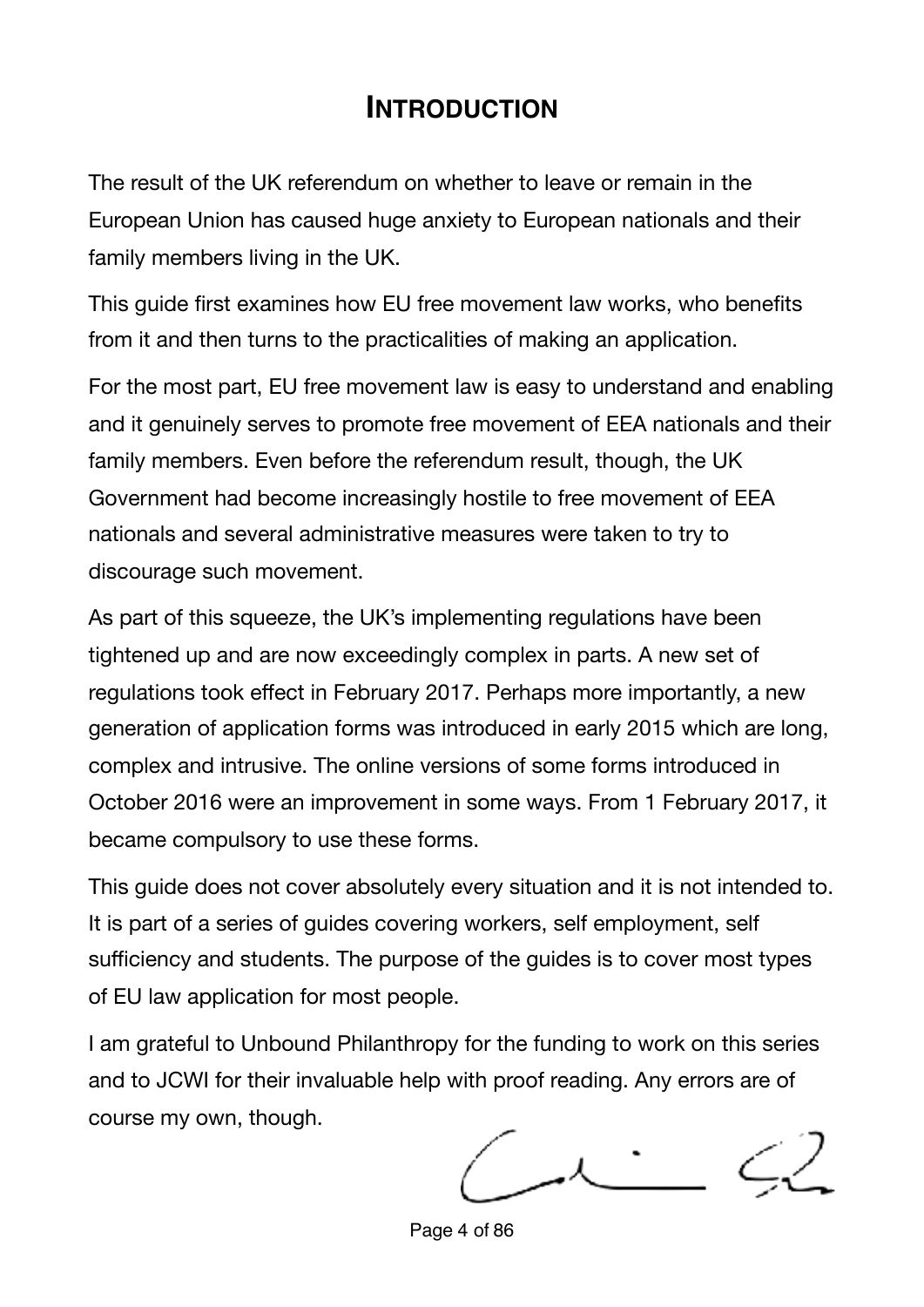## <span id="page-6-0"></span>**GLOSSARY AND MEANINGS**

Lawyers and the Home Office do like their acronyms. The following is a glossary for some of the terms you may encounter here in this ebook or when trying to deal with the Home Office.

| <b>CSI</b>                      | Comprehensive Sickness Insurance. Required by the self sufficient and<br>students in order to qualify for a right of residence                                                                                              |
|---------------------------------|-----------------------------------------------------------------------------------------------------------------------------------------------------------------------------------------------------------------------------|
| <b>CJEU</b>                     | Sometimes just "the Court", this is the Court of Justice of the European<br>Union, formerly known as the European Court of Justice or ECJ                                                                                   |
| <b>Directive</b>                | Form of EU law setting out legal details and implementing treaty rights. Can<br>be directly relied on if domestic regulations do not accurately reflect rights.                                                             |
| EC                              | European Community, predecessor to the European Union                                                                                                                                                                       |
| <b>ECHR</b>                     | European Convention on Human Rights. Different body of law not really<br>related to EU law.                                                                                                                                 |
| EEC                             | European Economic Community, predecessor to the European Community<br>and, later, European Union                                                                                                                            |
| <b>EEA</b>                      | European Economic Area                                                                                                                                                                                                      |
| <b>EU</b>                       | European Union                                                                                                                                                                                                              |
| <b>Exercising treaty rights</b> | Work, self employment, study or self sufficiency in another Member State.                                                                                                                                                   |
| <b>MET</b>                      | Minimum Earnings Threshold, a measure used by the Department of Work<br>and Pensions for assessing the right of residence of EU nationals with low<br>earnings                                                              |
| Third country national          | A citizen of a country outside the EEA, including outside the UK                                                                                                                                                            |
| <b>TFEU</b>                     | Treaty on the Functioning of the European Union: the key bedrock treaty                                                                                                                                                     |
| Treaty                          | Form of EU law setting out binding legal principles. Can be directly relied on if<br>domestic regulations do not accurately reflect rights.                                                                                 |
| UK regulations                  | Form of UK law implementing EU law, primarily the Immigration (European<br>Economic Area) Regulations 2006 as amended (due to be replaced by the<br>Immigration (European Economic Area) Regulations 2016 in February 2017) |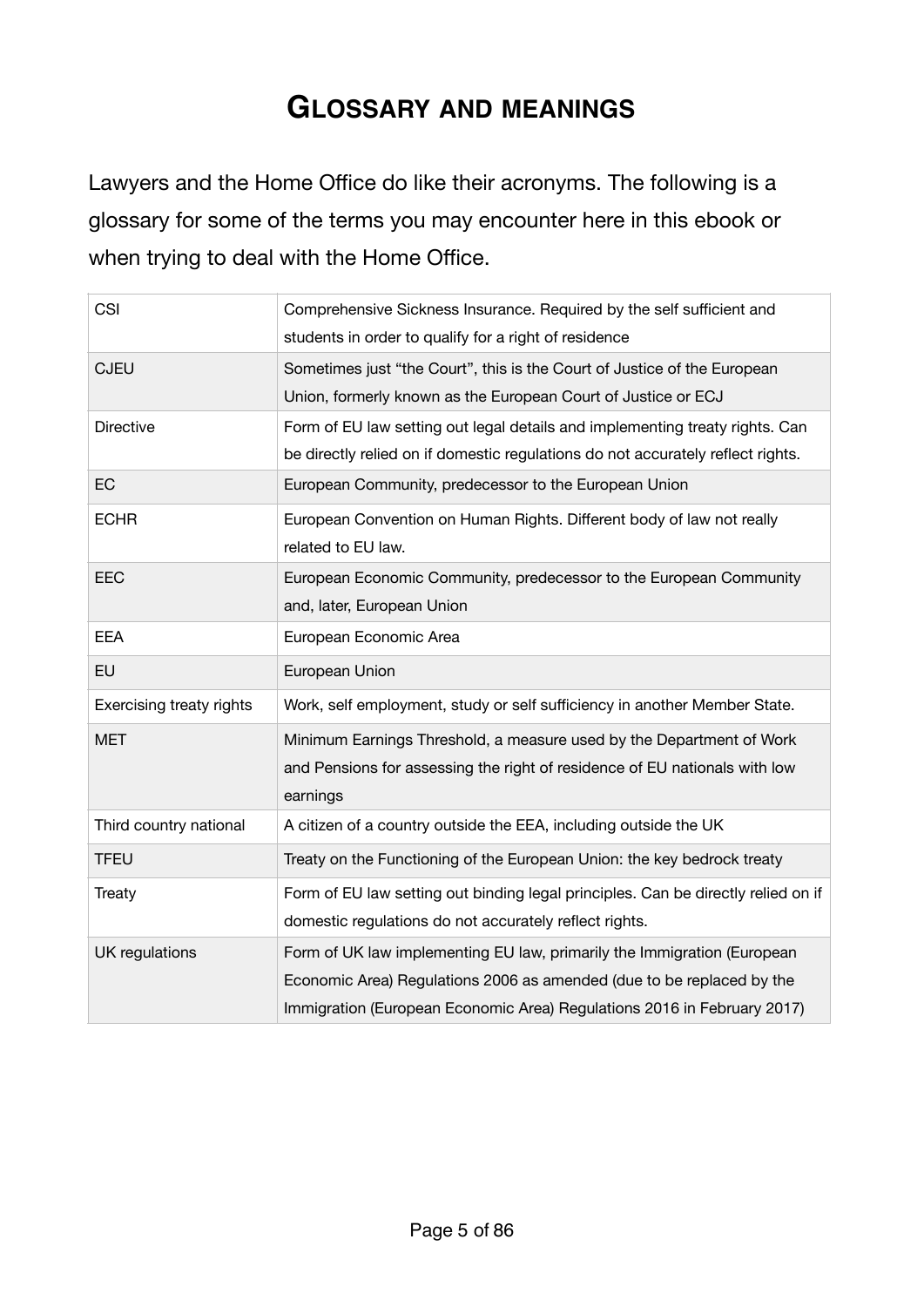# <span id="page-7-0"></span>**BREXIT: WHAT NOW?**

## <span id="page-7-1"></span>**No change, for now**

The vote in the referendum on 23 June 2016 for the UK to leave the European Union had no immediate legal effect. The referendum was advisory in nature and the law does not change until the Government or Parliament changes it.

At the time of writing, it was expected that the Government would start the process of leaving the EU in March 2017. The legal means to depart from the EU is set out in Article 50 of the Treaty on the Functioning of the European Union, so if you hear references to "Article 50" in the context of Brexit, that is what is meant. Article 50 sets out a process for departure. First, the relevant Government must notify the EU of the decision to leave, which is often referred to in the media as "triggering Article 50". Article 50 then provides that the Member State will cease to be a member of the EU two years from the date of notification, unless the departing Member State and the remaining Member States all agree otherwise.

It seems highly unlikely that the UK and all the remaining 27 Member States would agree to shorten the process, which is already incredibly short in legal terms.

There will therefore almost certainly be a two year period between the UK's notification under Article 50 and the actual departure of the UK from the EU, which will probably be in April 2019. Before and during that time, all EU laws will continue to apply as before, including free movement laws.

To put it another way, there will probably be no change to the rights of EU citizens and their family members until at least two years after Article 50 is triggered.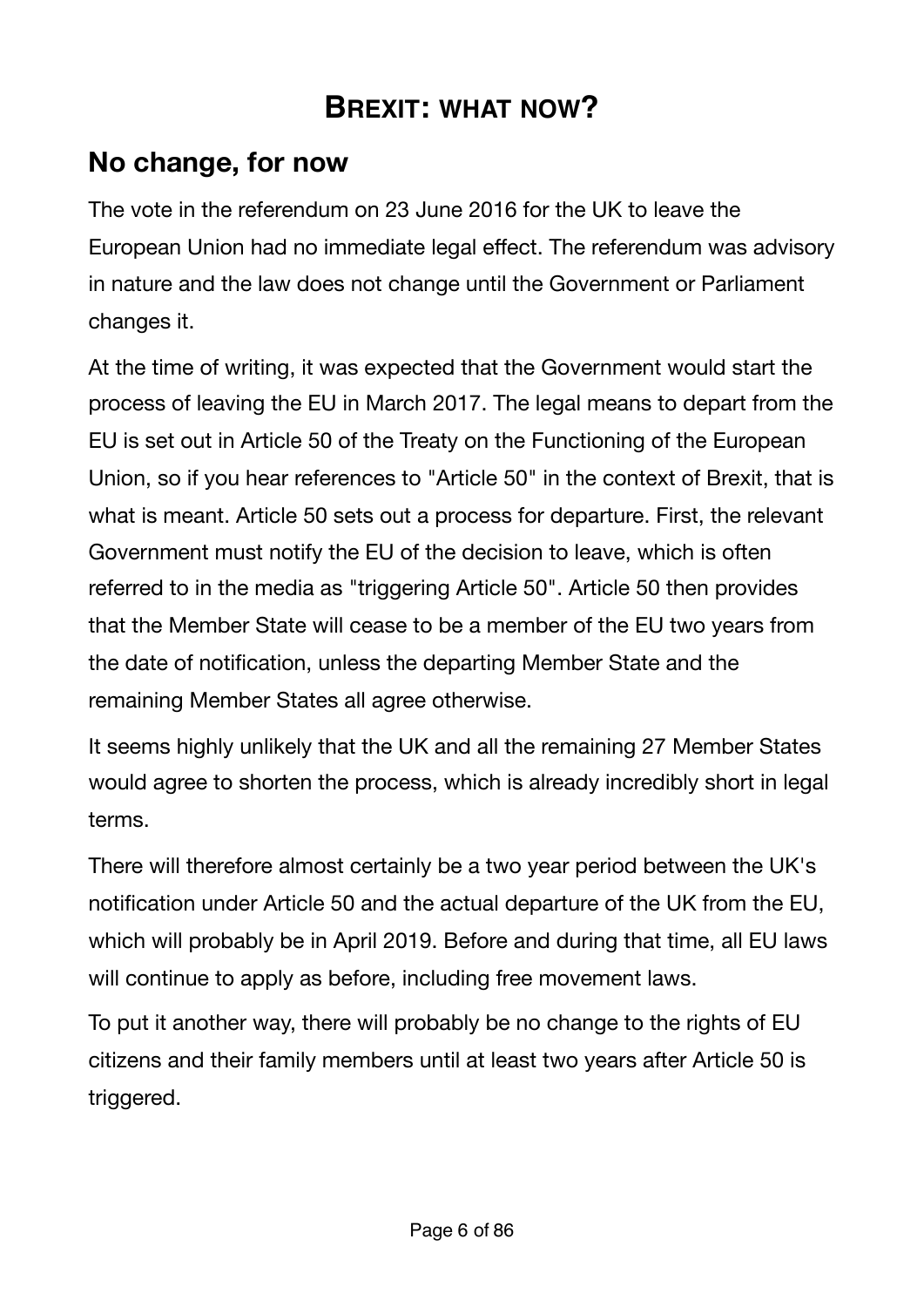# <span id="page-8-0"></span>**What will happen to EEA nationals and family members?**

At the time of writing, the Government has [repeatedly](https://www.freemovement.org.uk/what-was-said-in-parliament-about-the-status-of-eu-nationals-in-the-uk/) refused to give any clear assurance that EEA nationals will be allowed to stay in the UK after Brexit. Instead, the Prime Minister and other ministers have tied the right of EEA nationals to stay in the UK with the right of UK nationals to stay in other EEA countries and said that it is a matter of negotiation.

Before going further, one option for the UK is to retain EU free movement rights even outside the EU itself, following the example set by Norway, Switzerland and others. In this scenario, there might well be little change to the rights of EEA nationals living in the UK and no need to apply for further documents as proof of residence. This is sometimes described in the media as "soft Brexit". Soft Brexit remains possible, although at the time of writing the indications from Government seemed to point to "hard Brexit", in which free movement rights would not continue.

Irrespective of whether Brexit turns out to be "soft" or "hard", there are signs behind the scenes that EEA nationals will be permitted to remain in the UK following Brexit, although the terms are currently unknown.

First of all, it would be genuinely extraordinary if the UK were to attempt to expel literally millions of residents. It would be immoral, illegal on human rights grounds and would make the UK into a pariah state.

Secondly, aside from the morality and lawfulness of the exercise, it would be extraordinarily difficult for the UK to do so. Rounding up that many people or simply making them unlawfully resident and asking them to leave would create huge administrative problems.

So, we can expect that EEA nationals will in general be permitted to remain, and there have been cautious indications from officials that this will be so.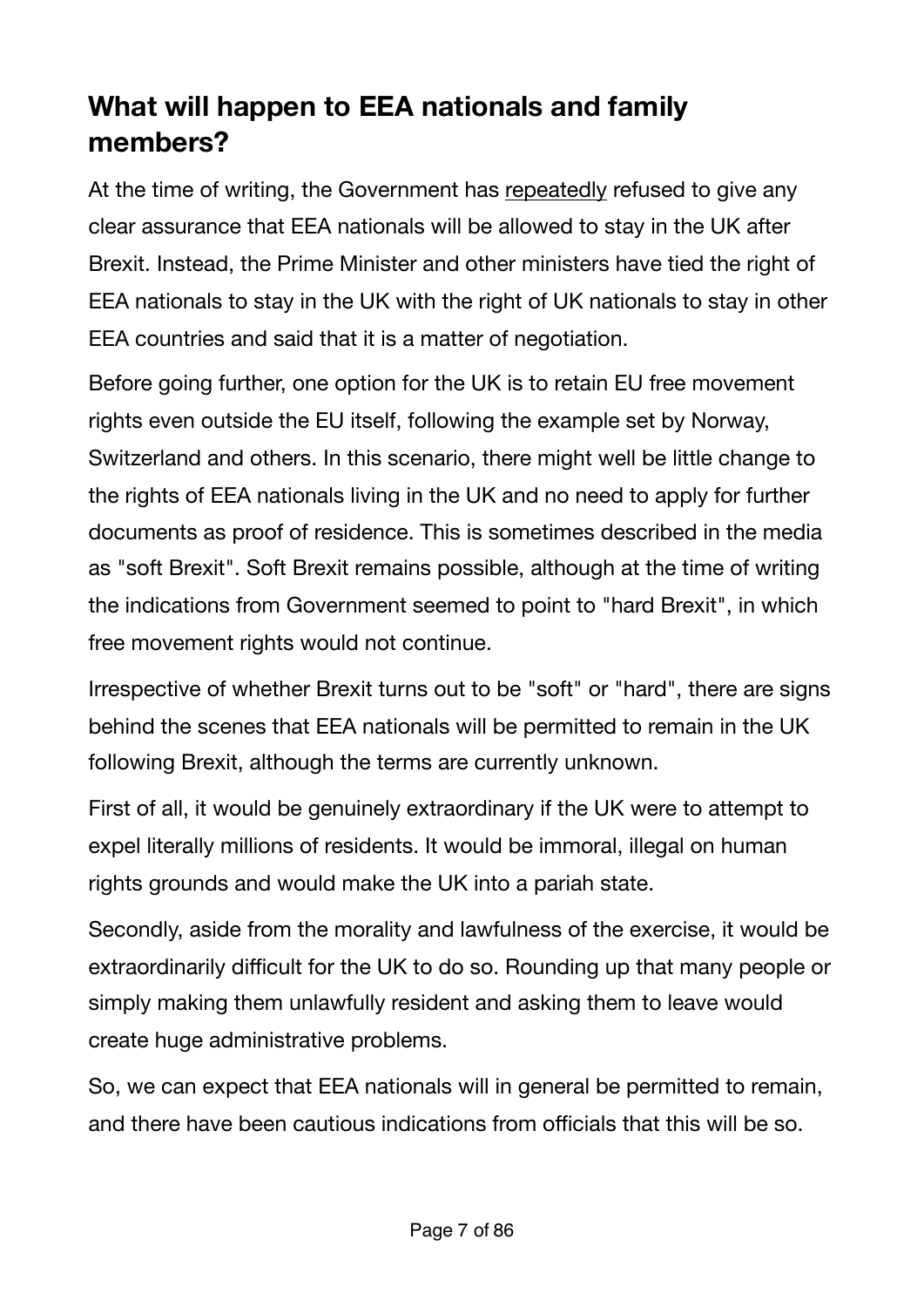A [page](https://www.gov.uk/government/news/statement-the-status-of-eu-nationals-in-the-uk) was added to the Government website on 11 July 2016 stating as follows:

*When we do leave the EU, we fully expect that the legal status of EU nationals living in the UK, and that of UK nationals in EU member states, will be properly protected.*

A senior Home Office civil servant, Mark Sedwill, told the Home Affairs Select Committee in Parliament on 20 July 2016 that EU citizens in the UK with permanent residence would be allowed to stay:

*"People have got that right of permanent residence and that right is associated with other international treaties that the UK is members of such as human rights legislation under the human rights act," he said. "It is under EU law at the moment but it is a right the UK respects."*

Asked why no firm assurance was being given to those with permanent residence, he went on:

> *"I think for people who have the five-year residence, we have in effect had a guarantee."*

The BBC published a [news item](http://www.bbc.co.uk/news/uk-politics-36849071) on the evidence and the full evidence can be seen the [Hansard website](http://www.parliament.uk/business/committees/committees-a-z/commons-select/home-affairs-committee/news-parliament-2015/160718-brexit-evidence/).

On 7 October 2016, an anonymous "senior source" and a "Cabinet source" told [The Telegraph](http://www.telegraph.co.uk/news/2016/10/07/every-eu-migrant-can-stay-after-brexit-600000-will-be-given-amne/) that EU nationals with permanent residence would be allowed to remain, and that the remainder would also be allowed to stay anyway:

*Home Office research has concluded that when Britain leaves the EU, just over 80 per cent of EU citizens in the UK will qualify for residency, sources said. "The remaining people will, of course, be allowed to stay in the UK," a senior source said.* 

*"That's a given. We just need to work out exactly how we do it."*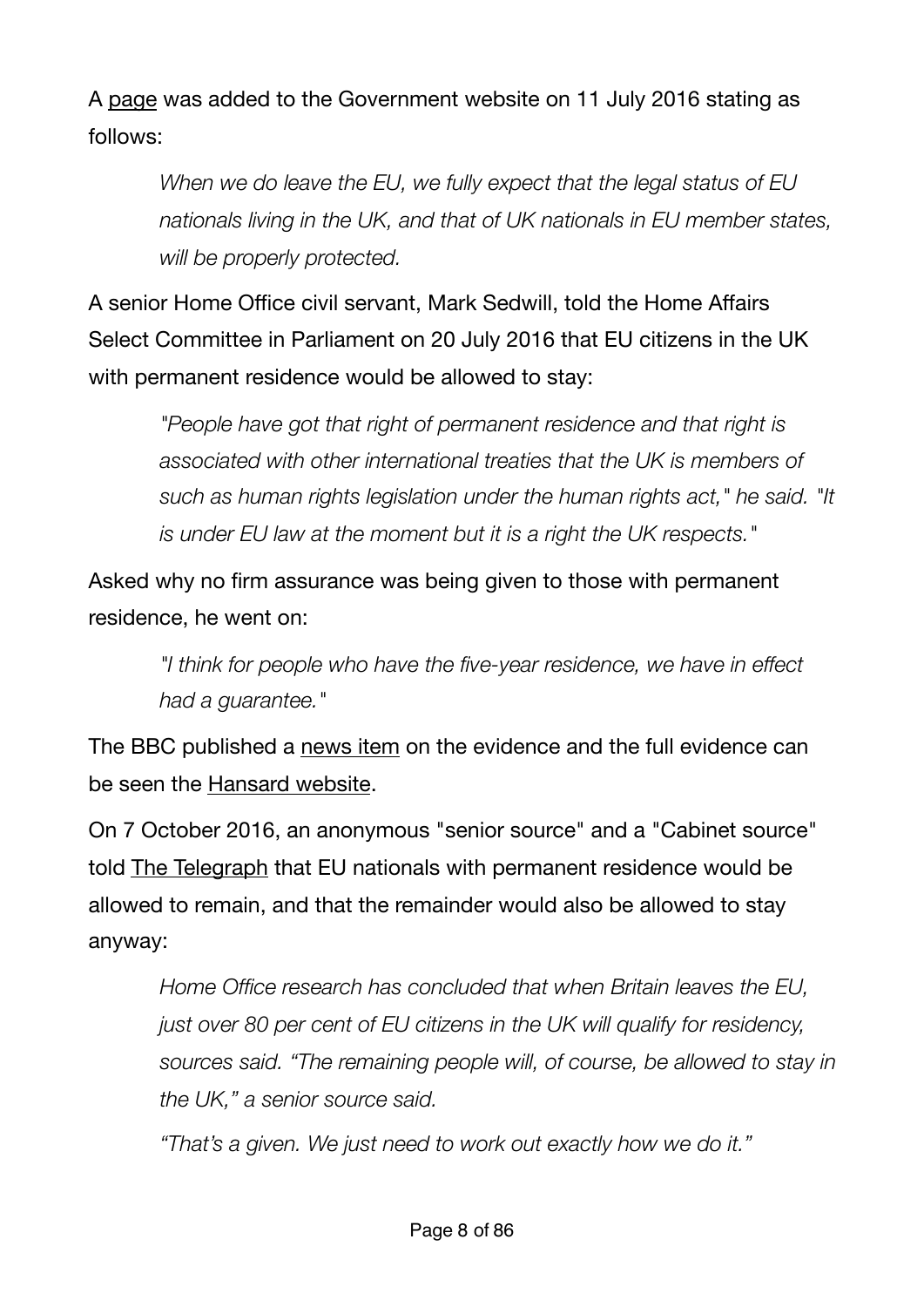*Another Cabinet source said: "They will be allowed to remain in Britain. But it is important that reciprocal agreements are made with the EU to ensure that British people abroad get the same rights."*

At the time of writing there had still been no official announcement but it very much seems that EEA nationals will be allowed to remain in the UK following Brexit. Even then, there remain questions about what kind of residence status they might have after Brexit, whether there will be different legal status for those with permanent residence compared to those without, how they will obtain that new status in practical terms, whether they will retain EU rights to be joined by family members, what will happen to those reliant on "derived" rights of residence and whether there will be any cut-off date for new arrivals from the EEA. We will not know the answer to those questions until an official announcement is made and we do not know when that might occur.

## <span id="page-10-0"></span>**Is it worth applying for residence documents now?**

On the one hand, informal indications are that EEA nationals will be allowed to remain in the UK, and that probably also includes family members. On the other, the official Government position remains that it is a matter for negotiation and we also do not know on what basis EEA nationals will be allowed to remain.

We lawyers might properly be described as paid pessimists: a major part of our job is to think of what can go wrong in order to prevent it occurring.

My own cautious and reluctant view is that it probably is better to apply now for permanent residence or residence documents, if only to work out if there are any problems so that there is time to spare to resolve them. For example:

• If those already with permanent residence documents are treated more generously or find it easier to obtain a new immigration status, it might be wise to apply now.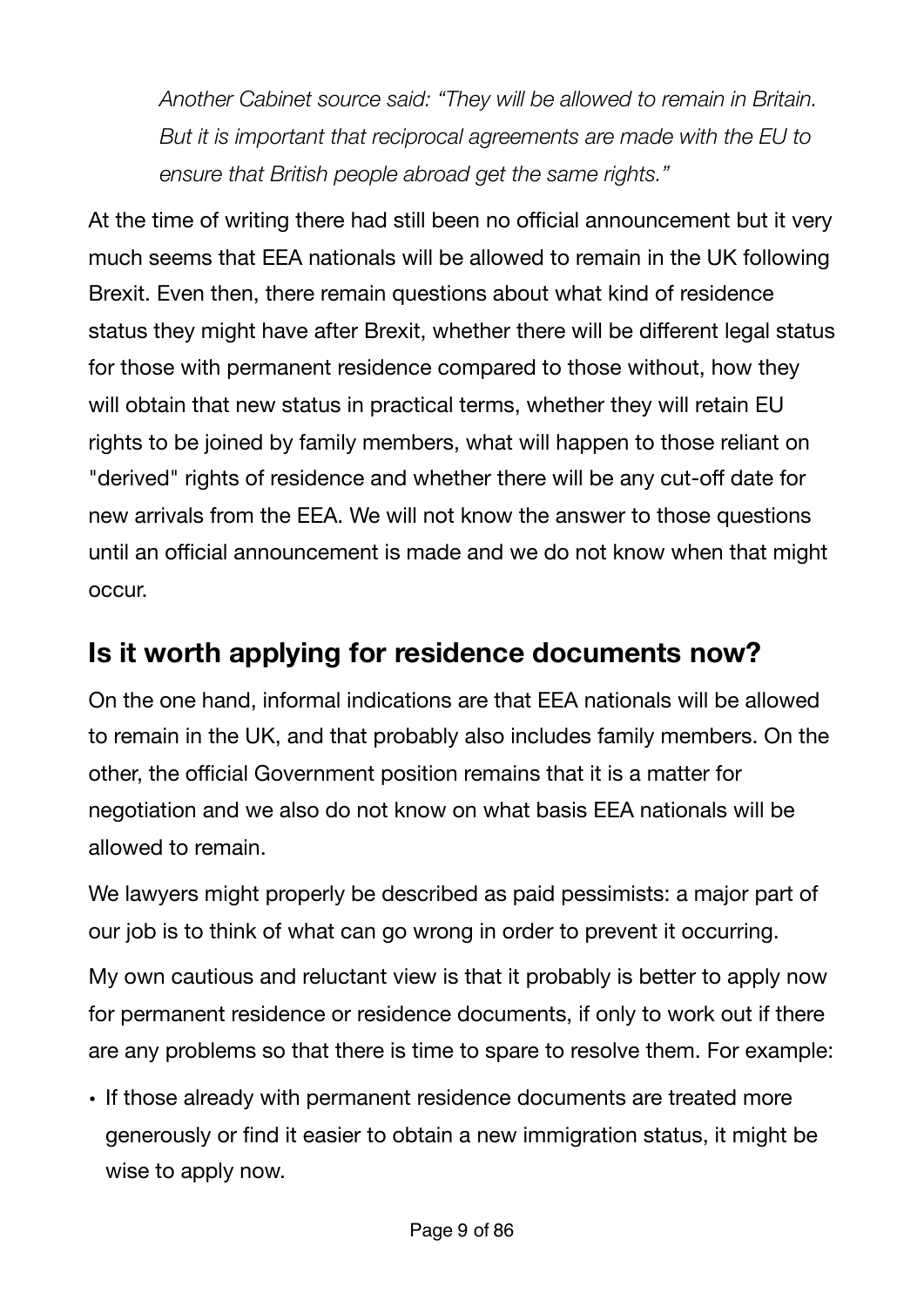- If you do not apply now and find later that you do not have the right documents, this could cause problems. If you apply now and find you do not have the right documents, you still have plenty of time to sort it out.
- If it turns out that having a right of residence is important in some way, it would be better to know now whether you do or do not have a formal EU law right of residence. Many EEA nationals living in the UK, some for very many years, do not, in particular self sufficient people such as those married to British citizens who do not have comprehensive sickness insurance.
- Third country national family members of EEA nationals (e.g. the Brazilian wife of a Portuguese national) might later have difficulty proving their status if their relationship with the EEA national breaks down, so it might be wise to obtain residence documents now in preparation for Brexit.
- Those who might benefit from what are called "derived rights of residence" based on case law like *Zambrano* should do everything possible now to regularise their position and obtain residence documents. It is this group of beneficiaries of EU law who are most likely to be vulnerable when Brexit occurs.

I am reluctant to advise people to do something that I do not know for sure they need to do. After all, the UK may remain within the EEA and free movement laws might remain essentially unchanged. However, applying for a residence document is cheap at only £65 and it is an application which in my view can normally be undertaken without a lawyer.

# <span id="page-11-0"></span>**Should EEA nationals apply for naturalisation as British citizens?**

Some EEA nationals or family members may wish to naturalise as British citizens. This is a very personal decision. However, it is important to be careful because the UK Government now says that the **family members of**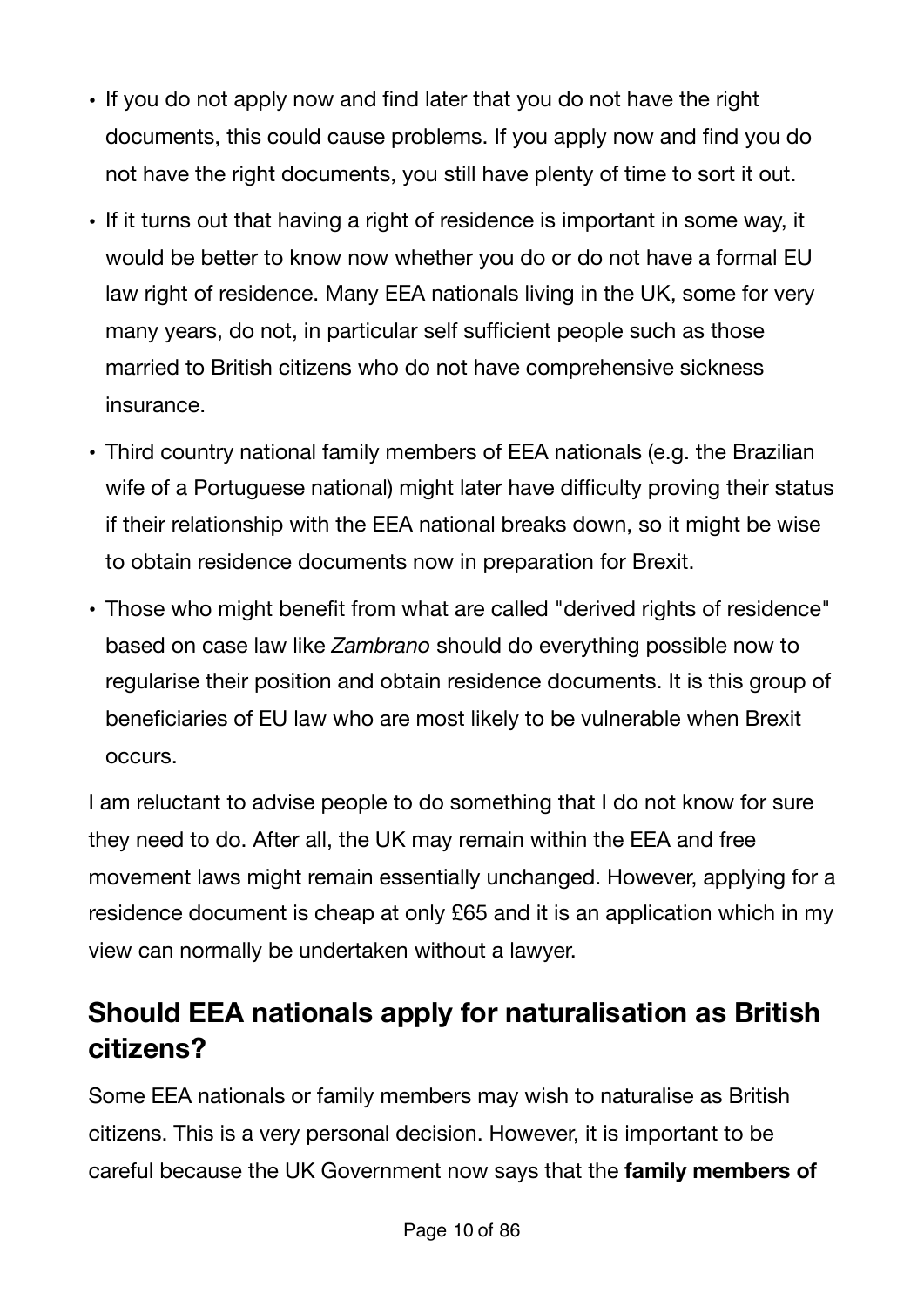# **dual citizens cannot benefit from EU free movement law. This means that any family members from outside the EEA would lose their right of residence in the UK if their EEA family member naturalises as British.**

Further, an EU citizen will by becoming British lose his or her right to be joined by family members in future. This is particularly a problem with children over the age of 18 and parents and grandparents, who are all virtually excluded from entry by the UK's strict immigration rules.

Prior to 2012 the Government had no problem with dual citizenship giving rise to EU residence rights but in response to a case called *McCarthy* the UK changed its approach. It is arguable that the current UK approach is unlawful in EU law but this is no time to be standing on principle.

Another thing to consider carefully is whether the current country of nationality permits dual citizenship. In British nationality law it is not a problem to be a citizen of another country at the same time. That is not true of all countries and some countries even automatically terminate a person's citizenship if he or she becomes a citizen of another country.

For those who do decide to naturalise, the main issues are the application fee and that since 2015 EU nationals and their family members must

- (a) have had permanent residence for a year at the time of application; and
- (b) need to hold a permanent residence certificate or card at the time of application.

Home Office officials are on occasion giving out incorrect information on telephone hotlines and claiming that a person must have held a permanent residence certificate or card for a year before applying for naturalisation. This is incorrect. A certificate or card does need to be held at the time of application but permanent residence is acquired automatically whether or not the person has a certificate or card, so it is perfectly possible to have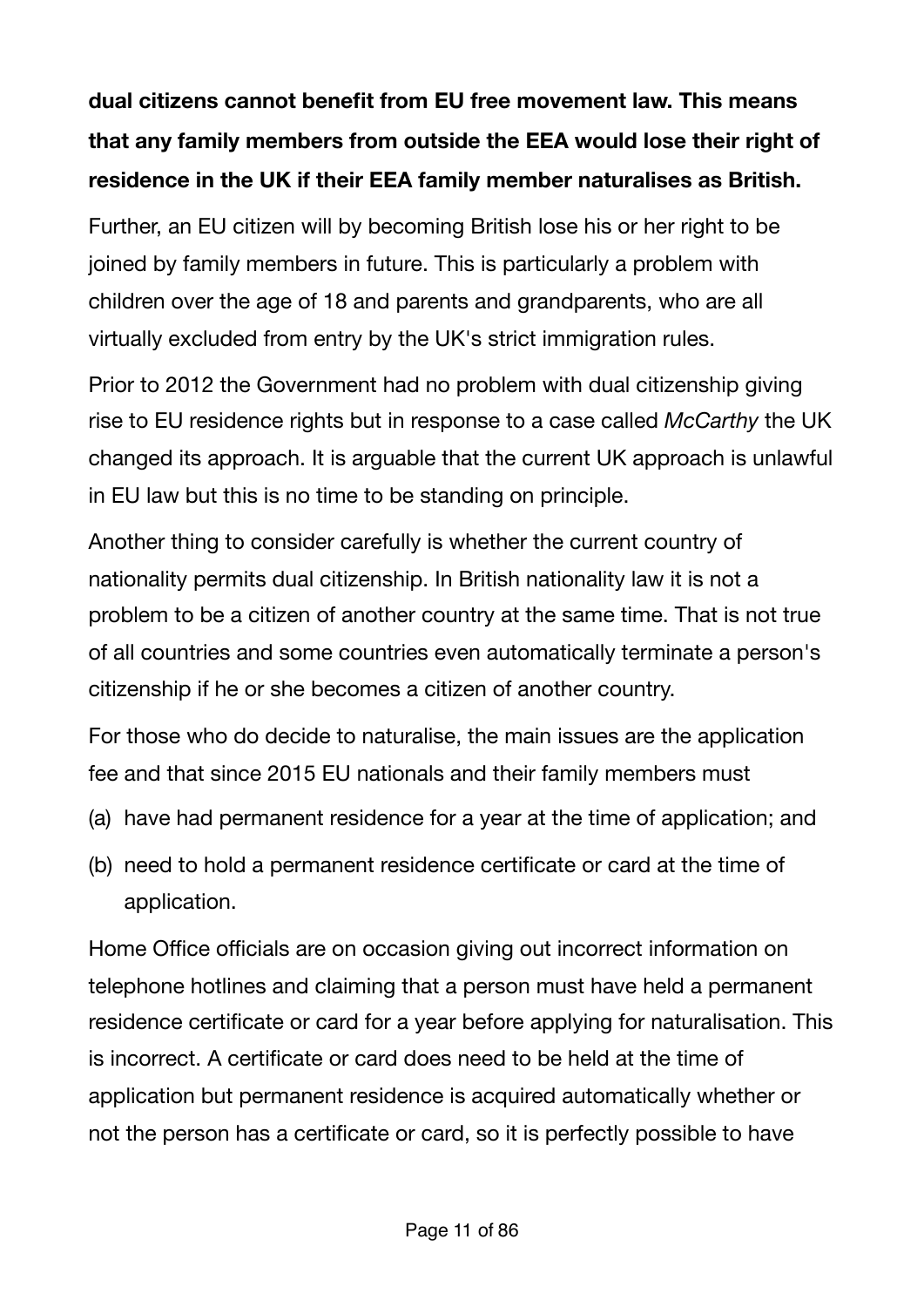had permanent residence for over a year at the time the certificate or card is issued and therefore qualify immediately.

#### *Example*

*Cecile is a French national. She has resided in the UK since 2002 as a student then worker; she found a job within weeks of graduating and has worked more or less continuously ever since, with a short break of a few weeks between jobs.* 

*She automatically acquired the right of permanent residence in 2007, five years after she entered the UK. She never applied for a permanent residence certificate because she did not need to.* 

*Worried about what will happen when the UK leaves the EU, she decides to naturalise as a British citizen. She applies for a permanent residence certificate in July 2016 and it is issued in December 2016. As soon as she has the permanent residence certificate, she is eligible to apply for naturalisation (assuming she meets the other criteria, such as good character). This is because she now has a permanent residence certificate and she has had permanent residence since 2007, which is more than the required 12 months.*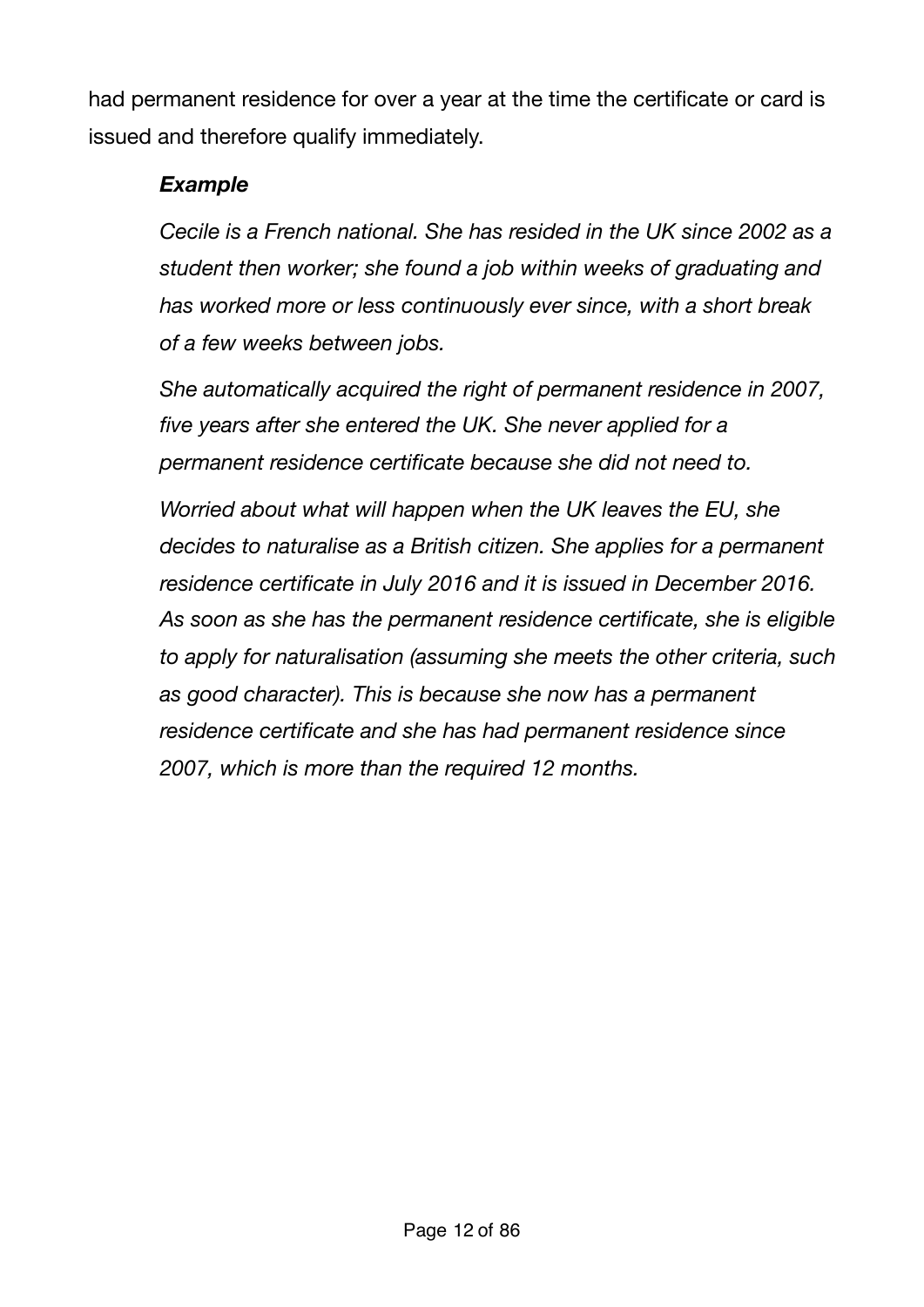# <span id="page-14-0"></span>**HOW EU FREE MOVEMENT RIGHTS WORK**

## <span id="page-14-1"></span>**The fundamental freedoms**

The founding purpose of the European Economic Community (EEC), the predecessor to the modern European Union (EU), was to create a common market and guarantee four fundamental freedoms:

> **Freedom of goods Freedom of capital Freedom of services Freedom of people**

In simple terms, EU law on free movement of persons is intended to make it as easy and practicable to move from Barcelona to London to live and work

as it is from Birmingham to London. It has been [described](http://blogs.spectator.co.uk/coffeehouse/2014/07/britain-has-very-little-to-fear-from-the-echr-so-why-are-so-many-tories-so-afraid-of-it/) as "the single greatest advance in European liberty and opportunity since the Iron Curtain was lifted."

The idea behind the free movement of people — and the other freedoms — is that we will all be better off economically, socially and culturally if such freedoms extend across the whole of the EU in a single common market.

That is a noble aim, but one which is hard to achieve in practice because each EU

"EU law on free movement of persons is intended to make it as easy and practicable to move from Barcelona to London to live and work as it is from Birmingham to London"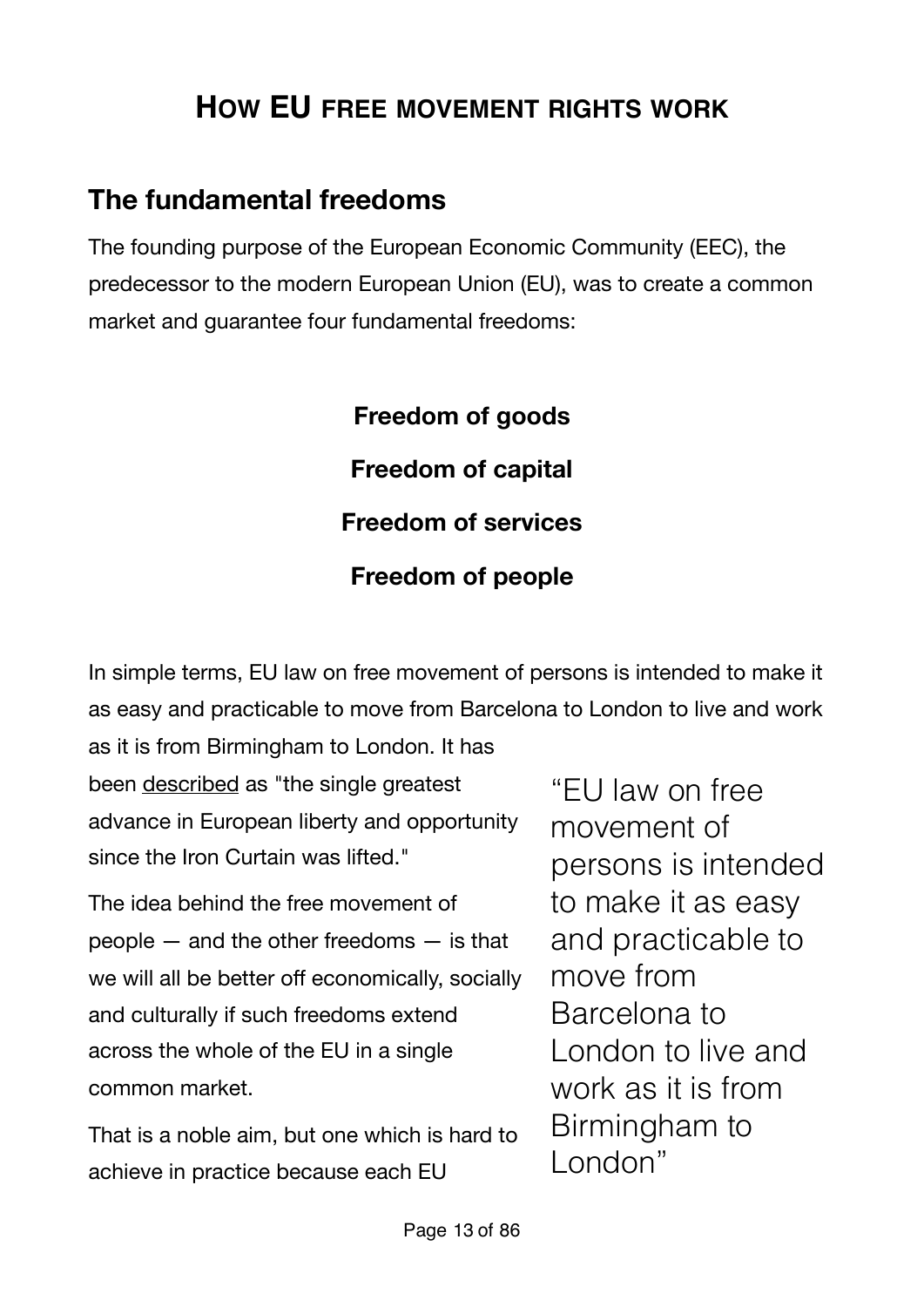Member State has its own immigration and other laws. EU law therefore provides a number of rights in order to encourage and facilitate free movement, including:

**Right to work in another Member State Right to** *seek* **work in another Member State Right to be temporarily unemployed in another Member State Right to equal treatment for welfare benefits Right to be self employed in another Member State Right to be self sufficient in another Member State Right to study in another Member State Right to be accompanied by one's family members** 

Rights like the right to work would be ineffective if not accompanied by a right to seek and find work, a right to be out of work for at least short periods and a right to be accompanied by one's family. If these "secondary" rights did not exist, it would prevent or discourage people from working in other Member States. Other rights are also conferred in order to ensure that citizens of other Member States are treated equally and therefore not discouraged, such as a right to the same unemployment and social assistance benefits as citizens of the Member State and the right to equal healthcare provision.

These rights are conferred directly by the EU on all citizens of EU Member States and Member States are supposed to respect them absolutely. Pressure on politicians in every Member State from their own citizens mean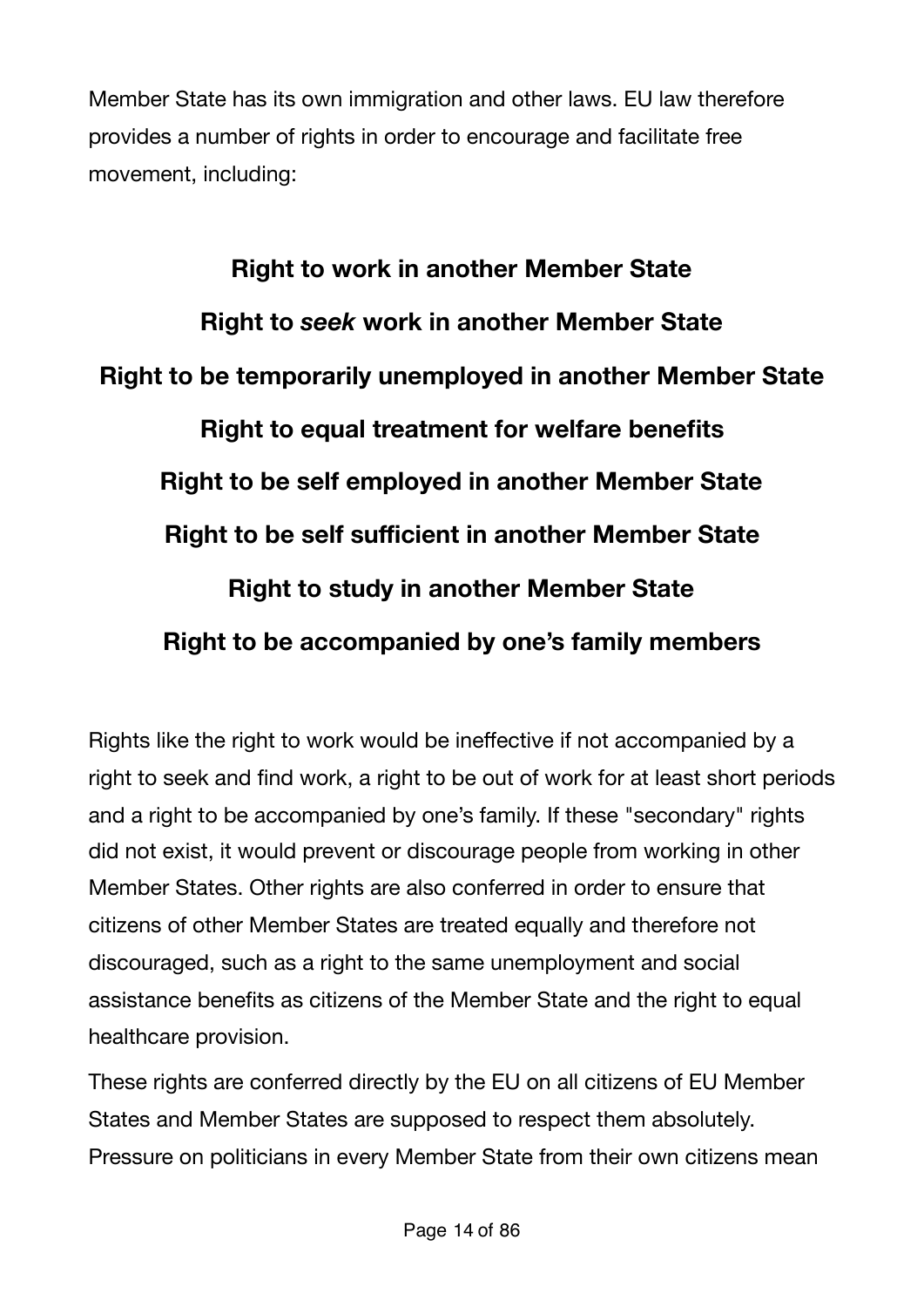that governments and immigration officials are sometimes rather reluctant to give full effect to these rights, though. Many feel, rightly or wrongly, that newcomers compete for jobs and services.

In order to make use of these rights, the individual wishing to assert them must be exercising treaty rights of free movement. Non-British EEA citizens may therefore make use of these rights when pursuing certain activities in the UK. A French person in the UK may make use of EU law in the UK and a British person may make use of EU law when in France. If the person has not moved to another EU or EEA country, though, that person will not usually be making use of treaty rights and therefore cannot usually make use of EU law. There are some circumstances, considered later, where a British citizen may make use of EU freedom of movement law to benefit his or her family members *in the UK* rather than having to rely on UK immigration law.

# <span id="page-16-0"></span>**Rights not privileges**

Free movement rights for EU citizens and their family members are preexisting *rights*, not *privileges* for which application must be made. This is very important and has many implications.

An analogy can be drawn with a child born in the UK to British parents. Section 1 of the British Nationality Act 1981 states that such a child is a British citizen from birth. The child does not emerge from the womb clutching a passport: the passport can be obtained later if or when the child needs it in order to travel or for convenient identification purposes. **A** 

## **passport does not itself confer any rights; it is merely evidence that the rights are held. The same is true of EU residence documents.**

Similarly, the treaties and directive confer rights on EU citizens exercising free movement rights. These rights are not granted by any particular government of an EU Member State and certainly not by the UK government. However, it is often convenient to the individual who possesses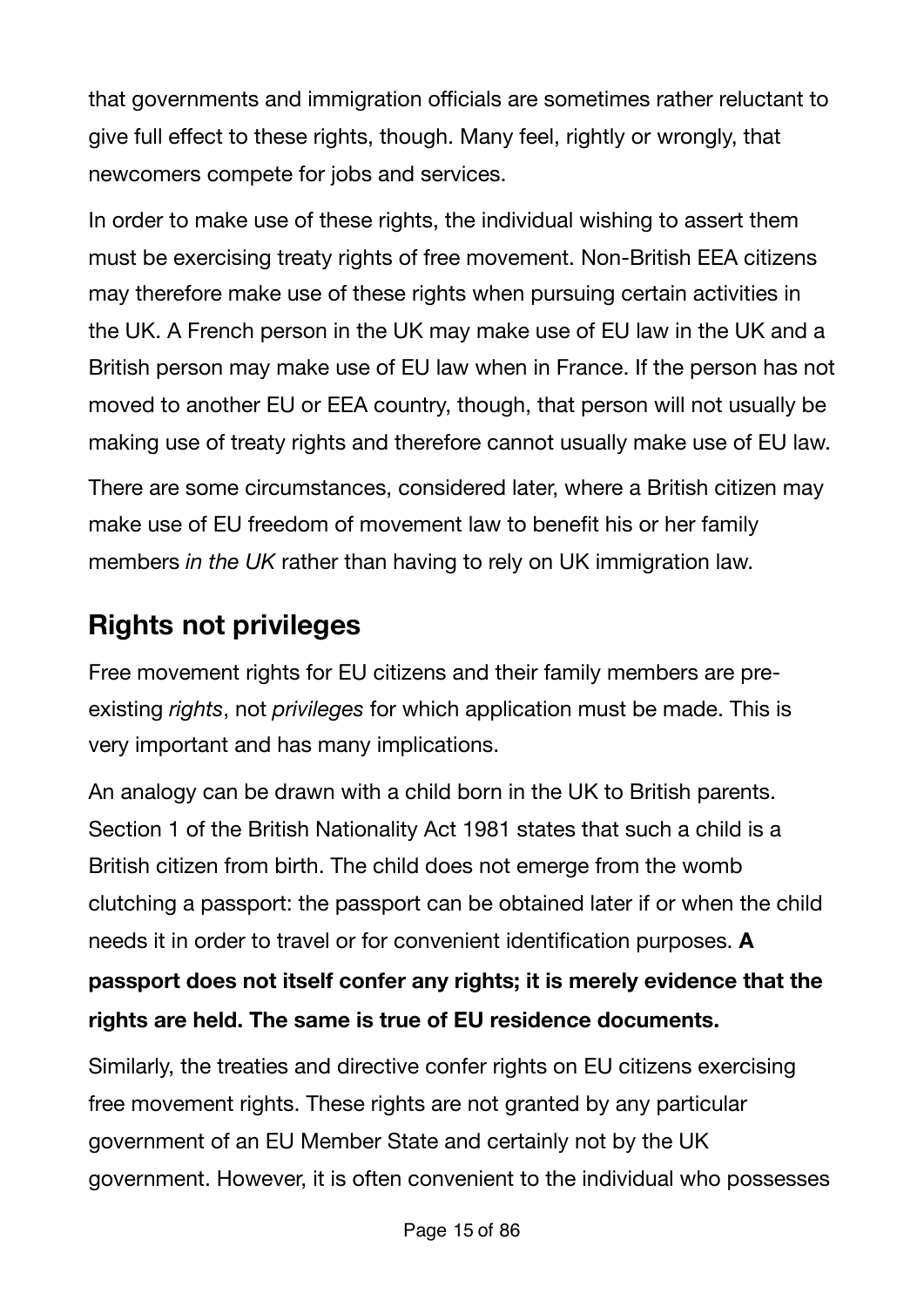"The passport does not itself confer any rights, it is merely evidence that the rights are held. The same is true of EU residence documents."

really are British or not.

a right for a government to have *recognised* that right by issuing EU residence documents.

A British citizen has a right to live in and enter the United Kingdom. However, that might prove difficult in practice if one has lost one's passport on holiday outside the UK. The passport is not necessary for entry in a strict legal sense but it makes it an awful lot easier and avoids the need for the immigration official to detain the British citizen on entry while working out whether they

This all leads to a very important difference of principle between UK immigration law and EU freedom of movement rights. In UK law, if a foreign national wishes to come to the UK he or she must first make an application. There is no pre-existing 'right' to enter the UK. It is a privilege that can be granted or refused by the Home Office.

A great deal flows from this distinction between inherent rights and discretionary privileges, and for those schooled in UK immigration law many aspects of EU free movement law may seem counterintuitive. This is just as true for immigration officials as immigration lawyers and judges.

# <span id="page-17-0"></span>**What are the EU, EC, EEC, EEA and ECHR?**

The European Economic Community (EEC) was created in 1957. The United Kingdom joined on 1 January 1973. The EEC was later renamed the European Community (EC) and then later again the European Union (EU).

The European Economic Area (EEA) is a slightly extended version of the EU's common market consisting of the EU Member States plus Iceland, Liechtenstein and Norway. Switzerland is not formally part of the EEA but all EEA members have agreed to treat it as if it were.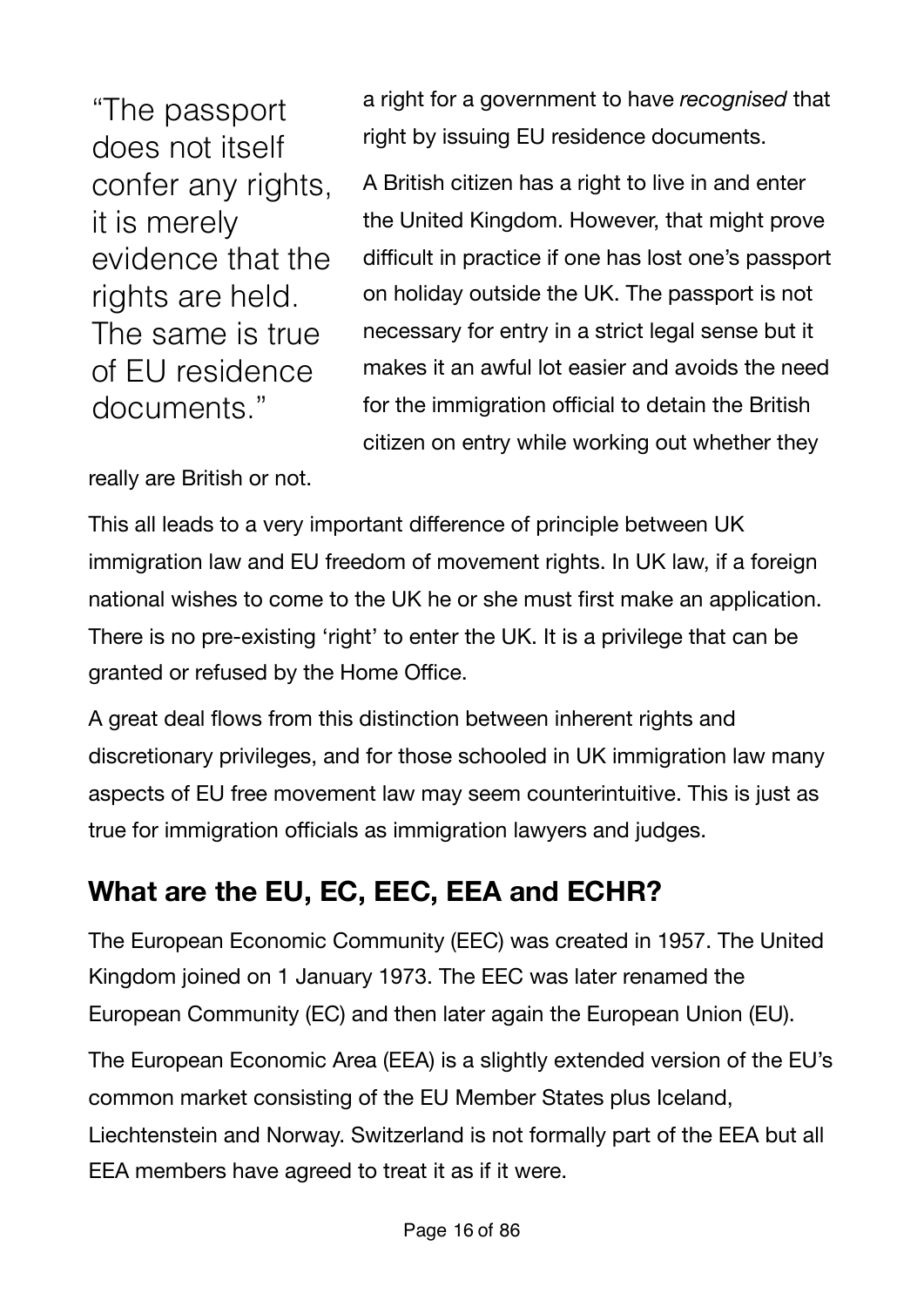The legal source of free movement law is therefore the EU, but the area within which those rights may be exercised is the EEA. This can lead to a bit of confusion around use of "EU" and "EEA". Here in this guide I generally refer to EU law and often to EU Member States but to EEA citizens or nationals as the beneficiaries of EU free movement law.

All of these bodies are distinct from the European Court of Human Rights (ECHR), which is a separate institution supervising a separate set of laws.

## <span id="page-18-0"></span>**Who are the EU Member States?**

There are now 28 Member States to the EU (dates countries joined in brackets):

| <b>Austria (1995)</b> | Italy (1952)          |
|-----------------------|-----------------------|
| <b>Belgium (1952)</b> | Latvia (2004)         |
| Bulgaria (2007)       | Lithuania (2004)      |
| Croatia (2013)        | Luxembourg (1952)     |
| <b>Cyprus (2004)</b>  | Malta (2004)          |
| Czech Republic (2004) | Netherlands (1952)    |
| Denmark (1973)        | Poland (2004)         |
| Estonia (2004)        | Portugal (1986)       |
| <b>Finland (1995)</b> | Romania (2007)        |
| <b>France (1952)</b>  | Slovakia (2004)       |
| Germany (1952)        | Slovenia (2004)       |
| Greece (1981)         | Spain (1986)          |
| Hungary (2004)        | <b>Sweden (1995)</b>  |
| Ireland (1973)        | United Kingdom (1973) |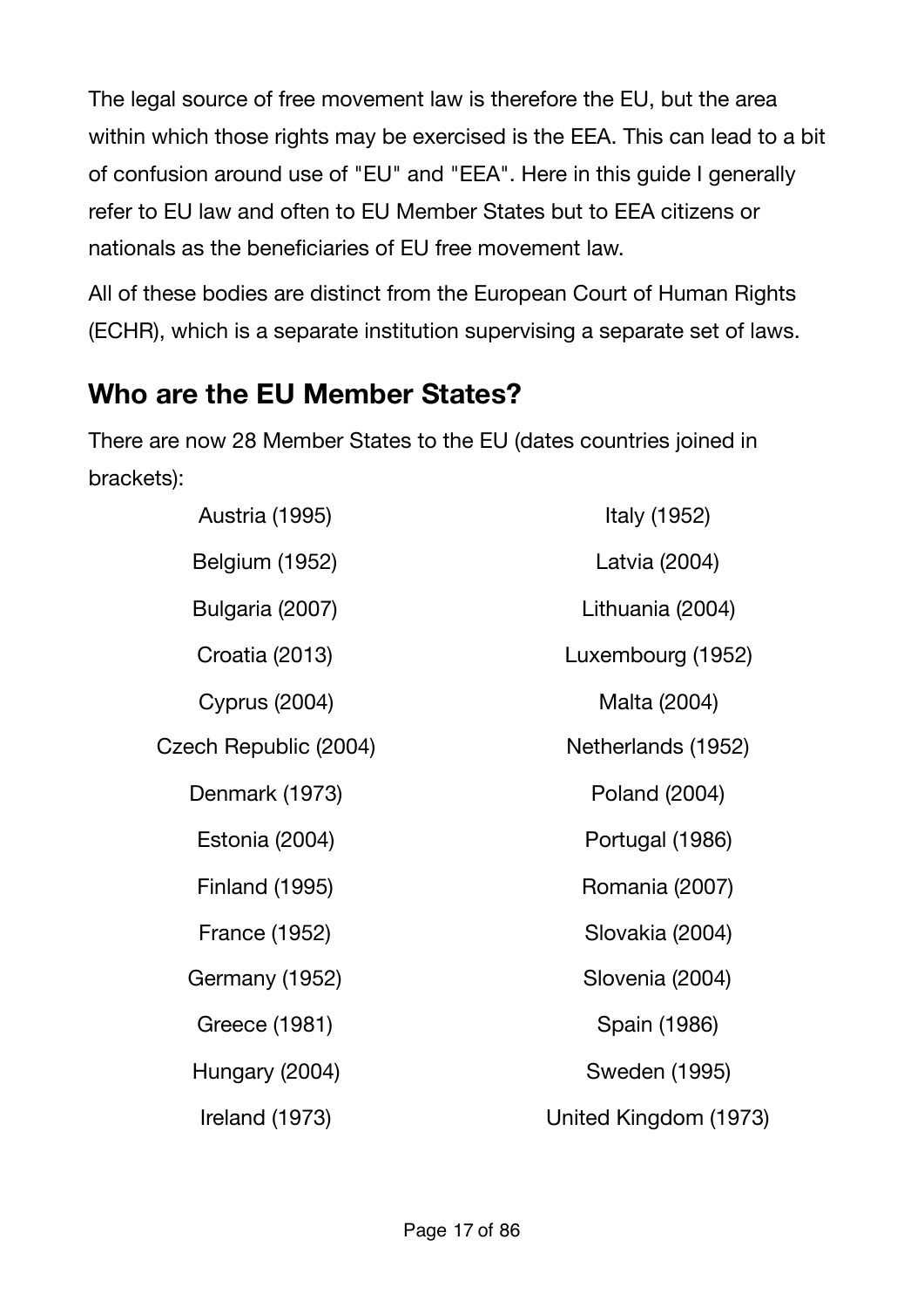

Other countries may join in future but there are unlikely to be further new members in the next few years. The UK is likely to cease being a member following the outcome of the referendum on UK membership in June 2016, although the date and terms of departure were not known at the time of writing.

# <span id="page-19-0"></span>**Where does EU law come from?**

The purpose of the EEC, later the EC and now the EU has been set out in various treaties and other laws of the EEC, EC and EU since 1957. The current treaty is rather prosaically called the [Treaty on the Functioning of the](http://eur-lex.europa.eu/legal-content/EN/TXT/?uri=celex:12012E/TXT)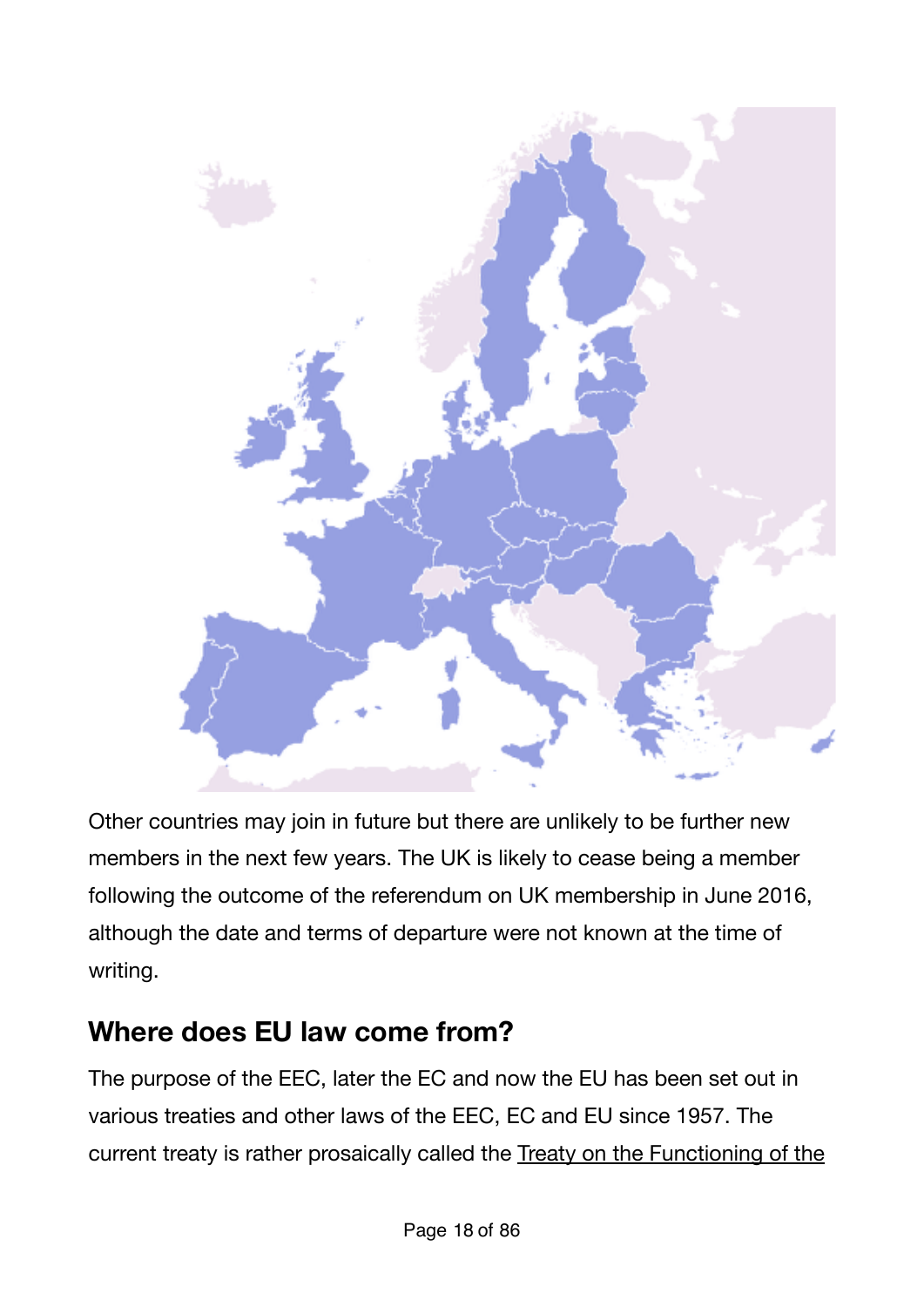[European Union](http://eur-lex.europa.eu/legal-content/EN/TXT/?uri=celex:12012E/TXT) (TFEU). This sets out the principles of EU law. The current Directive which sets out the details of how the principles will work in practice is [Directive 2004/38/EC](http://eur-lex.europa.eu/LexUriServ/LexUriServ.do?uri=OJ:L:2004:158:0077:0123:en:PDF), more commonly referred to as the Citizens' Directive. These provisions allow EU nationals and their family members to move freely among EU Member States to work, set up in self-employment, retire and study. The rights are not wholly unrestricted, particularly regarding the ability to secure stay for family members, but they are powerful nonetheless.

Lawyers and judges say that the treaty and the directive are "directly

effective" and can therefore be cited and used by EU citizens to enforce their rights. This is very important, because EU law is usually adopted and written into the law of Member States as well. This process is called being "transposed". In the United Kingdom, the government of the day will introduce some domestic UK-only regulations that will be applied by immigration officials in the UK and which the government states are an accurate reflection of EU law.

"In reality, governments do not always accurately and properly transpose EU law into domestic law."

In reality, governments do not always accurately and properly transpose EU law into domestic law. The regulations that transpose free movement are from 1 February 2017 the Immigration (European Economic Area) Regulations 2016 Immigration (European Economic Area) Regulations 2006. I will refer to them in this guide as just "the UK regulations".

The UK regulations have been very heavily amended since they were introduced, sometimes by the Government trying to tighten the original rules and sometimes after the Government lost a major case on EU rights and then made changes. There is an offi[cial amended version](http://www.legislation.gov.uk/uksi/2006/1003) of the UK regulations that shows the amendments to May 2015.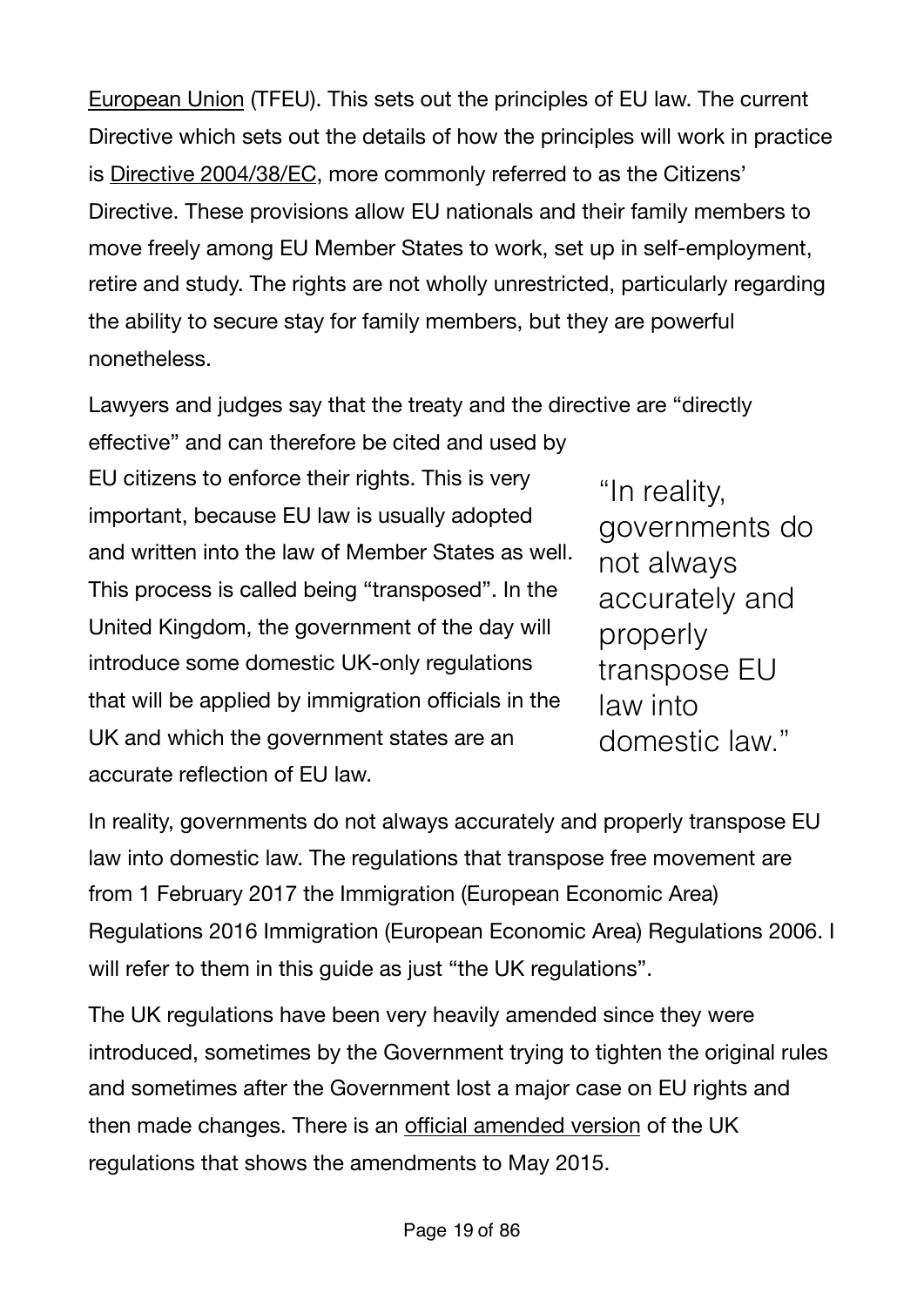It is for the courts to decide if the UK regulations accurately reflect EU law. If the UK regulations are not accurate, the courts can and do directly apply EU law properly. If there is a difference between EU law and the UK regulations, a person can expect to be refused by the Home Office when they apply but can hope to win their case on appeal by arguing that the true requirements of EU law are met even if the inaccurate requirements of the UK regulations are not.

# <span id="page-21-0"></span>**EU citizenship**

Citizens of Member States are also Citizens of the Union in EU law. Article 20(1) of TFEU provides:

*Citizenship of the Union is hereby established. Every person holding the nationality of a Member State shall be a citizen of the Union. Citizenship of the Union shall be additional to and not replace national citizenship.*

### Article 21(1) then goes on:

*Every citizen of the Union shall have the right to move and reside freely within the territory of the Member States, subject to the limitations and conditions laid down in the Treaties and by the measures adopted to give them effect.*

Citizenship of the Union can be relied upon by a limited category of third country nationals in a "*Zambrano* situation" where a child who is a citizen of the Union relies on a third country national parent in order to continue residing within the EU. This is discussed briefly below, but is a complex subject in its own right and is outside the scope of this ebook.

## <span id="page-21-1"></span>**How to read and understand free movement law**

Laws have to be written (lawyers often say laws are "drafted") in a very precise way so that the law achieves its intended goal. Poorly written laws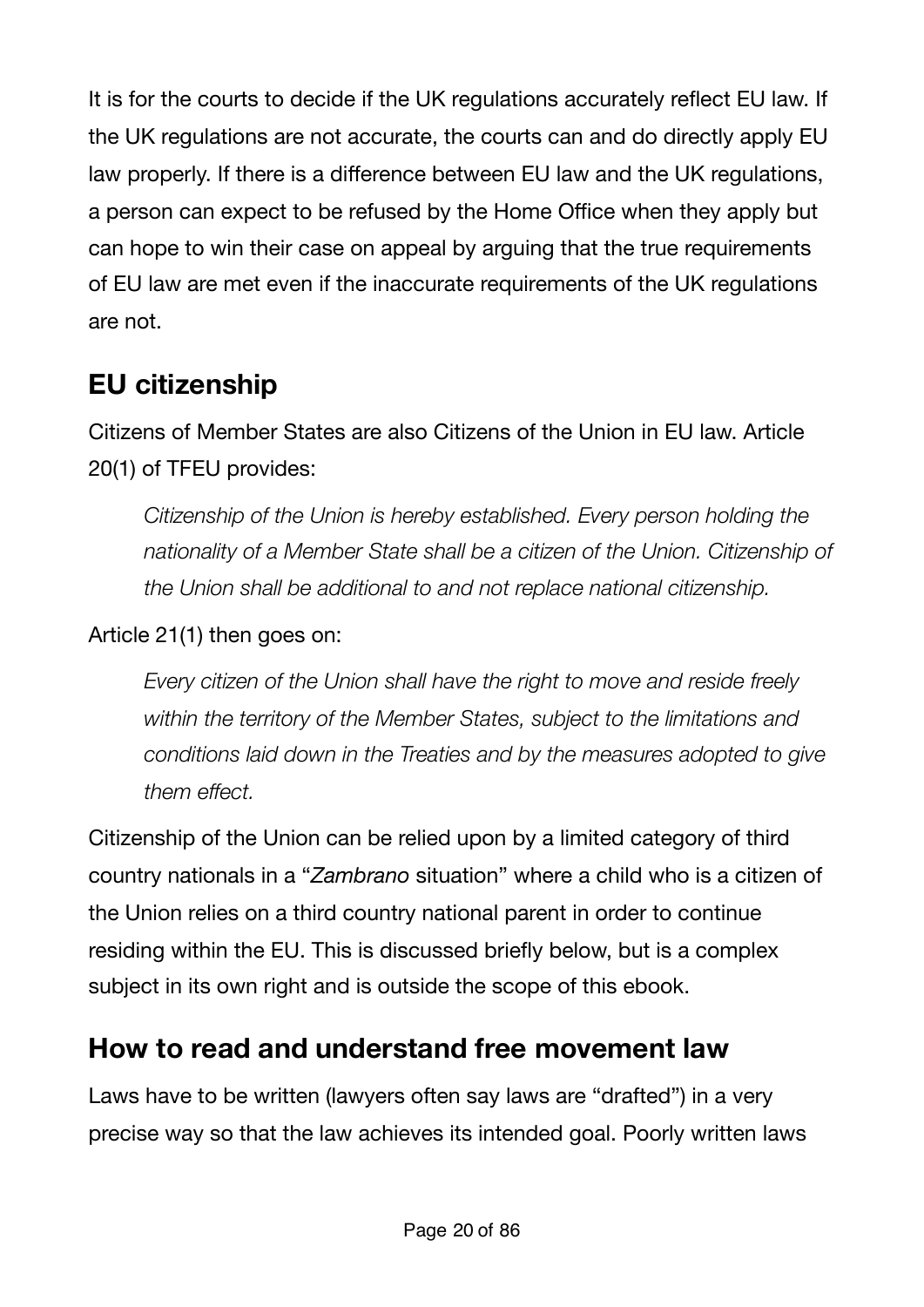can be misinterpreted or interpreted in a way that was never intended or may conflict with other laws.

Laws often therefore set out definitions for certain words or phrases so that there is no misunderstanding about what is meant. In free movement law we can find a number of definitions in EU treaties and directives and in the UK regulations. We just looked briefly at the definition of "Citizen of the Union" for example. As we see below, free movement laws enable certain family members to travel with or reside with citizens exercising treaty rights. Terms like "family members" and "treaty rights" are defined terms.

I will often reference the UK regulations here, as they are the starting point for arguing EU law issues with the Home Office. The way the UK regulations work, with some exceptions, is to start with definitions such as "work", "jobseeker", "family member", "extended family member", "qualified person" and similar then move on to set out the rights that are enjoyed by the specific defined groups and people and then to set out some limitations on those rights. Sometimes a specific definition will be included later in the regulations for a very specific purpose. The structure of the regulations is as follows:

Part 1 of the UK regulations sets out various definitions, including:

Regulation 2 sets out many definitions, including of words such as "family permit" and "spouse"

Regulation 6 defines "qualified persons" but with reference to other definitions already set out at regulations 4 and 5

Regulation 7 defines "family member"

Regulation 8 defines "extended family member"

Regulation 9 defines when a British citizen is treated as if the British citizen were an EEA national (i.e. *Surinder Singh* cases)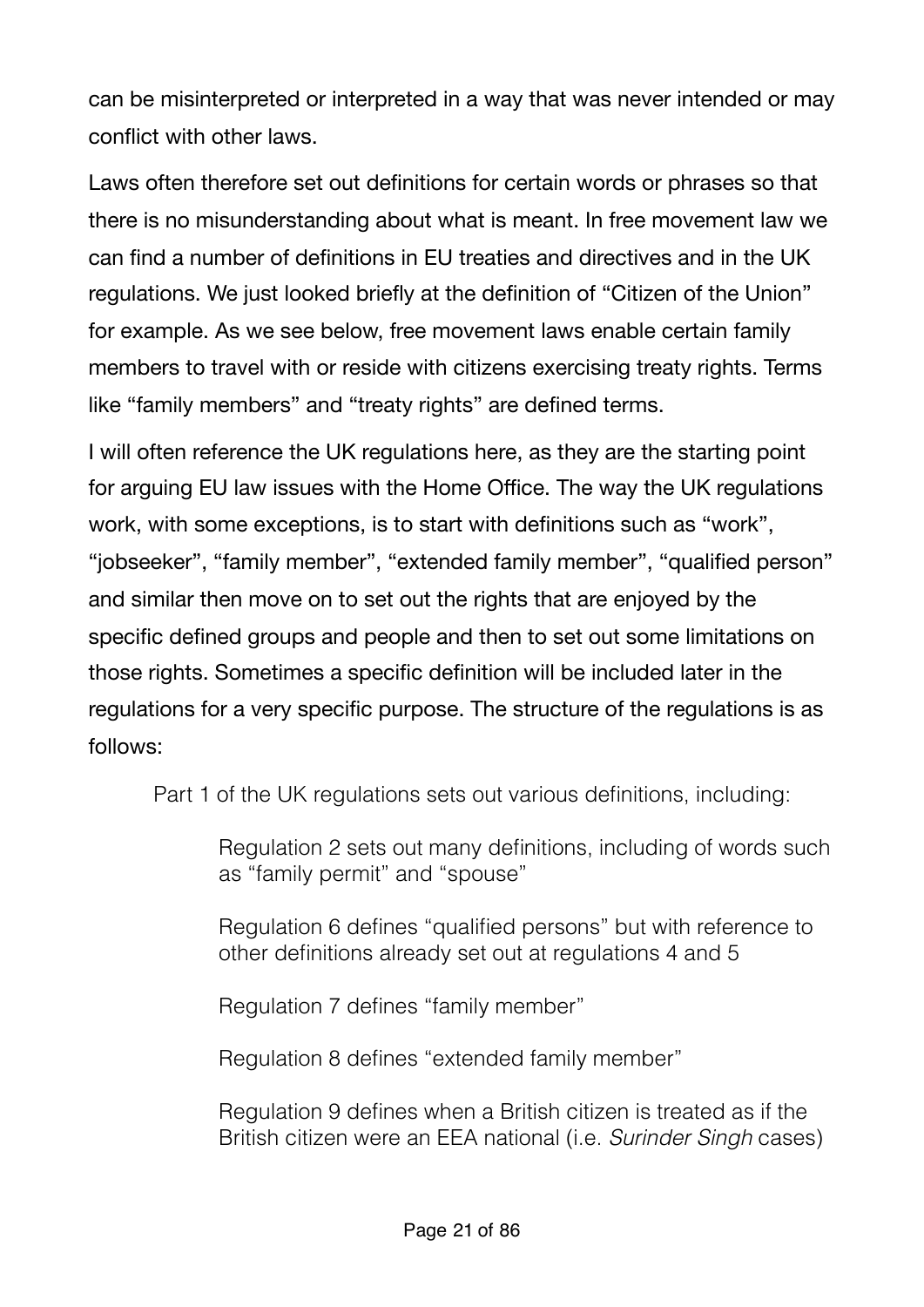Regulation 10 defines when a third country national might retain rights of residence

Part 2 sets out the various rights, including:

Regulation 11 sets out the right of admission

Regulation 12 sets out the right to a family permit

Regulation 13 sets out the unconditional initial right of residence

Regulation 14 sets out the right of residence

Regulation 15 sets out the right of permanent residence

Part 3 sets out the conditions for issuing various types of residence documentation

Part 4 sets out circumstances where rights can be refused or curtailed or lost

Part 5 sets out various procedural rights

Part 6 sets out appeal rights (with Schedule 1)

Part 7 sets out minor general provisions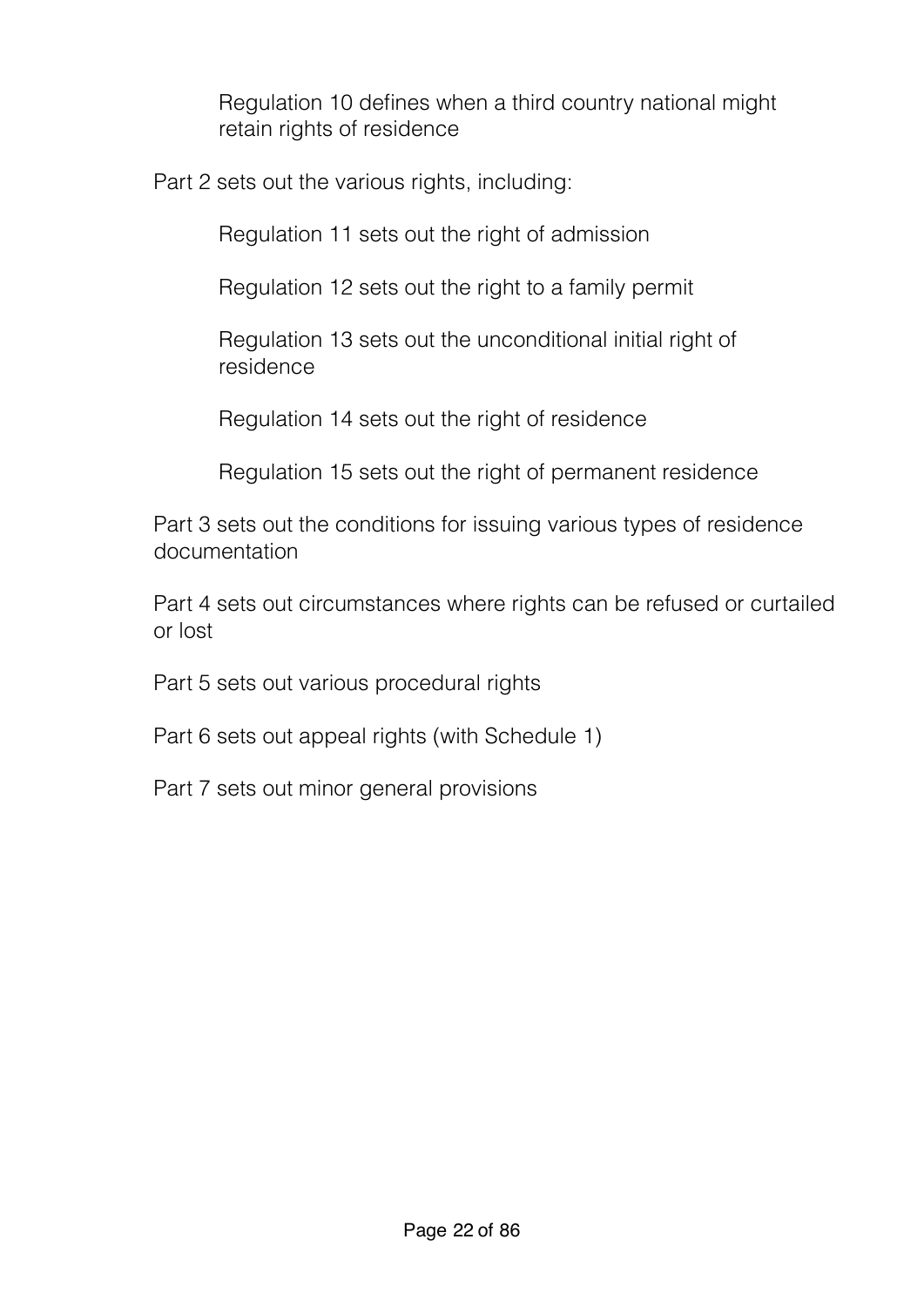## <span id="page-24-0"></span>**What are the benefits of free movement law?**

## <span id="page-24-1"></span>UK and EU rules contrasted

There are many legal and procedural obstacles to a British citizen who wants to bring to the UK a spouse, children or parents under the United Kingdom's own immigration laws. For example, to 'sponsor' a spouse or partner the British citizen must be earning at least £18,600 and prove that accommodation is adequate. Quite intrusive questions can be asked to establish whether the relationship is genuine and the couple must intend to

EU free movement law is far more respectful of family life than UK immigration law

live together. If non British children are seeking to enter additional earnings are necessary as well. It is virtually impossible for a British citizen successfully to sponsor a parent or grandparent who is not British. English language tests are applied. Further, applications under these categories cost hundreds or even thousands of pounds in application fees paid to the Home Office.

In EU free movement law, all that is necessary for an EU citizen to be joined by his or her family members is to show that the EU citizen is exercising treaty

rights. For example, a German person working in London has an almost unqualified right to be accompanied by his or her spouse. No minimum level of earnings is required, there is no need to prove adequate accommodation is available, the couple do not need to show they will be living in the same accommodation and an application is not even required (although it may be useful to make an application to obtain residence documentation). All that is normally needed to prove the relationship is a marriage certificate.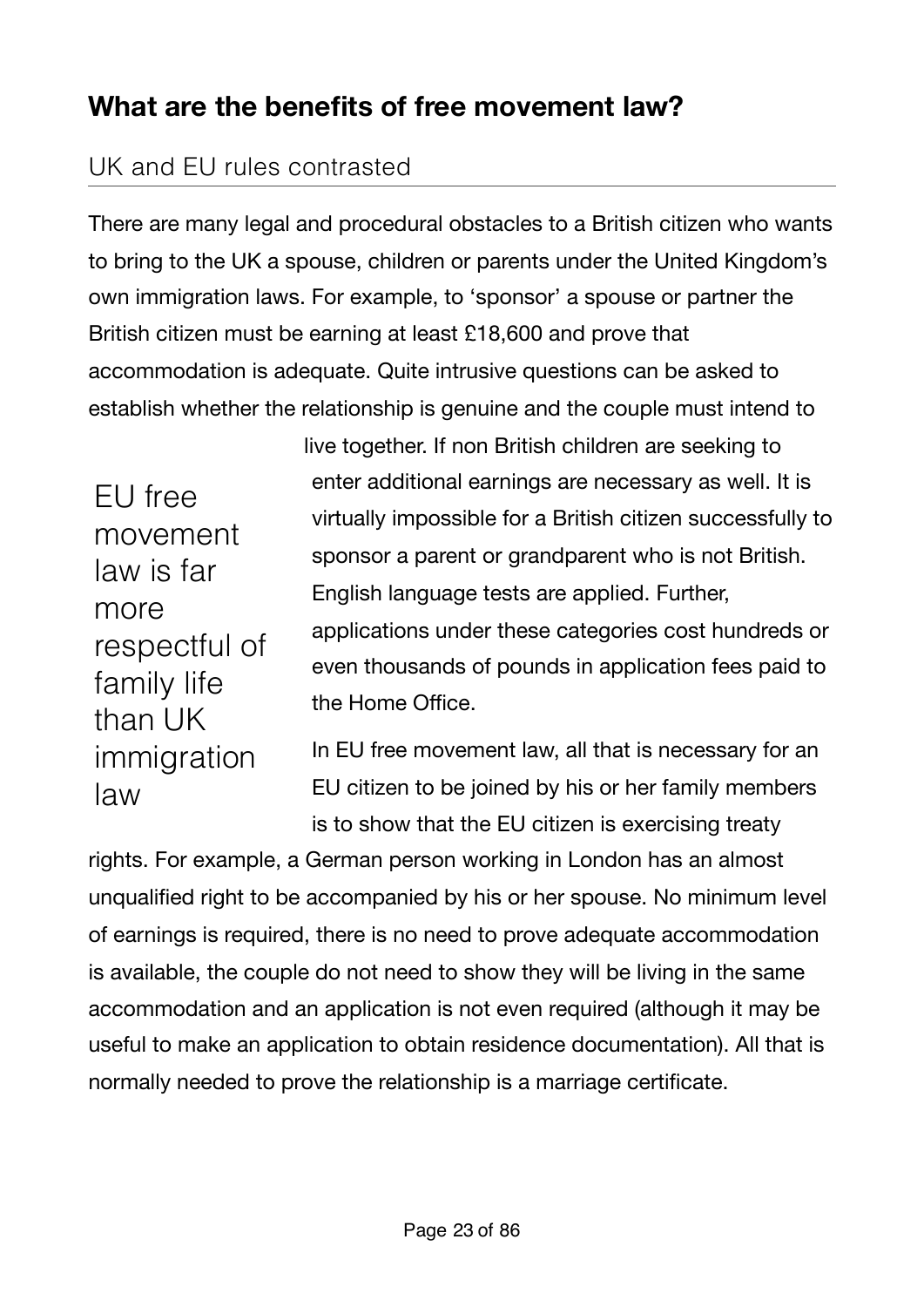| UK rules for a spouse                                                                                                                             | EU rules for a spouse                                            |
|---------------------------------------------------------------------------------------------------------------------------------------------------|------------------------------------------------------------------|
| Sponsor must be earning at least<br>£18,600 for at least six months prior<br>to application, onerously proven with<br>certain specified documents | Sponsor must be working or<br>otherwise exercising treaty rights |
| Must intend to live permanently with<br>the other                                                                                                 | Must be in same country together                                 |
| Couple must prove relationship is<br>genuine                                                                                                      | Home Office would need to prove<br>relationship is fake          |
| Accommodation must be "adequate"                                                                                                                  | that is all                                                      |
| Must pass English language test                                                                                                                   |                                                                  |
| Must apply for visa before travel                                                                                                                 |                                                                  |
| and more                                                                                                                                          |                                                                  |

EU free movement law is far more respectful of family life than UK immigration law.

### <span id="page-25-0"></span>Reverse discrimination

The differences between the two sets of rules does create what is sometimes called "reverse discrimination": a French person living in the UK has far more right to be joined by family members than a British person. This is particularly stark where the family members in question are from a country completely outside the EU, sometimes referred to by lawyers and judges as

"third country nationals". EU free movement law on family members is not interested in the nationality of the family members: whether the family member of the French person is French, German or Nigerian does not matter at all, the French person still has a right to live with that family member in the UK under EU free movement law.

"a French person living in the UK has far more right to be joined by family members than a British person"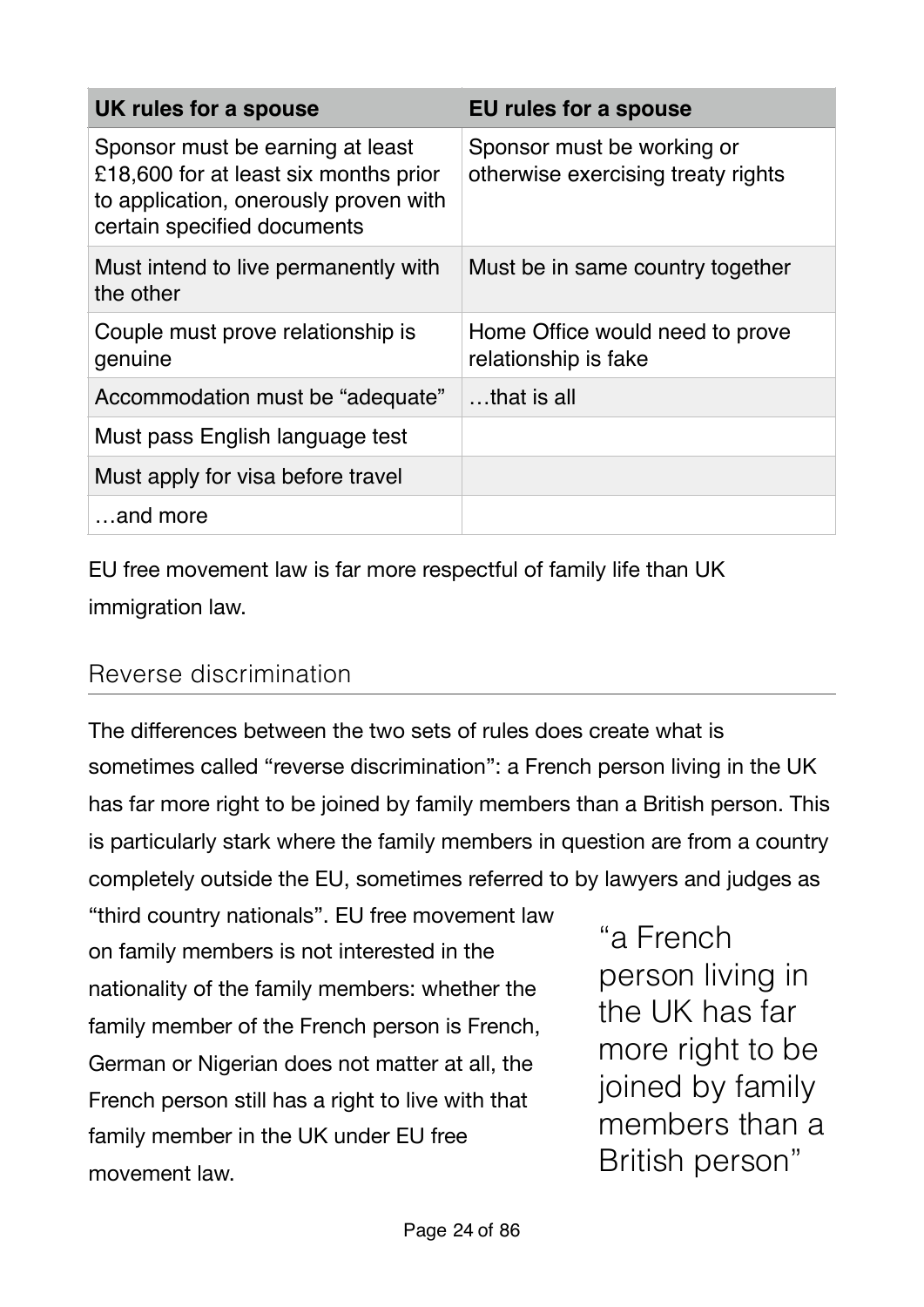## <span id="page-26-0"></span>Whose rights?

EU free movement rights belong to the EU citizen. It is the EU citizen who has a right to work and therefore to be accompanied by family members. It might be said that as a consequence the family members also have rights - for example to enter into, reside in and work in the same country as the EU citizen -- but those rights flow from the family member's relationship with the EU citizen. The family member has few free standing rights of his or her own.

This means that if the EU citizen terminates the family relationship, stops working or otherwise stops exercising treaty rights or moves away from the country of residence to another country, the family member may be left in considerable difficulty. The Citizens' Directive and the UK regulations give some free standing rights to family members in some circumstances, but they are always in a vulnerable position, at least until they have acquired what is called permanent residence after five years of being a family member of a person exercising treaty rights.

#### **Example**

Danielle is a French citizen. She takes a job in the UK. Her Brazilian husband, David, joins her there. If Danielle loses her job in the UK then she will initially retain the status of worker (see below), but if she cannot find a new job then eventually she will cease being a worker and lose her right to reside, and David will also lose his right of residence.

Similarly, if Danielle loses or quits her job and moves back to France, David will usually have no right to reside in the UK.

In some circumstances a third country national can retain a right of residence in their own right, but this is a fairly complex area of law and personal legal advice will often be required.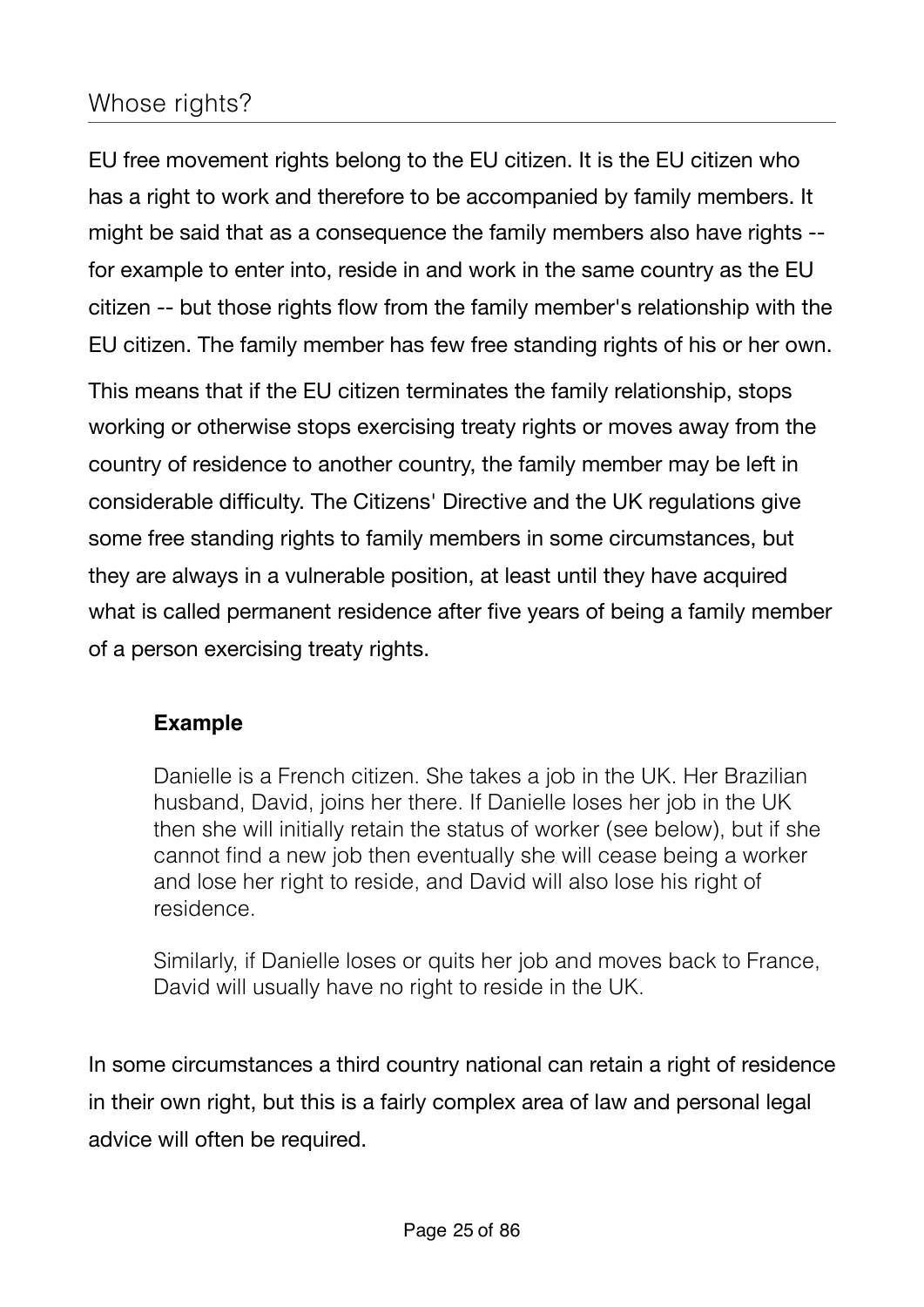It should also be noted that British citizens living and working in the UK do not generally benefit from EU free movement law even though they are EEA nationals, being nationals of an EU Member State. This is because one of the key pieces of EU free movement law, the Citizens' Directive 2004/38, only applies to EEA nationals outside their country of nationality. There are exceptions, though, which are discussed briefly below. In particular, the *Surinder Singh* case means that a British citizen who leaves the UK to exercise rights of free movement elsewhere in the EEA can make use of EU law to return to the UK with family members.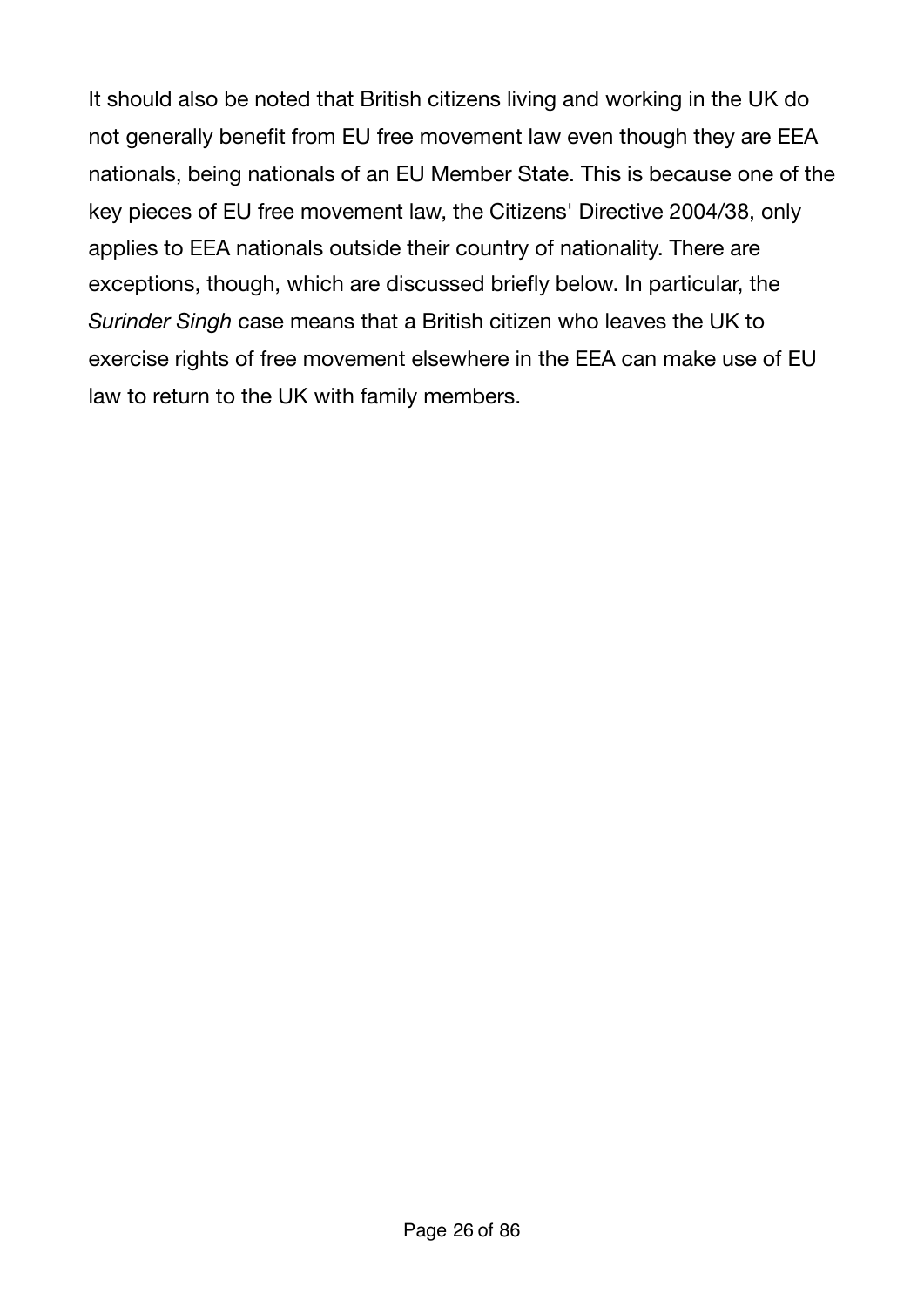# <span id="page-28-0"></span>**RESIDENCE RIGHTS OF EU CITIZENS**

# <span id="page-28-1"></span>**Exercise of Treaty rights**

A key concept in making use of free movement rights is that of the "exercise of Treaty rights". This phrase refers to a citizen making use of the rights that are conferred by the treaties, such as the rights to go to another Member State to undertake the following activities:

- work;
- self employment or self establishment;
- self sufficiency; and
- study.

#### **A person who is self sufficient or a student must also have**

**comprehensive sickness insurance.** Importantly, while access to the NHS is permitted for EEA nationals and their family members, it does not count as comprehensive sickness insurance.

If an EU citizen is making use of these rights then he or she is granted additional rights of free movement such as the right to welfare benefits and the right to be accompanied by family members. This is referred to in the Citizens' Directive as the **right of residence**.

In order to encourage, promote and facilitate free movement, certain additional rights are conferred on EU citizens and family members which are not dependent on exercising Treaty rights, including the right of admission and an initial right of residence. Similarly, and again to encourage and facilitate free movement, rights of residence can be retained in some circumstances by EU citizens and family members if they cease to exercise Treaty rights.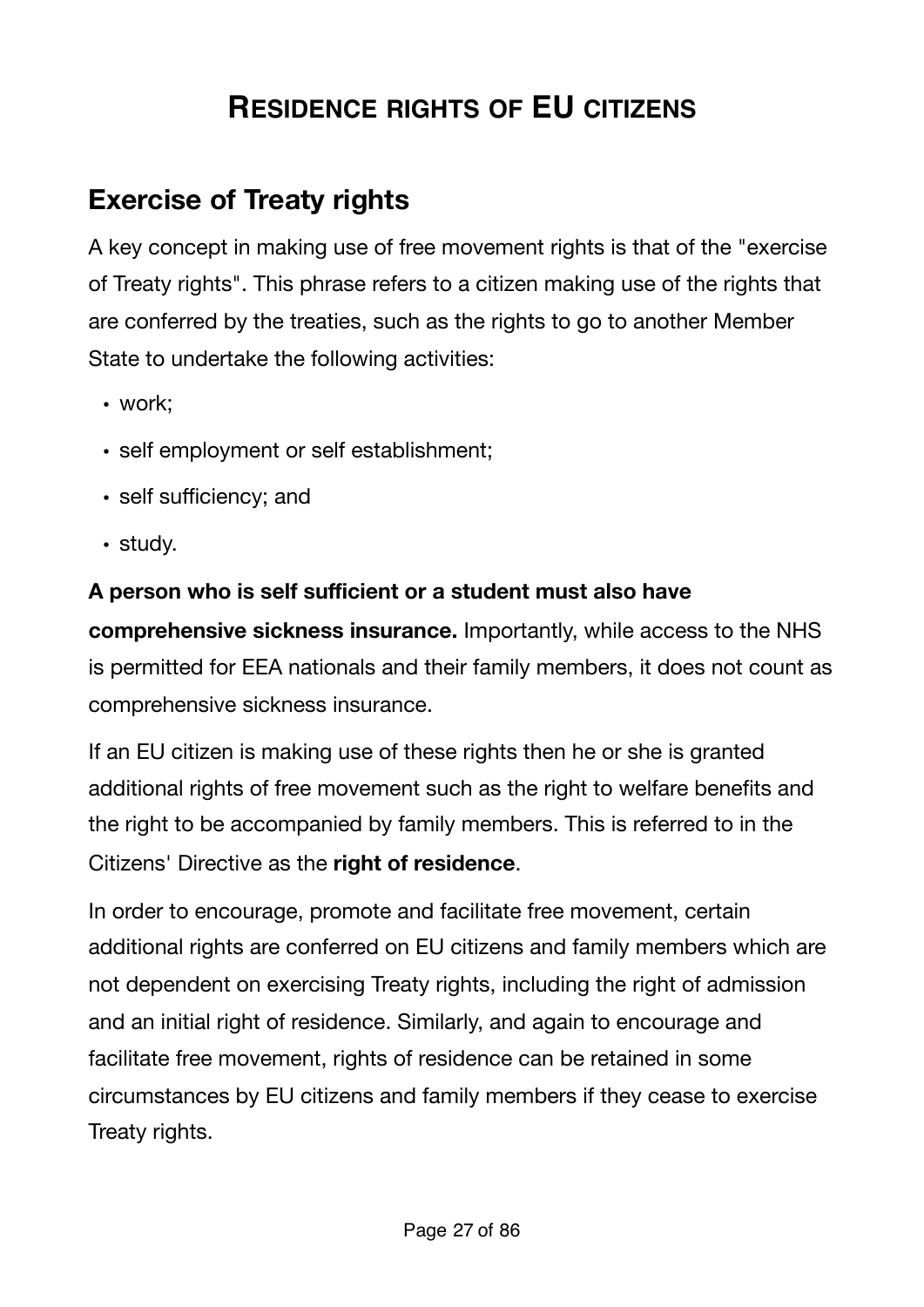# <span id="page-29-0"></span>**Legal effect of residence documents**

In EU law, residence documents do not themselves confer rights on the bearer but rather are evidence of the underlying EU right of residence. This is like citizenship laws and passports, where a passport is evidence of citizenship but it is not the passport itself which confers citizenship.

This has two important effects, the first positive and the second potentially difficult:

- 1. A person can possess and make use of EU residence rights without possessing a particular residence document; and
- 2. A person who possesses a residence document does not necessarily have a right of residence if the conditions for the residence document are no longer met.

The case of *Dias* [\(C-325/09](http://eur-lex.europa.eu/LexUriServ/LexUriServ.do?uri=CELEX:62009CJ0325:EN:HTML)) is the leading case on this question. The Court describes residence documents as being "declaratory, as opposed to constitutive" in nature (paragraph 49). The can lead to odd and difficult situations arising.

#### **Example**

Eva is a Polish national. She applies for and is accepted onto a course of study in the UK. She applies for and obtains a residence certificate. Her residence certificate is valid for five years.

Eva marries Federico, a Brazilian. He is granted a residence card on the basis that Eva is a qualified person and EEA national.

After two years, Eva finishes her course but she remains in the UK. She is not breaking the law by doing so because as an EU citizen she can be physically present in the UK. As far as she is concerned, her residence certificate and Federico's residence card are still valid.

In fact, Eva loses her right of residence when her course finishes and Federico also therefore loses his right to reside in the UK with Eva. If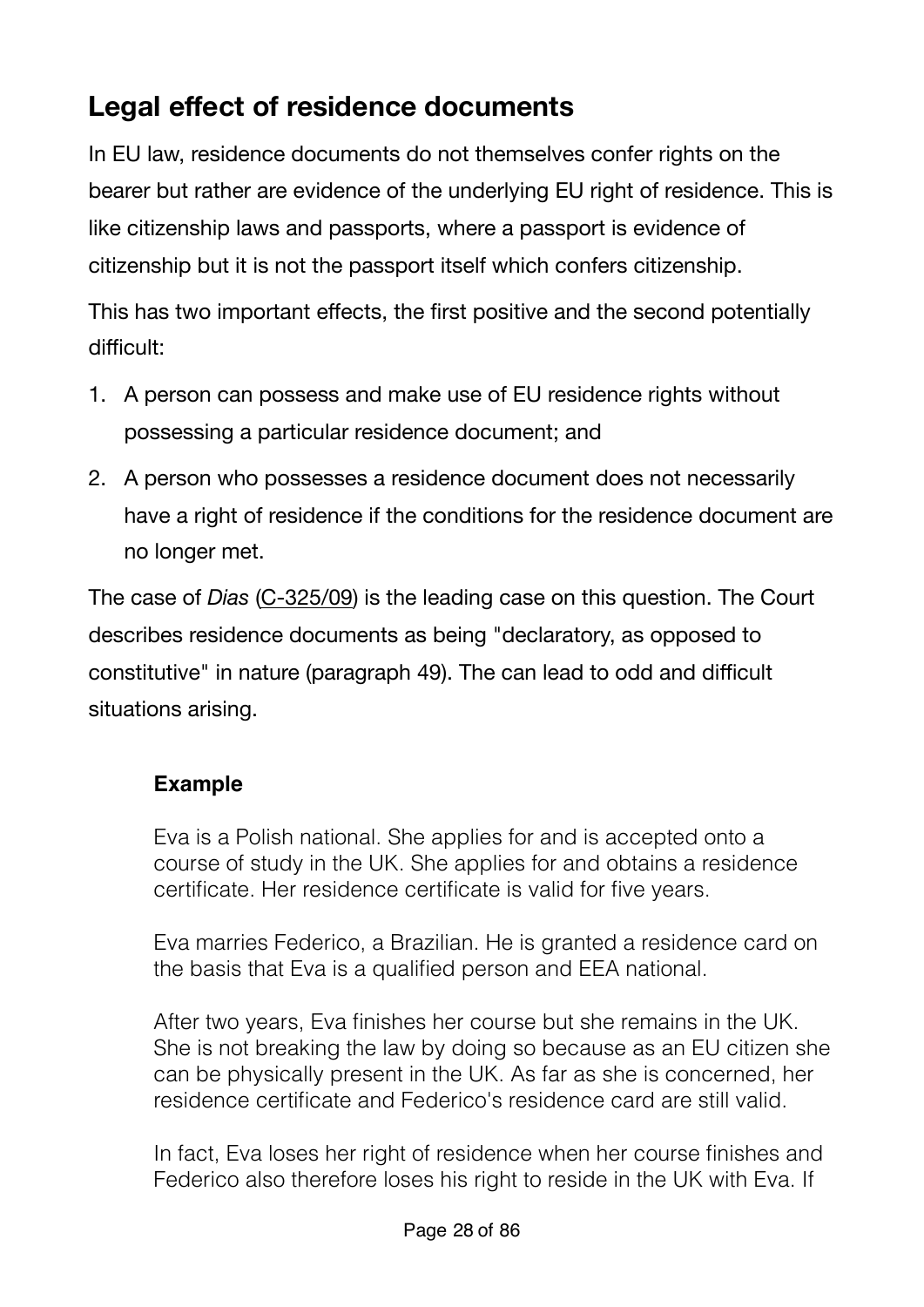Federico runs into problems with the Home Office, for example because he travels outside the UK and is questioned on return or if he gets into trouble with the police, he is in a vulnerable position because in law, having lost his EU right of residence, he now requires leave to enter or remain under UK immigration law and he does not have it.

More likely, both Eva and Federico will remain in the UK oblivious to the fact Federico has no right of residence and it is only if or when he applies for permanent residence that the problem will be identified. The situation could be mitigated by Eva becoming a qualified person again by, for example, finding a job. This may not be feasible after Brexit, however, if free movement laws cease to have effect.

It is therefore important to be aware that merely possessing a residence document does not qualify an EEA national or his or her family members for permanent residence at the end of a five year period.

# <span id="page-30-0"></span>**Right of admission**

EEA citizens may still move around the EEA even without exercising Treaty rights, without acquiring the right of residence under the Citizens' Directive or the associated rights such as the right to be accompanied by a family member.

The right to move freely is therefore a little different to the right to reside.

The UK regulations reflect the right of admission at regulation 11(1):

*An EEA national must be admitted to the United Kingdom on arrival if the EEA national produces a valid national identity card or passport issued by an EEA State.*

This is subject to certain public health, public policy and public security exceptions. Regulation 11 also grants a right of admission to family members.

The right of *admission* imparts an effective right to be physically present in other Member States. The right of *residence*, triggered by a qualifying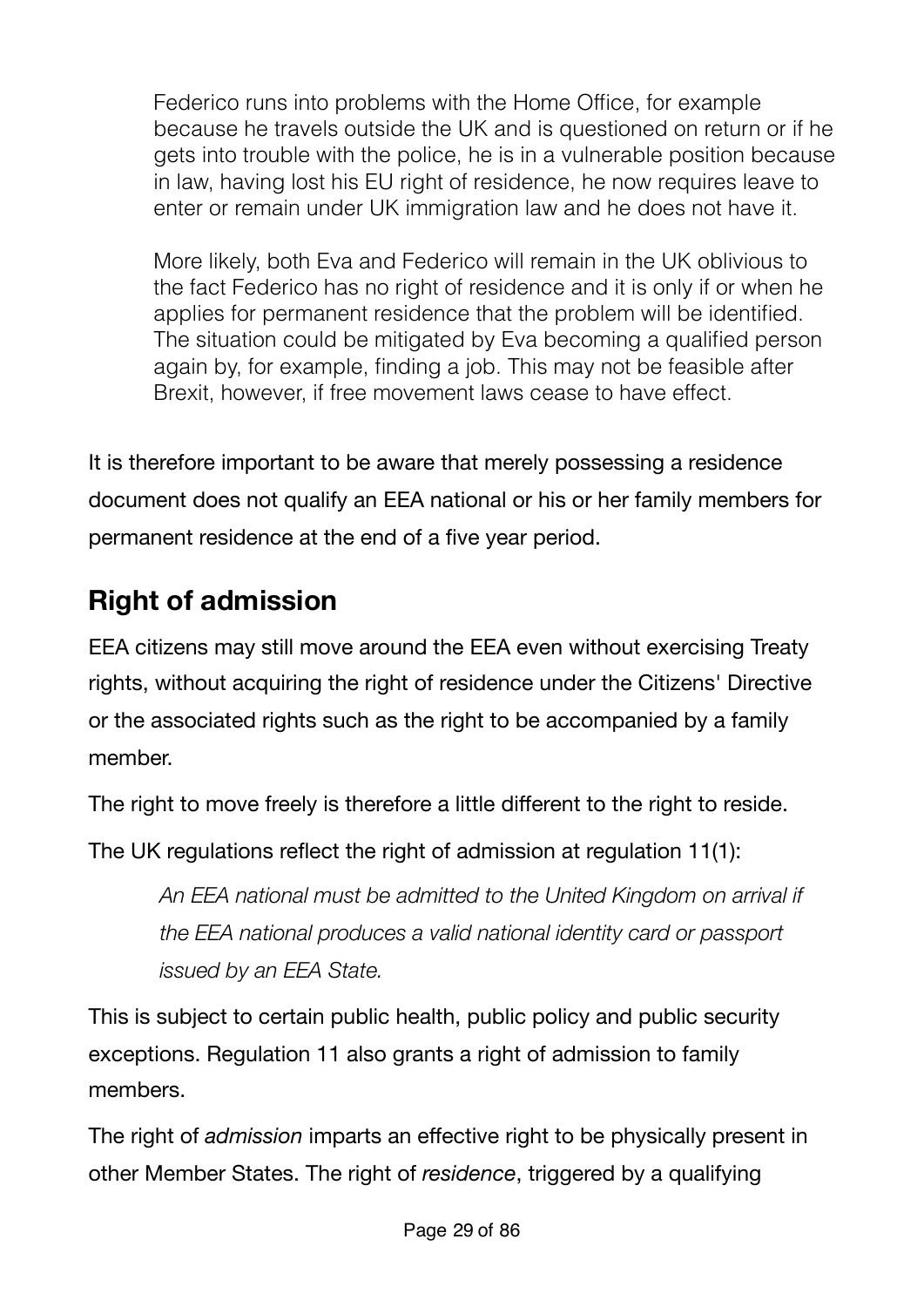activity, imparts other rights such as the right to be joined by family members and to acquire permanent residence.

# <span id="page-31-0"></span>**Right to be accompanied by family members**

The family members of an EEA citizen who is exercising treaty rights might in some sense be said to have a right of residence with the EEA citizen, but it is probably more accurate to see the situation as being the EEA citizen having a right to be accompanied by his or her family members.

In this section we look at the legal definition of "family member" and then some wider family members, called "other family members" in EU law and "extended family members" in the UK regulations.

The topic of family members and other or extended family members is dealt with in much more detail in a separate free guide in the series.

### <span id="page-31-1"></span>Family members

In EU law, family members are defined in the Citizens' Directive at Article 2(2):

*'family member' means:* 

*(a) the spouse;* 

*(b) the partner with whom the Union citizen has contracted a registered partnership, on the basis of the legislation of a Member State, if the legislation of the host Member State treats registered partnerships as equivalent to marriage and in accordance with the conditions laid down in the relevant legislation of the host Member State;* 

*(c) the direct descendants who are under the age of 21 or are dependants and those of the spouse or partner as defined in point (b);* 

*(d) the dependent direct relatives in the ascending line and those of the spouse or partner as defined in point (b)*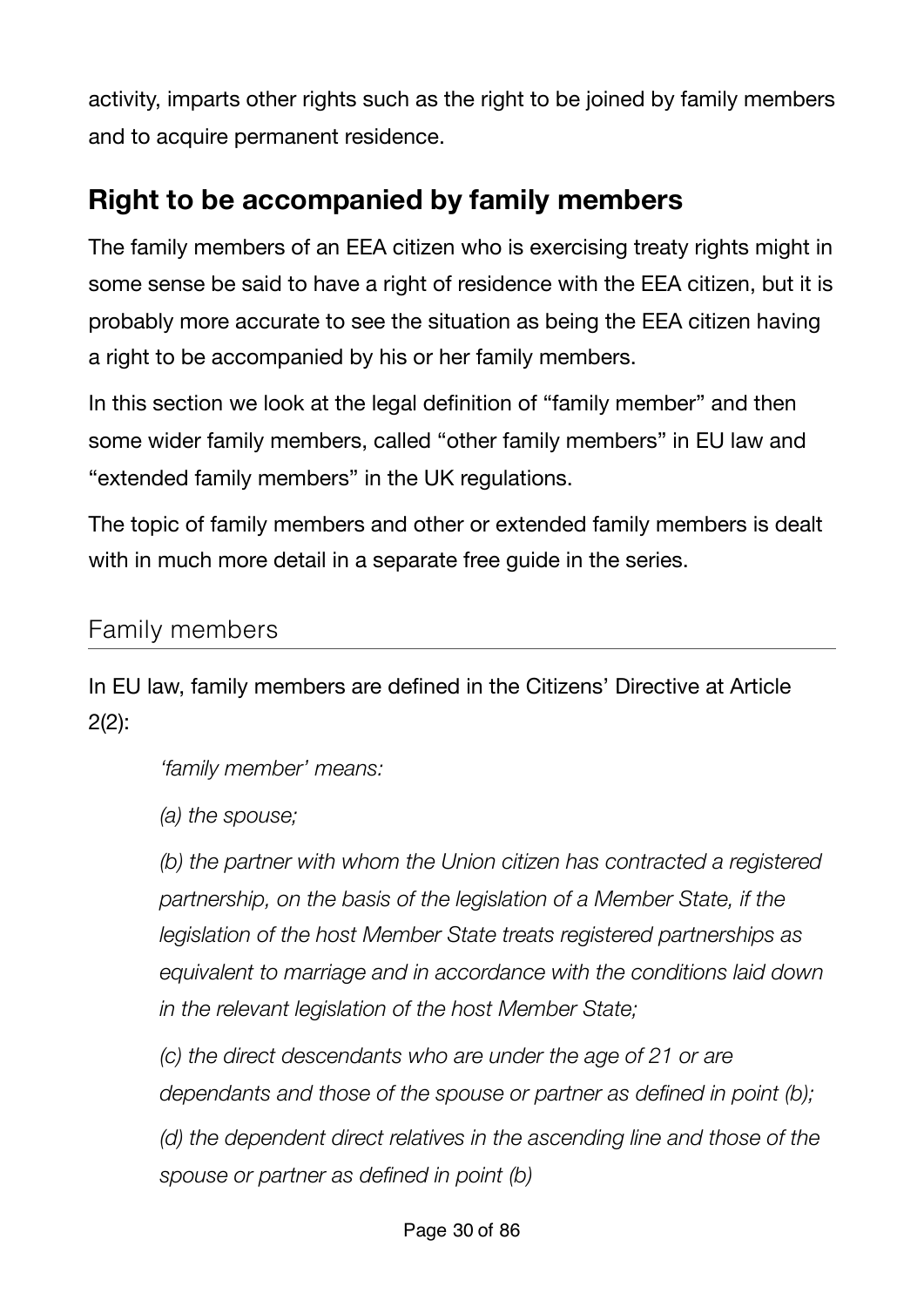So, in summary, a "family member" is normally for free movement law purposes one of the following:

- 1. Spouse or civil partner
- 2. Children or grandchildren (of the EEA citizen or their spouse or partner) under the age of 21 OR who are dependent
- 3. Parents or grandparents (of the EEA citizen or their spouse or partner) who are dependent

Family members for students are slightly differently defined as the spouse or civil partner of the student or the dependent child of the student or the spouse or civil partner of the student (the age of the child is irrelevant for students, what matters is whether they are dependent, and parents and grandparents are not generally allowed).

#### **Example**

Mohammed is Swedish. He was originally from Eritrea and claimed asylum in Sweden and is now a Swedish citizen.

Mohammed has moved to the UK. He is studying at the moment. He now wants to bring his parents and sister to live with him in the UK. His parents and sister are Eritrean nationals.

Mohammed cannot automatically bring his parents or sister to the UK because he is a student and the definition of "family member" for students does not include them. If Mohammed qualifies instead as a worker or another type of qualified person then they might potentially be eligible to join him if he can prove they are dependent.

However, there is a possibility that even while a student Mohammed could bring his parents and his sister as extended family members (see below).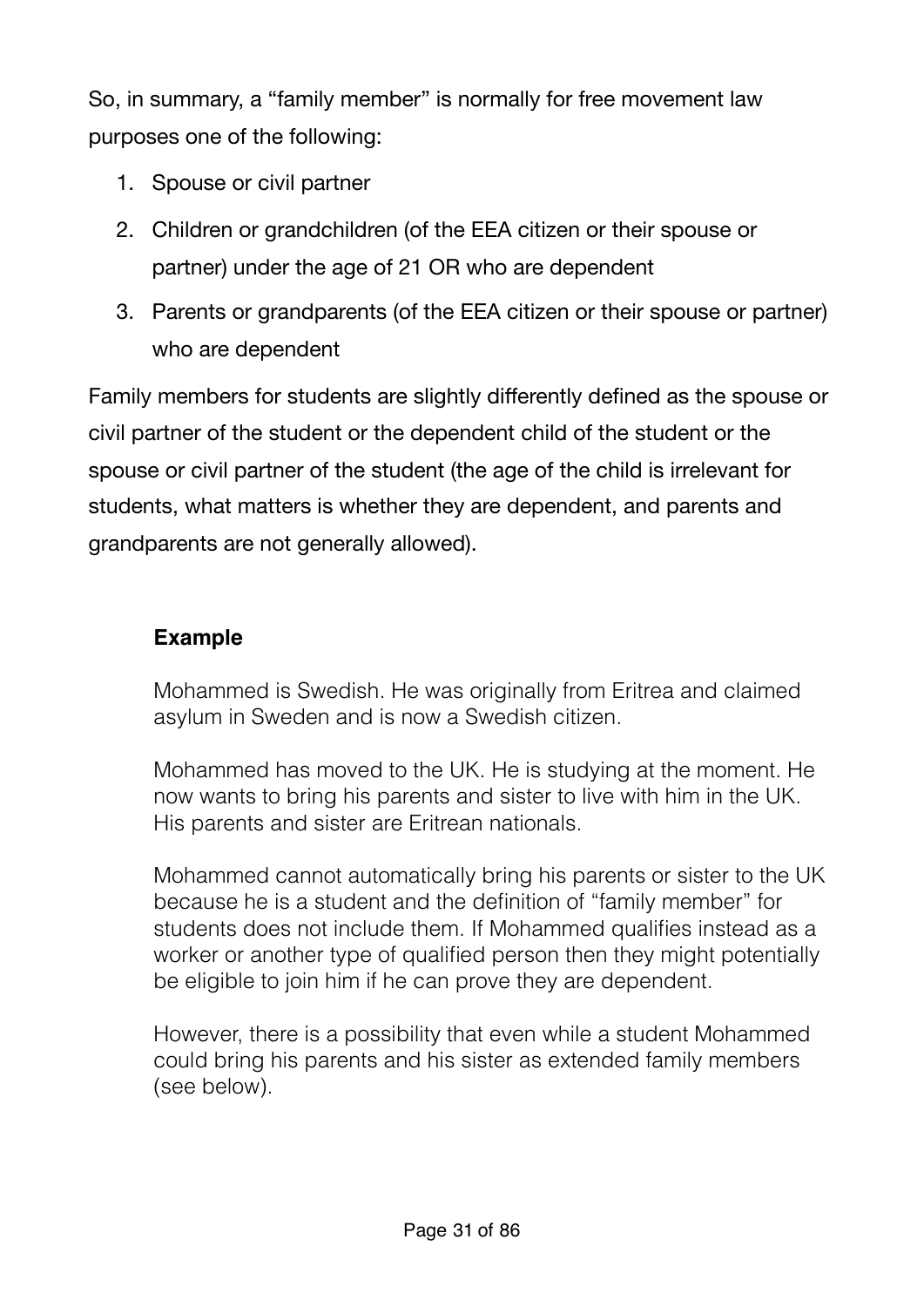<span id="page-33-0"></span>The phrase "extended family member" is an invention of the UK regulations that does not appear in the Citizens' Directive. The Directive refers to "other family members" at Article 3:

*2. Without prejudice to any right to free movement and residence the persons concerned may have in their own right, the host Member State shall, in accordance with its national legislation, facilitate entry and residence for the following persons:* 

*(a) any other family members, irrespective of their nationality, not falling under the definition in point 2 of Article 2 who, in the country from which they have come, are dependants or members of the household of the Union citizen having the primary right of residence, or where serious health grounds strictly require the personal care of the family member by the Union citizen;* 

*(b) the partner with whom the Union citizen has a durable relationship, duly attested.* 

*The host Member State shall undertake an extensive examination of the personal circumstances and shall justify any denial of entry or residence to these people.*

It can be seen that the words of Article 3 are rather vague: "in accordance with national legislation", "facilitate entry and residence", "undertake extensive examination" and "shall justify any denial of entry or residence". What is clear from this language is that the rights of "other family members" are not as concrete as those of family members.

The UK regulations implement this category of family member in a slightly strange way. In short, if one of the "extended family member" types applies for and is granted a residence document then he or she will be treated as a "full" family member.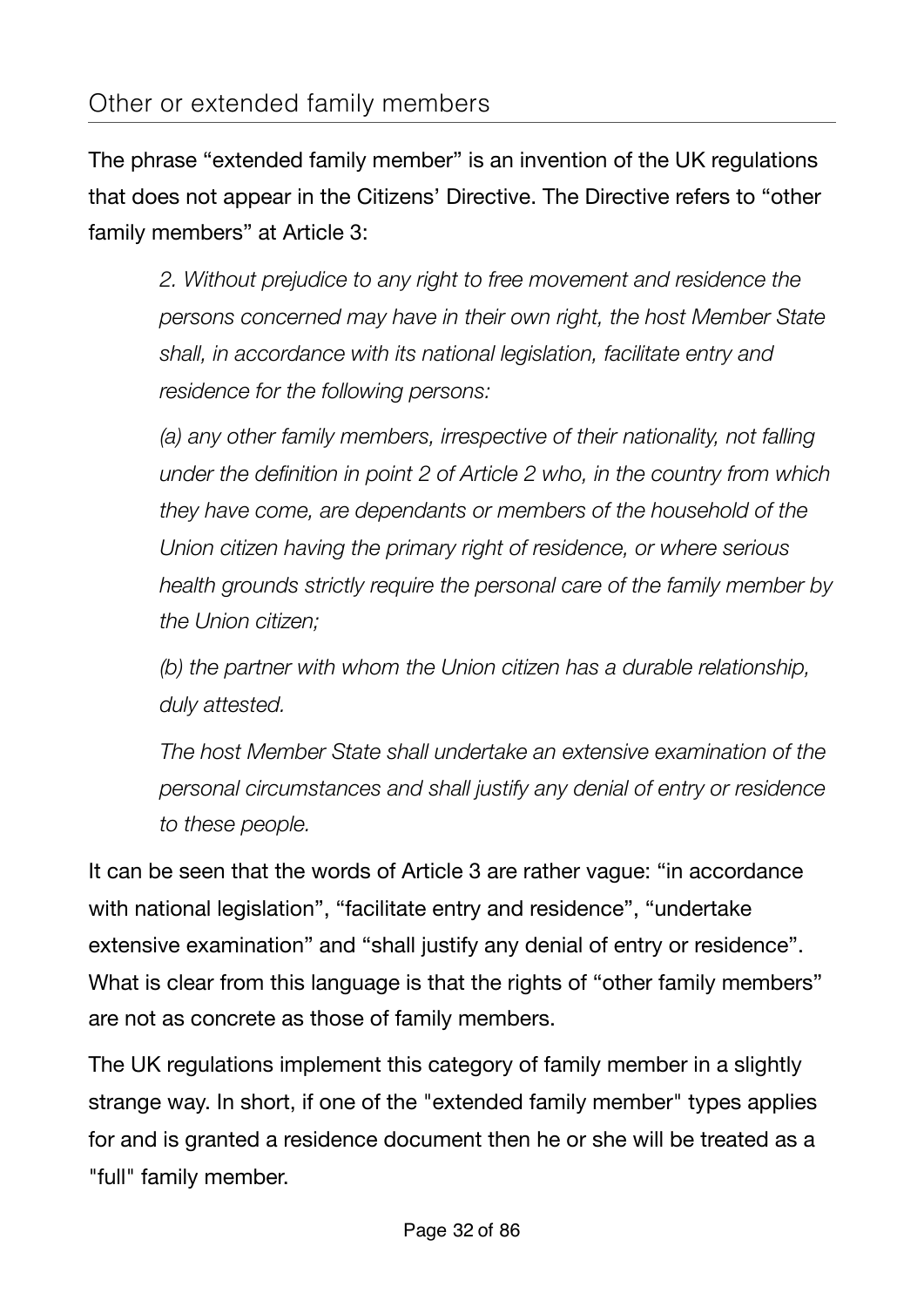The different types of extended family member who are eligible to be treated as "full" family members if they successfully obtain residence documentation are therefore basically:

- 1. Dependants or members of the household of the EEA national who are dependent or members of household both before and after entry
- 2. A relative of an EEA national or his or her spouse or his or her civil partner and, on serious health grounds, strictly requires the personal care of the EEA national his spouse or his or her civil partner
- 3. A partner in a "durable relationship" with the EEA national

These categories are *eligible* to be treated as full family members but the Home Office retains a discretion not to admit them.

#### **Example**

Let us return again to the example of Mohammed, who was originally from Eritrea, naturalised as a Swedish citizen, moved to the UK and now wants to bring his parents and sister to live with him in the UK.

While Mohammed remains a student, his parents and sister can potentially qualify as extended family members if Mohammed can show that they were members of his household or were dependent before entry to the UK.

Proving dependency is conceptually straightforward and may well be feasible if Mohammed has been transferring money to his sister and parents for their support.

Proving membership of household is harder both in terms of the evidence (finding good quality documents that place Mohammed and his sister at a shared address in Eritrea might be challenging) and also because Mohammed lived in Sweden for many years between leaving Eritrea and entering the UK.

In the case of *Rahman* it was held that the extended family member must have been dependent or a member of household at the time of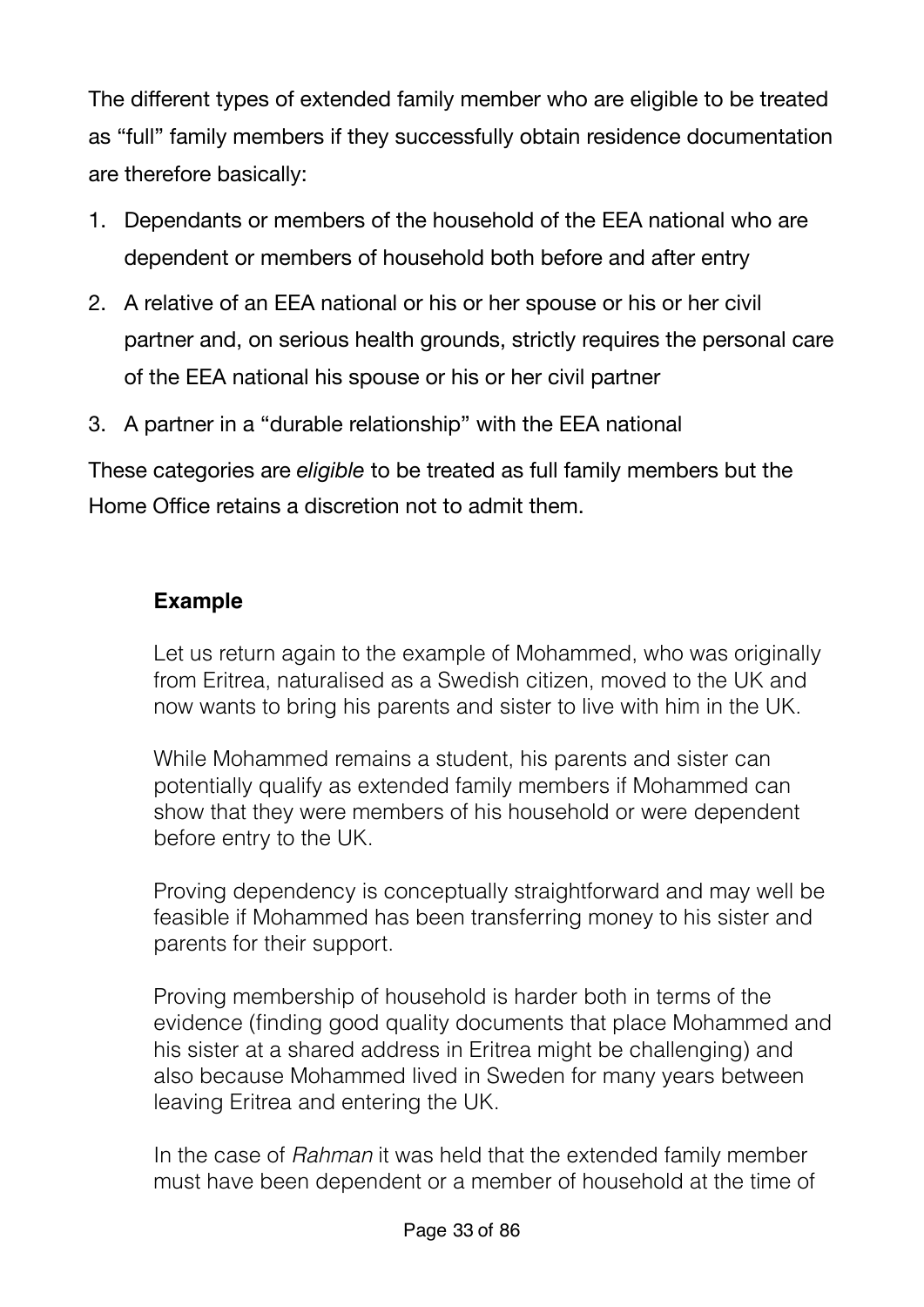applying to enter with or join the EEA citizen. This means that it is not possible for Mohammed's parents and sister to succeed as members of household (they had been living in a different household in Eritrea) but it may be possible for them to succeed as dependents.

If you need more information on the topic of family members and other or extended family members see the separate free guide in the series.

## <span id="page-35-0"></span>**Initial right of residence**

To encourage free movement the Directive grants an initial right of residence to EU citizens for three months, which includes the right to be accompanied by a family member. This enables an EU citizen to move for any purpose, including for example to seek work, find a suitable course of study or set up a business in the knowledge that he or she will not have to leave behind family members until established in the new Member State.

The initial right of entry appears in the UK regulations at regulation 13:

*(1) An EEA national is entitled to reside in the United Kingdom for a period not exceeding three months beginning on the date of admission to the United Kingdom provided the EEA national holds a valid national identity card or passport issued by an EEA State.* 

*(2) A person who is not an EEA national but is a family member who has retained the right of residence or the family member of an EEA national residing in the United Kingdom under paragraph (1) is entitled to reside in the United Kingdom provided that person holds a valid passport.* 

Regulation 13 goes on to impose very limited qualifications: the EEA national or family member must not be an "unreasonable burden on the social assistance system of the United Kingdom" and it does not apply to EEA nationals or family members who have already been expelled from the UK on public policy or similar grounds or refused residence documents.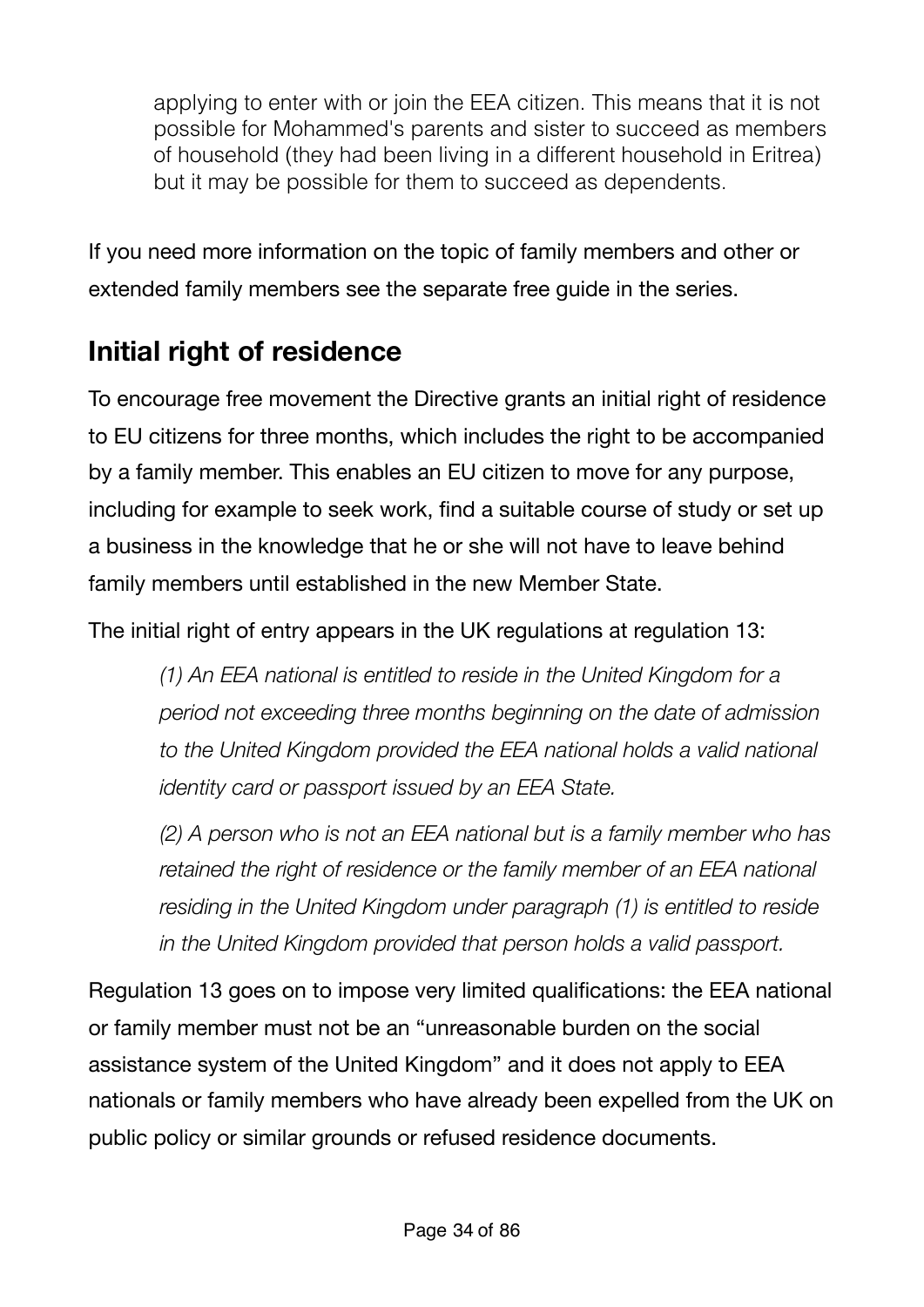# **"Normal" residence**

Under EU law, a qualifying worker, self employed person, self sufficient person or student has a right of residence. This right of residence is generally conditional on carrying on with the qualifying activity. Where it exists, it brings with it various other rights in EU law, in particular the right to be accompanied by family members and the right to claim welfare benefits. It also provides enhanced protection against deportation.

The right of residence may well overlap with the unconditional initial right of residence and the right of permanent residence; they are not mutually exclusive. This means that, for example, where a person applies for permanent residence and is refused because of a gap in residence or gap in qualifying activity, the person may still have a right of residence even if permanent residence has not been acquired.

Further, an EU national is generally regarded as having a right to be physically present in another Member State irrespective of whether he or she has a right of residence. Even where an EU law application for a residence or permanent residence is refused by the Home Office, the Home Office will not generally ask the person to leave the UK.

#### **Example**

Olaf is from Denmark. He enters the UK in 2007. He has an initial right of residence for 3 months and he is accompanied by his wife, who is from Russia. She is allowed to remain in the UK for the initial 3 month period; she enters the UK using a family permit valid for three months.

Olaf looks for but does not find work immediately but 6 months after entry starts a course of study. In the period between the end of the initial 3 months and his starting the course he would be considered a job seeker. The period for which he was looking for work was relatively short and was certainly less than 6 months. He would therefore have enjoyed a right of residence as a worker, as "worker" includes a person looking for work.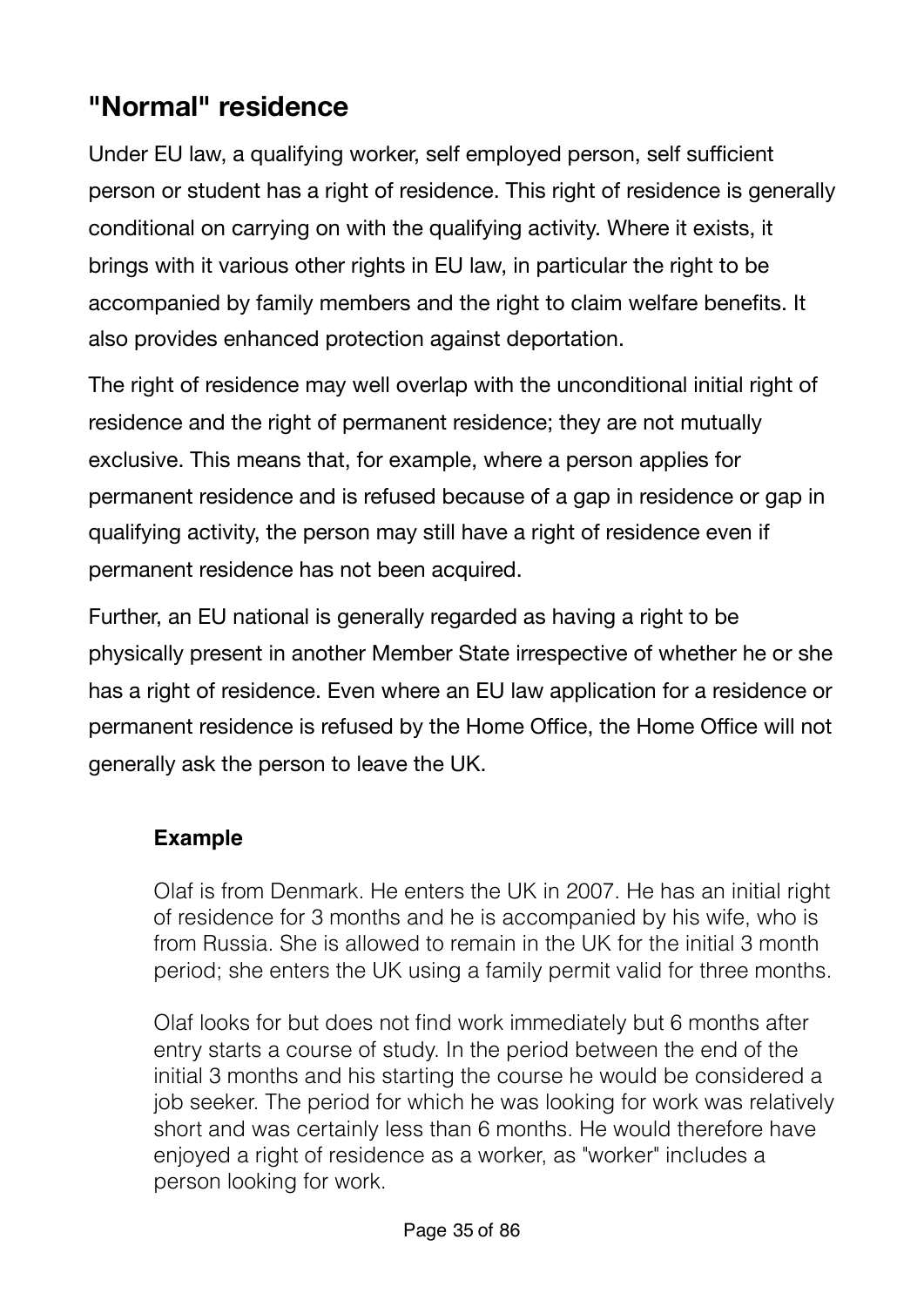Once Olaf had begun his course he was a student and, proving he had comprehensive sickness insurance and sufficient resources, therefore had a right of residence. His Russian wife therefore has a right of residence under EU law as his family member. Either or both Olaf and his wife can apply for residence documents as proof of their rights. If they do, these will be issued for a five year period.

Olaf completes his course in 2010. He does not look for a job but he remains in the UK. He therefore loses his right of residence.

Olaf may or may not have a residence certificate, but having the certificate does not mean that he has a right of residence. This is not necessarily a problem for Olaf (although it does mean he is not eligible for welfare benefits) but it is certainly a problem for his Russian wife. Olaf is allowed to be physically present in the UK but he loses the right to be accompanied by family members. This means that his wife loses her right of residence under EU law and will become subject to UK immigration law. She may have a residence card, but this does not mean that she has a right of residence; her right of residence depends on Olaf remaining a qualified person.

The advantage of permanent residence is that it is not conditional on a qualifying activity such as work. This means that if a person loses his or her job, ceases work for some other reason or simply retires, he or she does not have to leave the UK. There is a particular advantage to permanent residence for family members from outside the EU because it gives them much greater security than being dependent on the EU national remaining a qualified person.

## **Permanent residence**

An EEA national will automatically qualify for permanent residence after five years of living in the UK while exercising their treaty rights and qualifying under the Citizens' Directive. If the EEA national choses to do so, he or she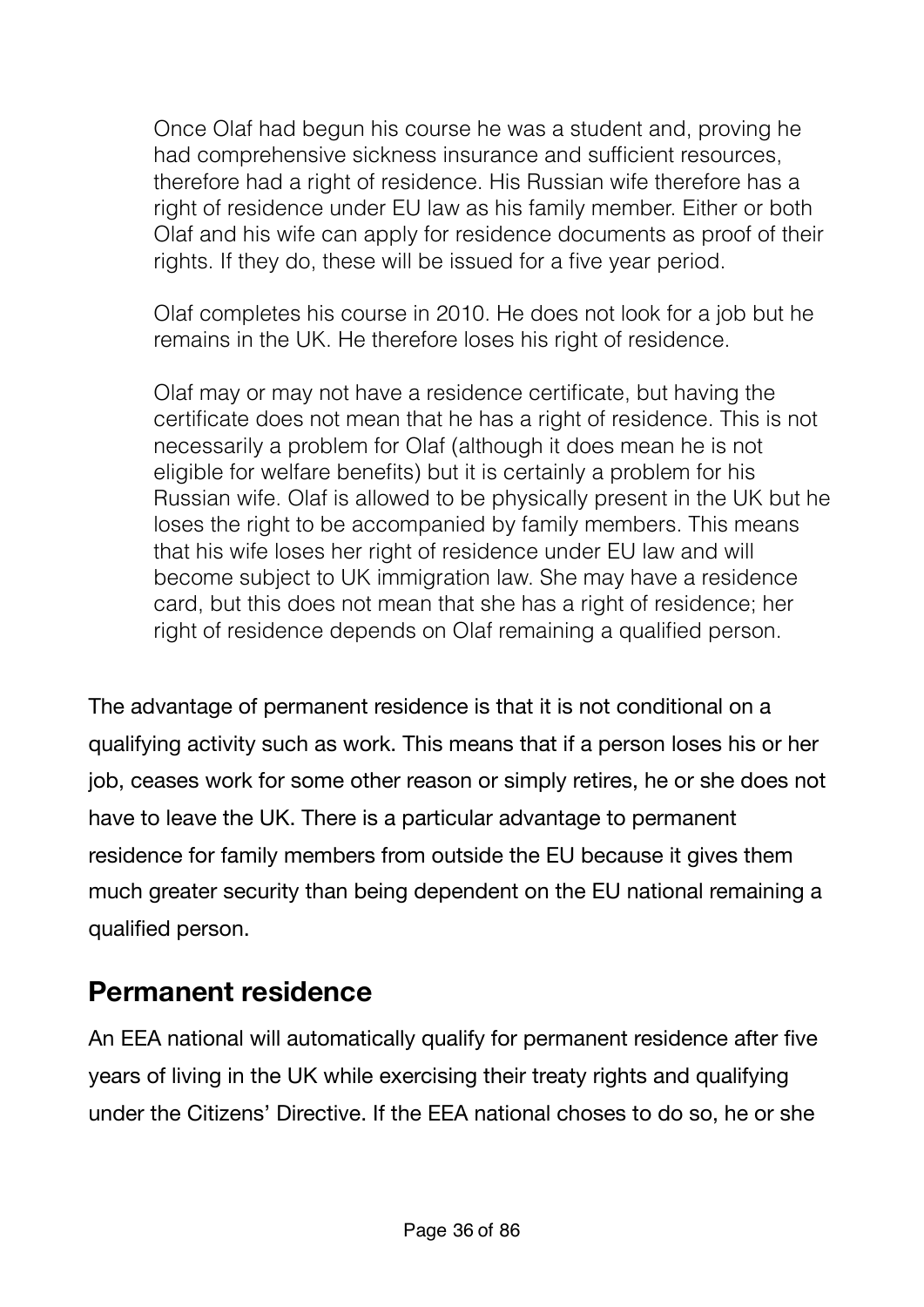can apply for a permanent residence card as evidence of possession of this right.

There are some quirks to permanent residence, though.

## Automatic nature of permanent residence

Like the other rights of EU citizens in the Citizens' Directive, permanent residence is an automatic right that operates by law; a successful application for a permanent residence card is not necessary in order to possess the right.

However, the flip side of this coin is that five years of possessing a residence card does not automatically qualify the holder for permanent residence. What matters when it comes to qualifying for permanent residence is whether the person was genuinely qualifying under the Citizens' Directive for a period of five years, not whether the person held a residence card. This means there can be some controversy about whether a person does or does not possess permanent residence.

#### **Example**

Pierre is a French national who came to study in the UK five years ago. He began a course of studies immediately on arrival and successfully applied for a residence certificate within weeks of arrival. After three years, he completed his course and remained in the UK. He has not worked and no longer has comprehensive sickness insurance, meaning he is not self sufficient either.

Pierre does not qualify for permanent residence. He has not been a qualified person for the final two years of the five year period.

The fact that he possesses a residence certificate is not, by itself, sufficient to prove that he qualifies for permanent residence.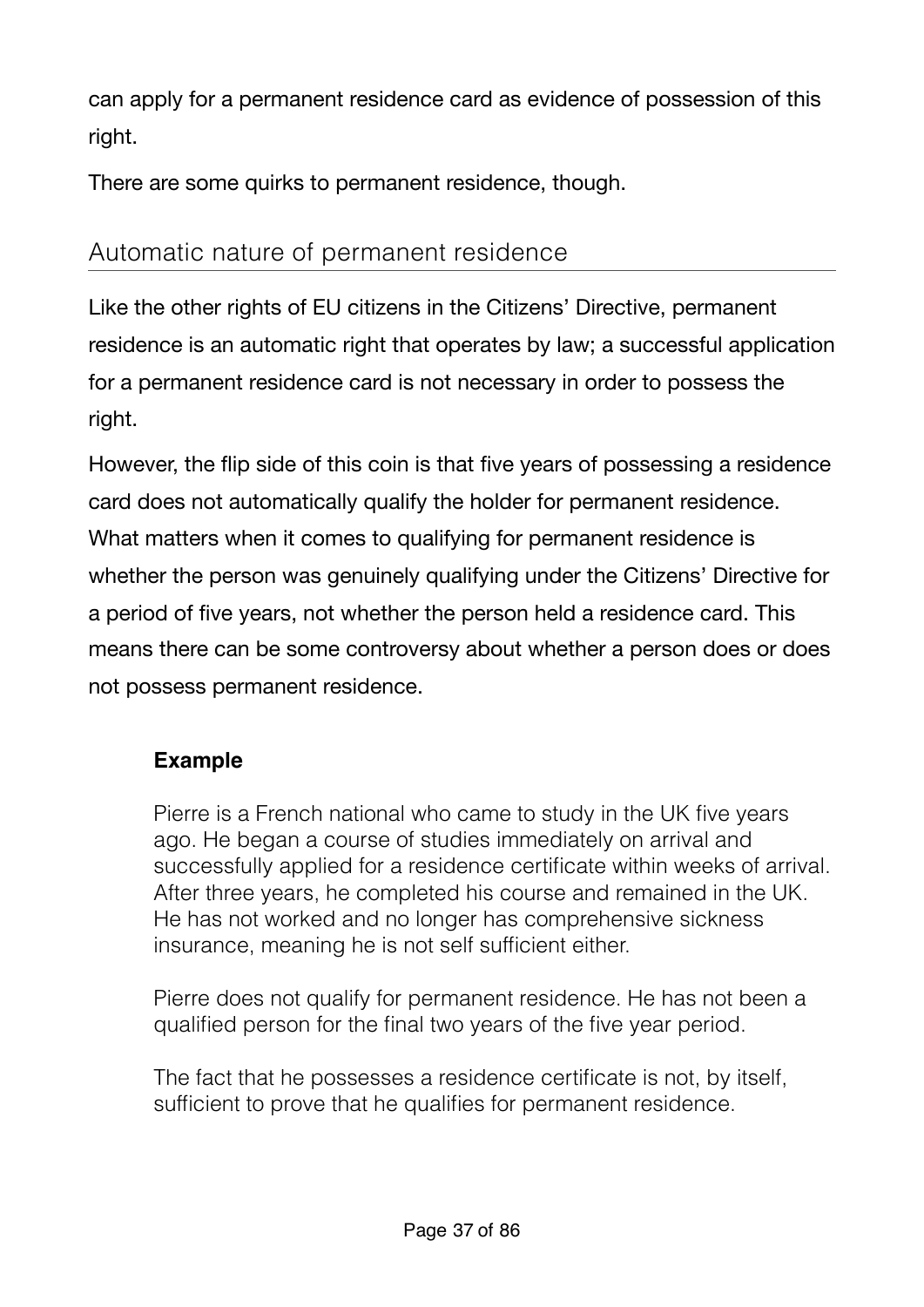This means that when applying for permanent residence, the applicant will need to submit five continuous years' worth of the kind of evidence that is necessary for a residence card. This is explored further below in the section on evidence.

## Combining different qualifying activities

It does not matter how a person has been a qualified person for five years; during a five year period an EU citizen may have been first a worker, then unemployed, then self employed, then a student and still potentially qualify for permanent residence. Any qualifying activities can be aggregated together as long as they amount to five continuous years of some sort of qualifying residence.

#### **Example**

Clara is Spanish and arrived in the UK five years ago. She applied for a European Health Insurance Card (EHIC) almost as soon as she arrived. She studied for a year then worked for 3 years. She was made redundant and set herself up as a consultant. It was some time before she started earning reasonable income but she had plenty of savings to live on and did not claim benefits.

If Clara wishes to apply for permanent residence, she can rely on different qualifying activities combined together to form a continuous five year period:

- Initially Clara was a student.
- She was then a worker.
- She was then either self employed (she could say that it took time to get started but she was genuinely self employed during that time) or self sufficient and in possession of comprehensive sickness insurance.
- She was then definitely self employed.

You can see from this example that the fact that Clara had applied for a EHIC meant that it is possible for her to fill in any gaps in her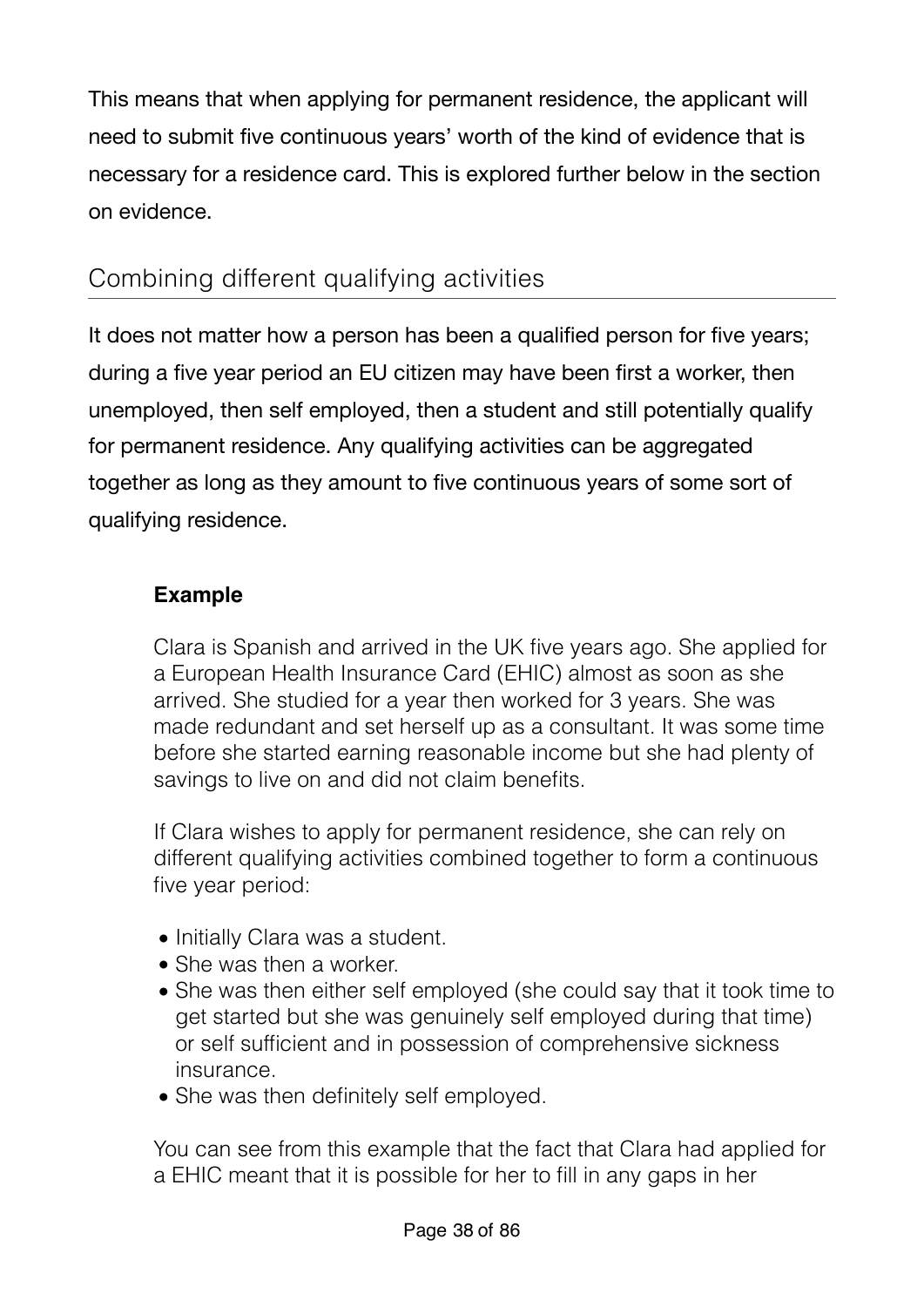qualifying residence using the qualifying activity of self sufficiency. Without being covered by comprehensive sickness insurance, she would need to work hard to make sure she could prove she was genuinely self employed at a time when her earnings were non existent or low because she was just starting out.

## Residence prior to the Citizens Directive

Even though permanent residence was only created as a right by the Citizens' Directive on 30 April 2006, earlier periods of residence under previous EU law provisions can count towards permanent residence and in fact can have created a right of permanent residence, even though the right did not actually exist at that time.

### **Example**

In the case of *Lassal* [C-162/09](http://www.bailii.org/eu/cases/EUECJ/2010/C16209.html) a French national had lived in the UK working and seeking work between 1999 and 2005. She then left the UK for a 10 month period, returned to the UK to look for work again and then applied for income support in November 2006. Her application was refused on the basis that she had no right to reside.

The Court held that by November 2006 Ms Lassal possessed the right of permanent residence owing to her earlier five years of qualifying activities, even though at that time the right of permanent residence had not actually existed.

### Permanent residence not necessarily permanent

Despite including the word "permanent" the right of permanent residence may be lost in certain circumstances, including through absences in excess of two years or due to public interest deportation action against the individual. Deportation action is beyond the scope of this ebook but it is important to mention it here as a possibility.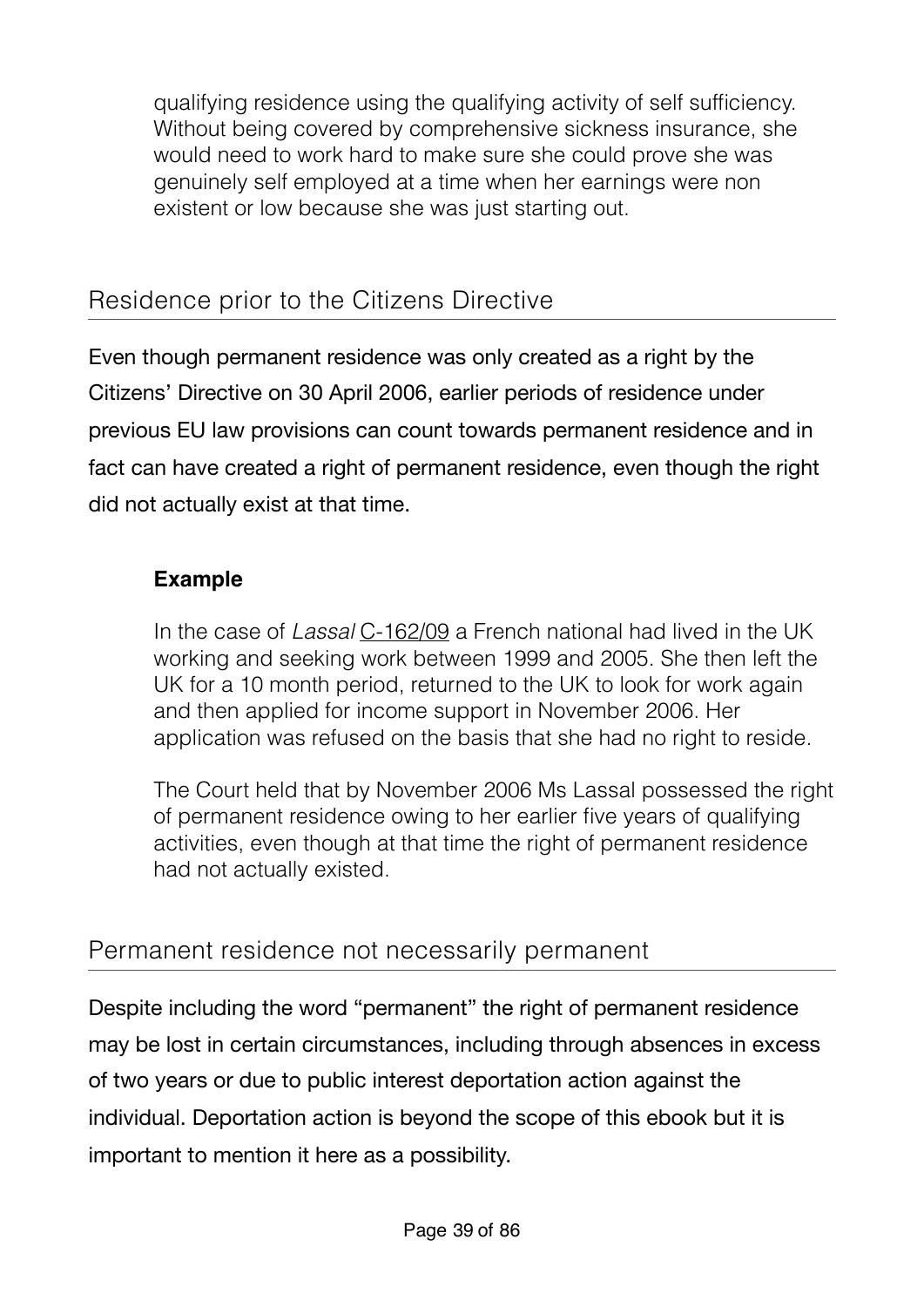#### **Example**

Marianne is a highly qualified doctor of Dutch nationality. She has lived in the UK for many years, since the age of 12. First she was resident for many years as child of an EU national then as a student and then working as a doctor. While she was a child she was covered by her parent's sickness insurance policy. She applies for and succeeds in obtaining a job in Australia.

Marianne will almost certainly have acquired permanent residence, even if she has never applied for a permanent residence certificate as proof.

Should Marianne remain outside the UK for over two continuous years, she will lose her right of permanent residence. If she returns to the UK for a visit for even a day to "break" the period of absence she would retain her permanent residence, however.

In previous years this might not have mattered much because Marianne would always have been able to return to the UK as a worker etc under EU free movement rules, but following Brexit we do not know what immigration restrictions may be imposed. Retaining a right of permanent residence has therefore become potentially much more important.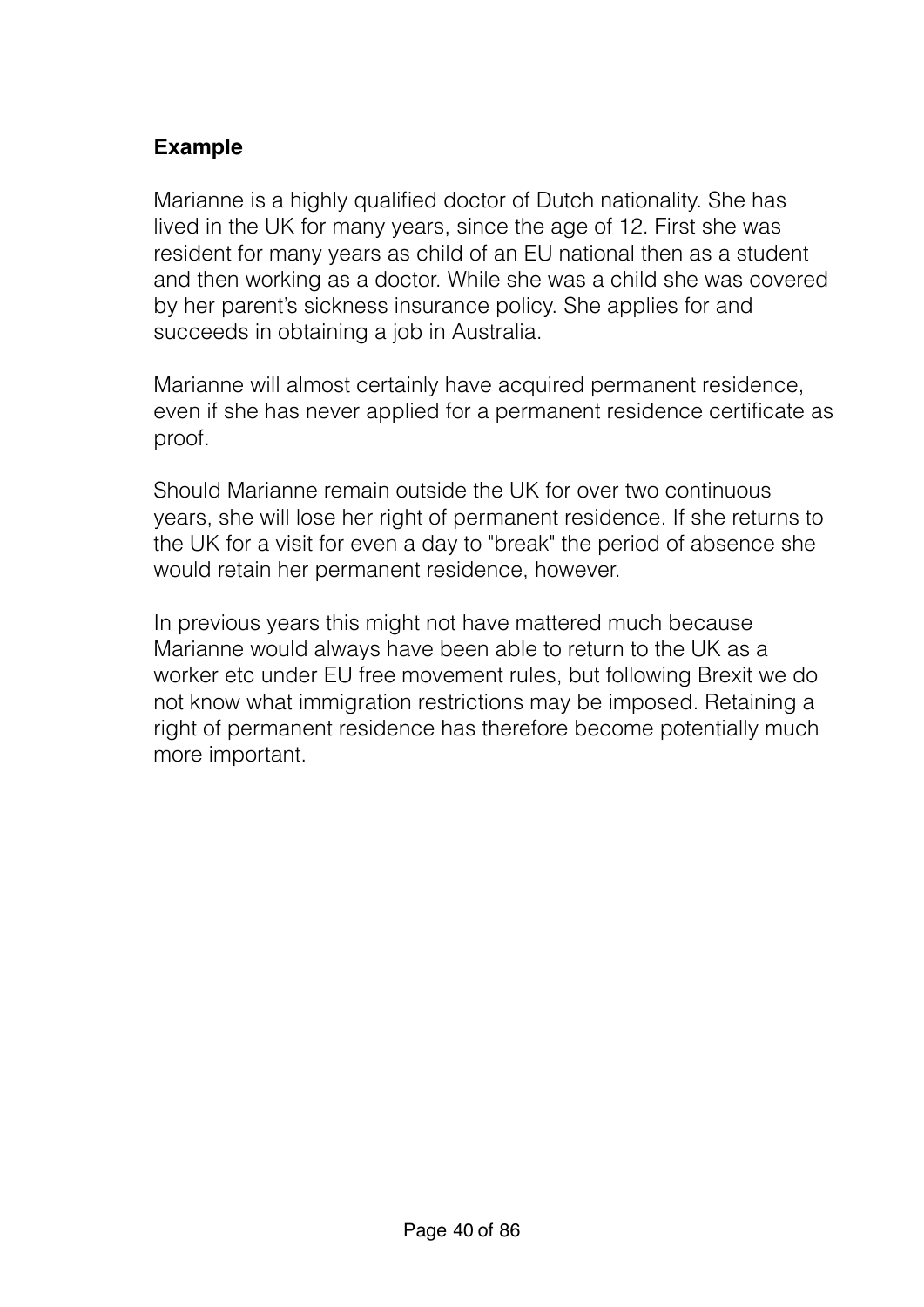# **WHO IS A "STUDENT" IN EU LAW?**

The right to reside as a student is derived from Article 7(1)(c) of the Citizens' Directive, which provides for a right of residence for those who:

*— are enrolled at a private or public establishment, accredited or financed by the host Member State on the basis of its legislation or administrative practice, for the principal purpose of following a course of study, including vocational training; and* 

*— have comprehensive sickness insurance cover in the host Member State and assure the relevant national authority, by means of a declaration or by such equivalent means as they may choose, that they have sufficient resources for themselves and their family members not to become a burden on the social assistance system of the host Member State during their period of residence*

It is clear that for a person to have a right of residence as a student, the person must have comprehensive sickness insurance, considered further below.

# **Types of study included**

This right to study clearly includes (but is not necessarily limited to):

- attendance at school
- attendance at publicly or privately funded college
- attendance at university
- vocational training.

The definition at Article 7(3)(c) is a very wide one and vocational training does not, for example, need to be linked to previous or future employment. See also Article 7(3)(d) on vocational training for those who were previously workers.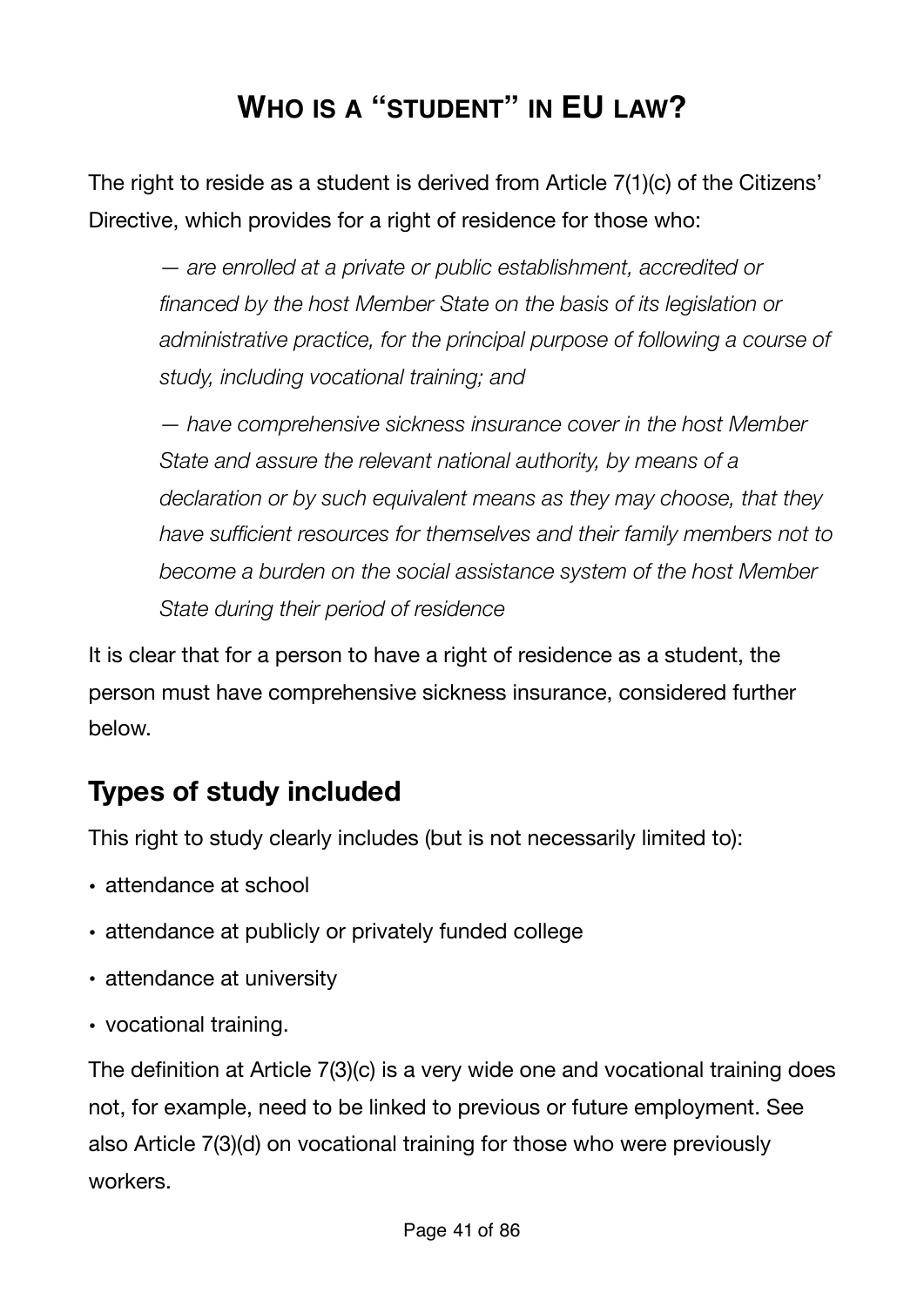The right to study under Article 7(1)(c) does not obviously extend to personal tuition and there are probably further limits, although these have not been explored in case law. For example, a course would no doubt need to be a genuine one and attendance would probably need to be genuine as well; notional enrolment without regular attendance would probably not engage Article 7(1)(c).

# **The need for "sufficient resources"**

It is clear from Article 7(1)(c) that to be considered a student in EU law the student must be able to show they have sufficient resources so as not to become a burden on the social assistance system.

A student is able under Article 7(1)(c) to make a "declaration" of means or to prove they have sufficient resources by other means chosen by the student. There is no minimum level of income or savings that a Member State such as the UK can impose. In a case on an earlier equivalent provision of EU law on students, *Commission v Italy* Case [\(C-424/98\)](http://eur-lex.europa.eu/legal-content/EN/TXT/?uri=CELEX%3A61998CJ0424), it was held that a Member State may not require certain documents to be produced by a student as evidence of means and that a declaration of means by a student was sufficient in EU law.

Article 8(4) sets out a definition of "sufficient resources":

*Member States may not lay down a fixed amount which they regard as "sufficient resources", but they must take into account the personal situation of the person concerned. In all cases this amount shall not be higher than the threshold below which nationals of the host Member State become eligible for social assistance, or, where this criterion is not applicable, higher than the minimum social security pension paid by the host Member State.*

It is therefore not possible definitively to state what the minimum level of self sufficiency might be, but it cannot be higher than the level of income support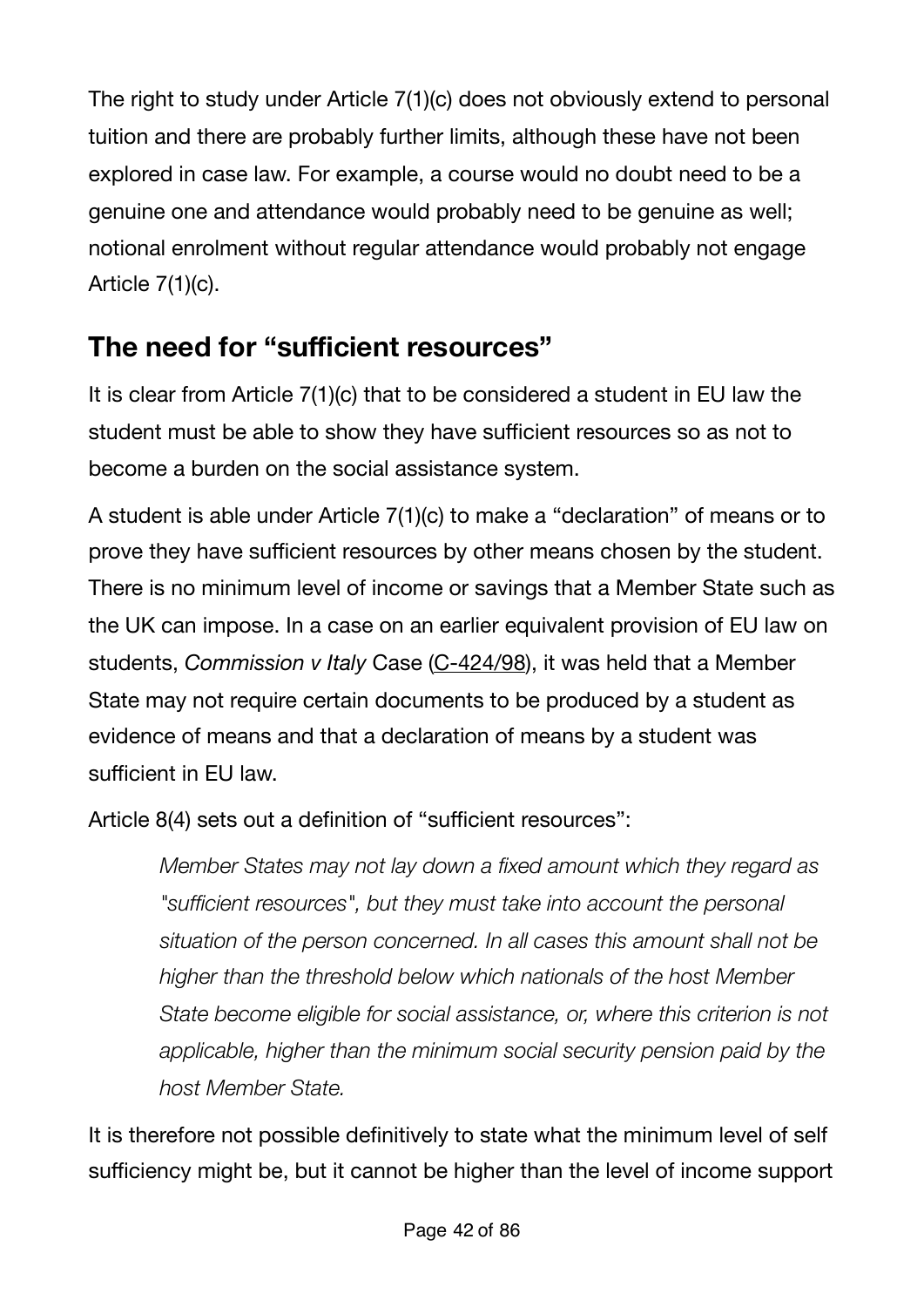for UK nationals (once associated benefits such as housing benefit, council tax relief, free school meals and similar are taken into account as well). Benefit rates can be found on [Rightsnet](http://www.rightsnet.org.uk/resources/benefit-tax-credit-rates).

In the case of *Kuldip Singh* [Case C](http://curia.europa.eu/juris/document/document_print.jsf?doclang=EN&text=&pageIndex=0&part=1&mode=DOC&docid=165901&occ=first&dir=&cid=322672)‑218/14 the Court of Justice of the European Union considered the question of the potential sources of income for a person claiming to be self sufficient. The Court held that the necessary income could derive in part from a spouse who is a third country national. By analogy this would also apply to students.

# **Comprehensive sickness insurance**

It is clear from Article 7(1)(c) that to be considered a student in EU law, the student must have comprehensive sickness insurance.

Confusingly, EEA citizens and their family members are allowed to use the NHS in the UK, but according to the Home Office the NHS does not count as comprehensive sickness insurance. In the one case that has been decided in the higher courts on this point, the Home Office won their argument. For an EEA citizen or family member who needs comprehensive sickness insurance, therefore, they need to show something more than merely that they can use the NHS if or when they need it.

### Family members who need comprehensive sickness insurance

The family members of students will also need comprehensive sickness insurance to qualify for their own right of residence. The UK's implementation of EU law has always required the family members of self sufficient EEA citizens to possess comprehensive sickness insurance as well as the EEA citizen in order for them to have a right of residence. From 6 April 2015 the same rule has also been applied to the family members of EEA students.

For further information on the changes, please see the official Government [guidance note](https://www.gov.uk/government/uploads/system/uploads/attachment_data/file/431618/comprehensive_sickness_insurance_for_family_members_of_students.pdf) on the changes.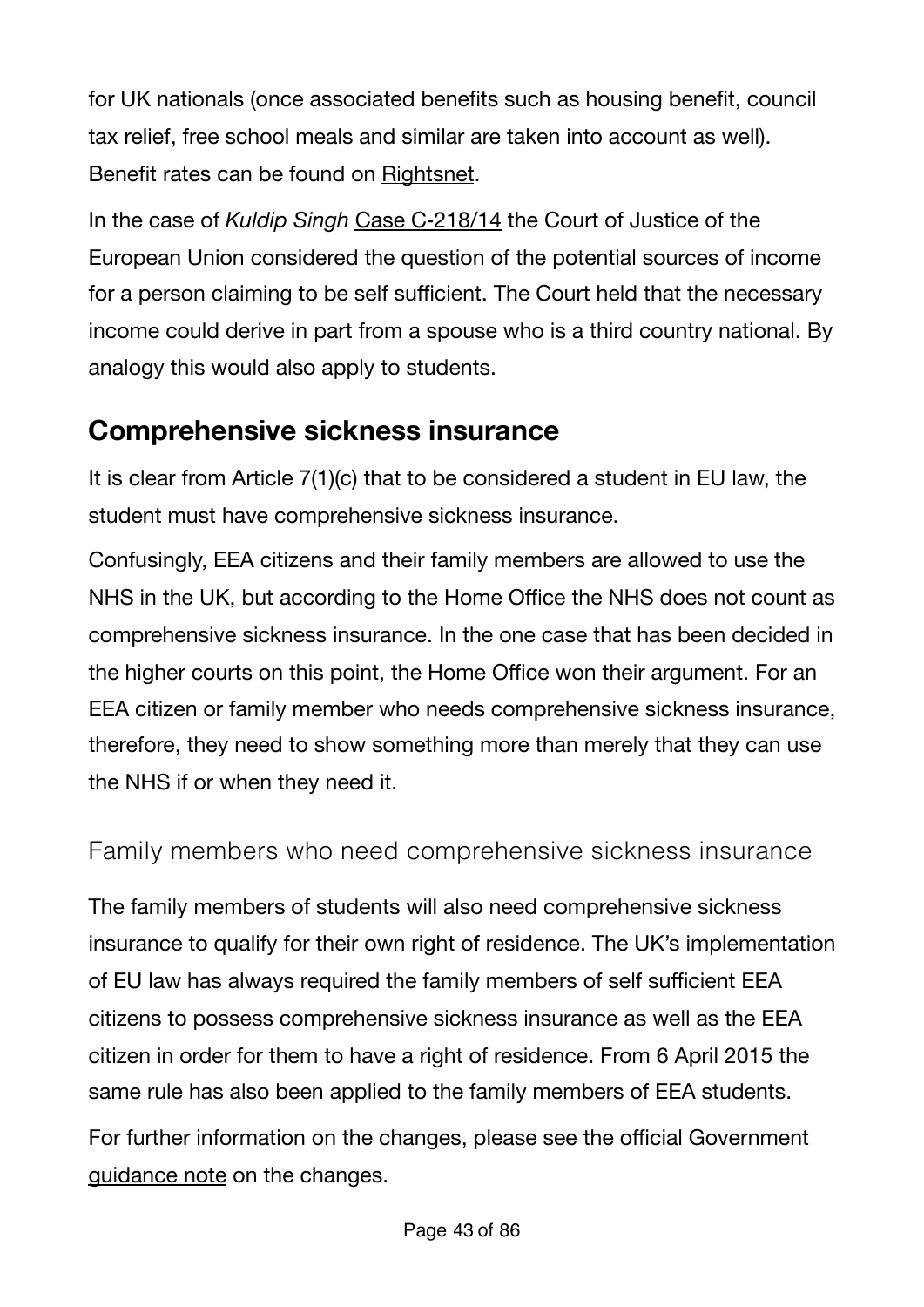## What counts as comprehensive sickness insurance?

This is not an easy question to answer. The rest of the EU uses a system of health insurance to provide the public with health care. In the UK, uniquely, we have the National Health Service instead, which is not insurance based but instead simply provides free health care at the point of need. The EU rules on the need for comprehensive sickness insurance for self sufficient persons and students were not really written with the UK's unusual situation in mind.

The purpose of the EU rules is that self-sufficient persons and students should not become unreasonable burdens on state resources.

Access to the NHS is not enough. An EEA national living in the UK is allowed to use the UK's National Health Service. The Home Office has long argued that this does not count for the purposes of EU law as having comprehensive sickness insurance, though.

Unfortunately for affected EEA nationals and their families, the Home Office view was upheld by the Court of Appeal in the case called *Ahmad v Secretary of State for the Home Department* [\[2014\] EWCA Civ 988](http://www.bailii.org/ew/cases/EWCA/Civ/2014/988.html). The critical paragraphs are 70 and 71, which do not make comfortable reading:

*70. I would dismiss this appeal. If an EEA national enters the UK and is not involved in an economically active activity, for example because she is a student, her residence and that of her family members will not be lawful unless she has CSIC [Comprehensive Sickness Insurance Cover] while she is a student in the five years following her arrival. Accordingly her family members will not be able to qualify for permanent residency in the UK.* 

*71. So Mrs Ahmad had to have CSIC while she was a student. This condition must be strictly complied with. The fact that she would be entitled to treatment under the NHS, and was thus at all times in*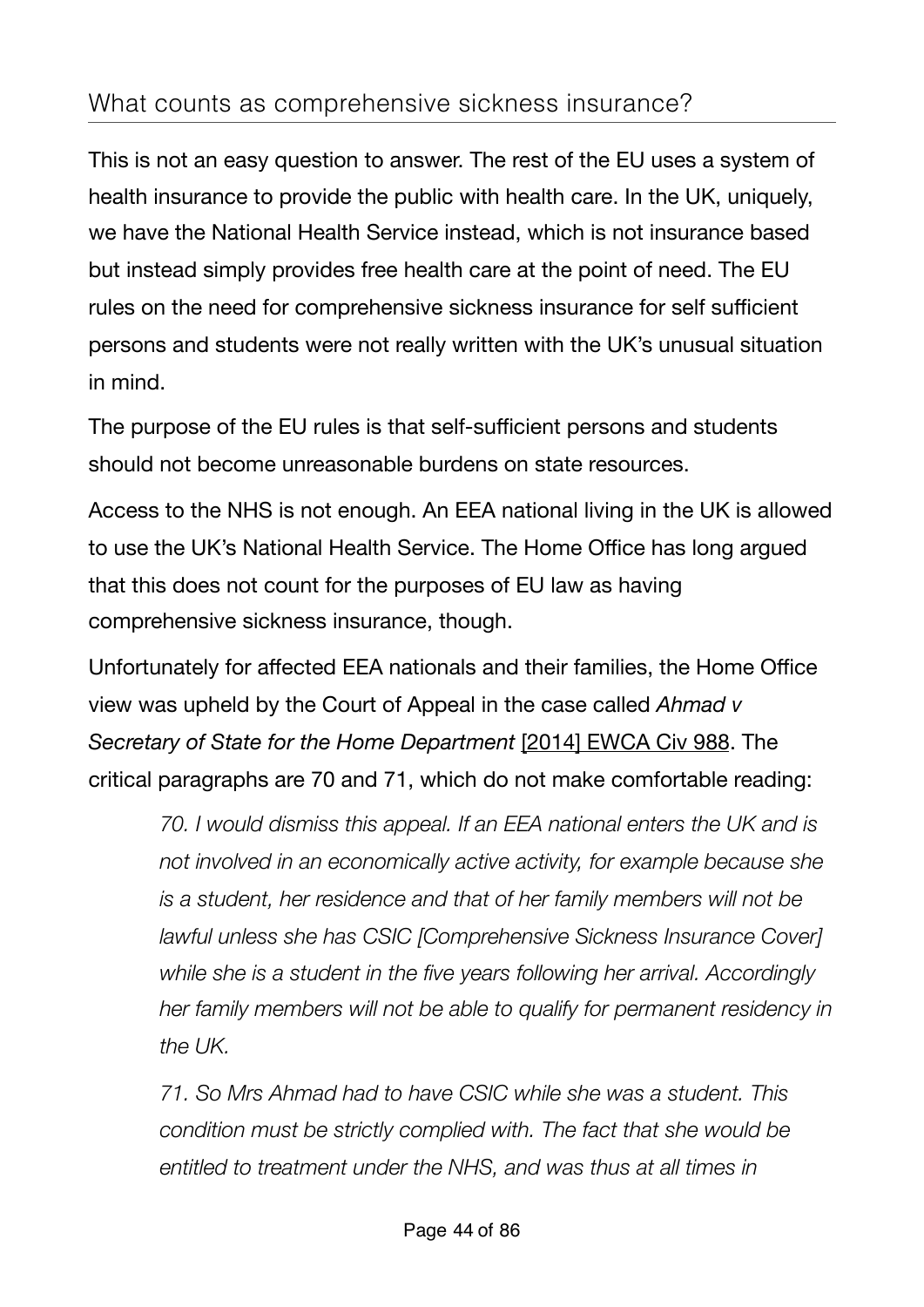*substantially the same position as she would have been had she had CSIC, is nothing to the point. Her failure to take out CSIC put the host state at risk of having to pay for healthcare at a time when the Ahmads had not then achieved the status of permanent resident and she was not economically active.* 

So, we know from *Ahmad* that access to the NHS does not count. What might qualify as comprehensive sickness insurance, then? There are three potential ways to meet the requirement.

### Option 1. Buy comprehensive private health insurance

One way forward is to purchase private health insurance from a private company. This is relatively cheap if you are young and healthy. It may be prohibitively expensive or even impossible if you are older or already ill.

This will need to be "comprehensive". Both lawyers and non-lawyers have found the level at which sickness insurance becomes "comprehensive" to be something of a mystery. The Government says it means ["full health](https://www.gov.uk/family-permit/documents-you-must-provide)  [insurance](https://www.gov.uk/family-permit/documents-you-must-provide)", which raises the question of what "full" is to mean. So this is of little help.

The [Guide to Supporting Documents](https://www.gov.uk/government/uploads/system/uploads/attachment_data/file/446544/EEA_QP__guide-to-supporting-documents_v1.pdf) on the EEA (QP) form is a helpful place to start because it sets out the Home Office view (which is not necessarily the right view always). It suggests that the insurance should

*"cover you (and your family members if applicable) for the majority of risks while you are in the UK".* 

This suggests that there may be gaps in cover allowed; after all, it does not say "all risks".

There are broadly two schools of thought on the level of health insurance one should get: the first suggests that no insurance is comprehensive unless it covers everything; if it misses something out, however small or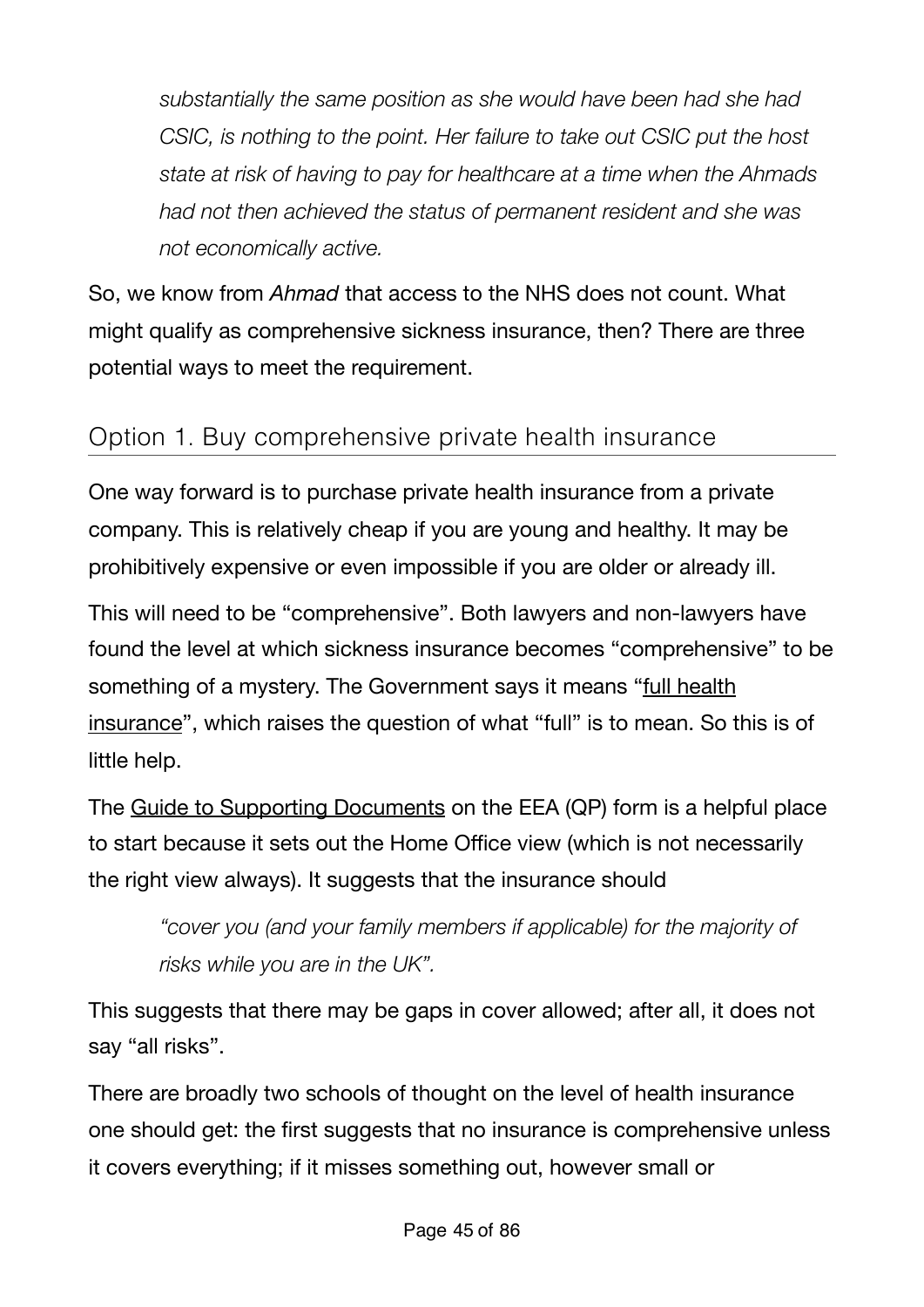inconsequential, it cannot be comprehensive. This approach relies on the strict linguistic meaning of the word 'comprehensive'. The second approach is to say that 'comprehensive' indicates a level of insurance that is consistent with some of the highest available levels of cover available, but not necessarily the highest possible level available. That is to say, it should cover everything that one would expect a reasonably complete policy to cover, but not absolutely everything one can think of.

Because the Home Office does not have guidance on this question and there are no cases decided on the point, there is no resource or precedent to point to that might provide an answer. The only option is really to opt for the maximum level of cover possible and hope it is sufficient.

## Option 2. Use a European Health Insurance Card

The EEA(QP) form states that you can use a European Health Insurance Card (EHIC) as evidence of comprehensive sickness insurance, but only if you make a declaration that you do not intend to stay in the UK permanently.

This may be helpful for some, but many would rather the flexibility to stay permanently if opportunities in the UK come their way. The declaration is not legally binding in any way, though, and it is questionable whether the Home Office view on this is correct. There are no decided cases about the issue so it is not possible to say for sure in what circumstances a EHIC will count.

You can find more information about applying for a EHIC [here](http://ec.europa.eu/social/main.jsp?catId=563).

## Option 3. Prove you are protected by reciprocal arrangements

The EHIC exists because of multilateral and reciprocal agreements between EU countries which mean that the cost of medical care in the host state can be recovered from the state of origin so long as that person is entitled to healthcare in that state.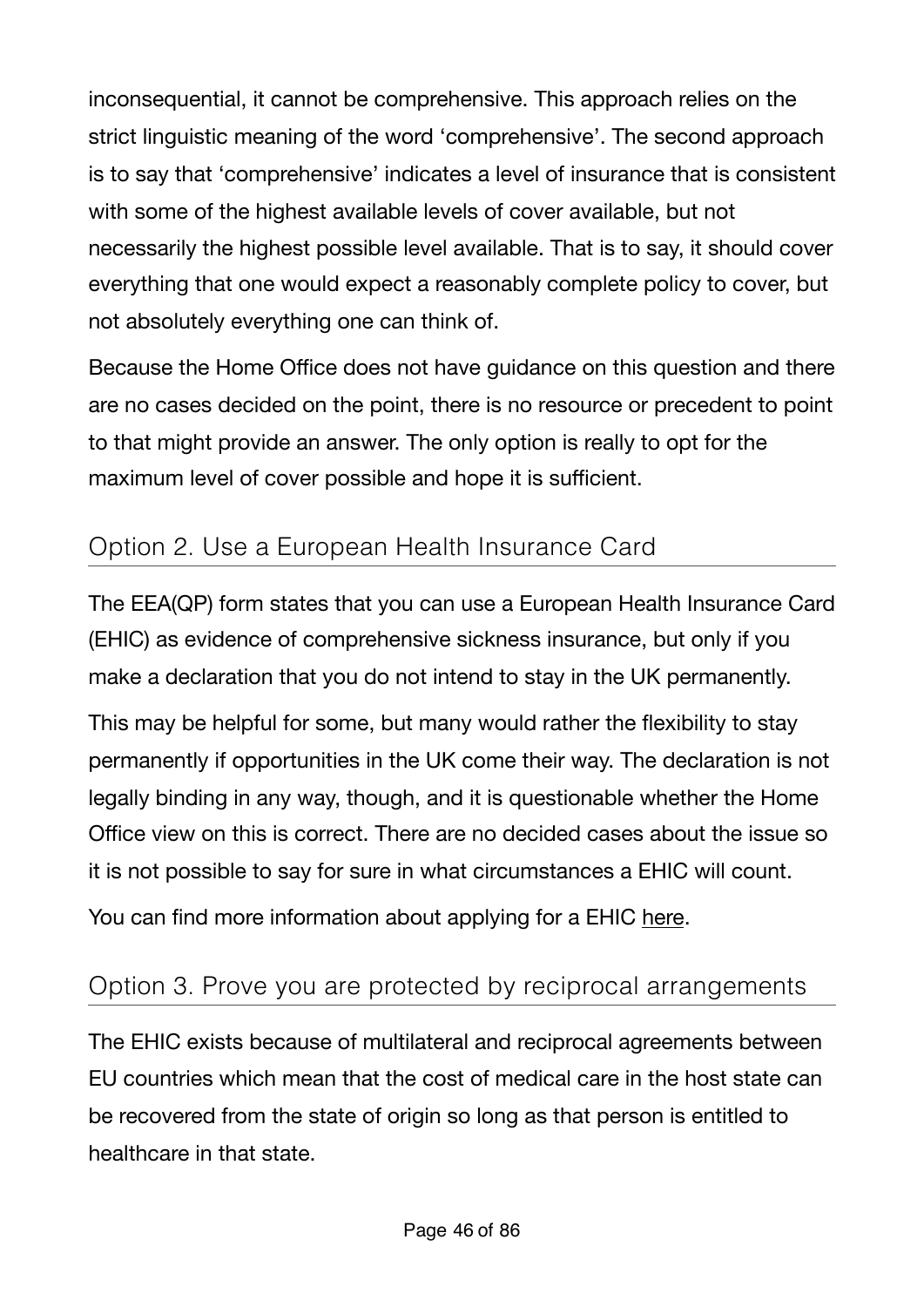In *Ahmad v Secretary of State for the Home Department* [\[2014\] EWCA Civ](http://www.bailii.org/ew/cases/EWCA/Civ/2014/988.html)  [988](http://www.bailii.org/ew/cases/EWCA/Civ/2014/988.html), the leading Court of Appeal case on the issue, it was agreed by both sides that if Mrs Ahmad could prove that there were reciprocal arrangements between the UK and Denmark enabling the UK to reclaim from Denmark the costs of providing Mrs Ahmad with care in the UK then she would be considered to have comprehensive sickness insurance. Rather unfortunately, though, there was no evidence put to the court that this was so in her case so she was not able to win her appeal.

The court also held that the Home Office was under no obligation to find out what the position was; that was up to Mrs Ahmad as it was her case to prove.

The way to prove that you have comprehensive sickness insurance that covers you in the UK without a EHIC is to use forms S1, S2 or S3. These are specifically mentioned by the Home Office in the guidance notes.

For more information about the forms, click [here](http://europa.eu/youreurope/citizens/work/social-security-forms/index_en.htm). It is thought that the forms can be obtained retrospectively from the health provider in your country of nationality, i.e. that you can apply now for a form that provides cover for previous residence in the UK. Once obtained the form needs to be translated into English and sent to the following address:

Overseas Healthcare Team Department for Work & Pensions Durham House **Washington** Tyne and Wear NE38 7SF

This information is accurate to the best of my knowledge but it is also untested, in that I have not myself seen a successful application for a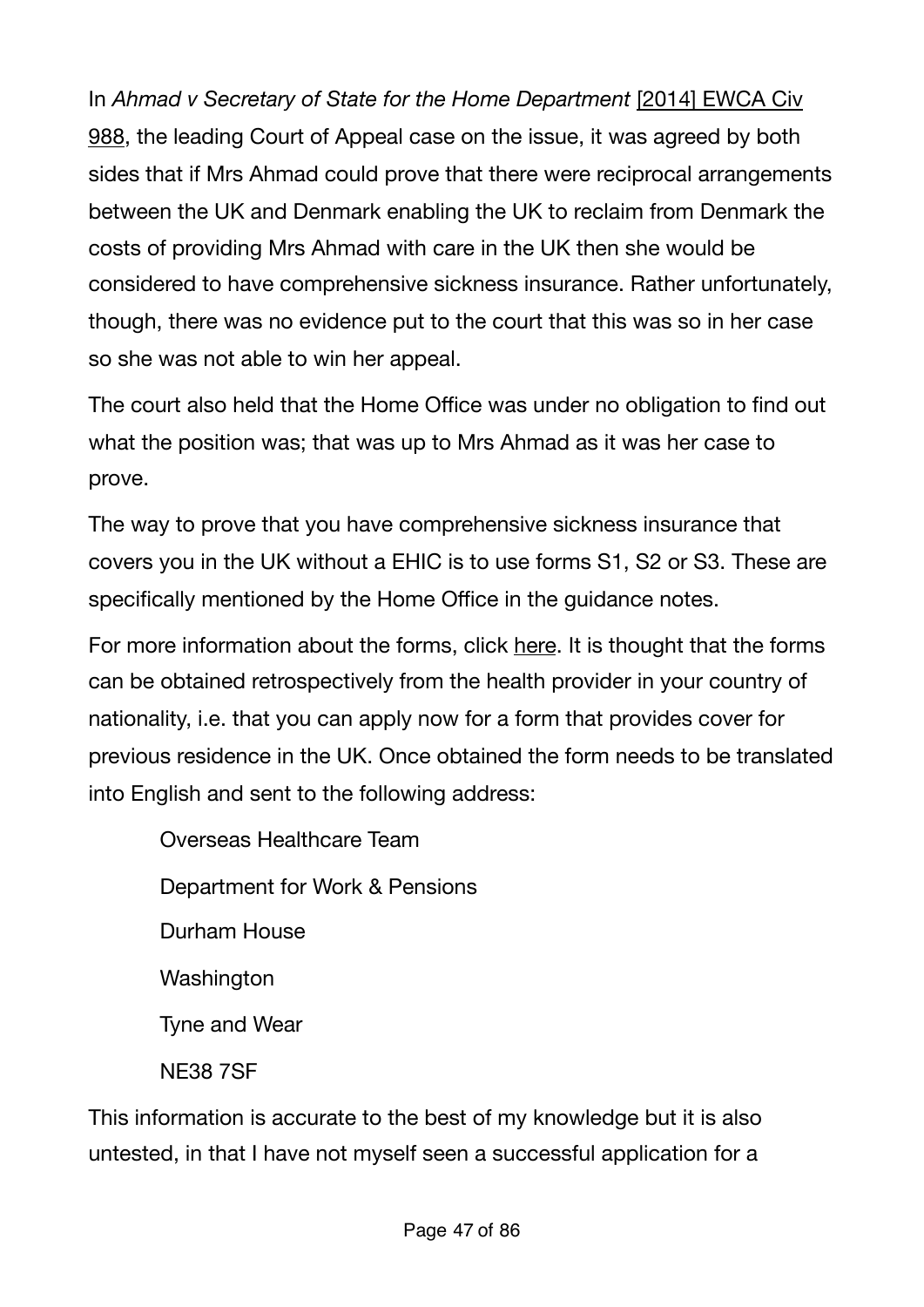student or self employed person based on this method. If you have more information, please get in touch with me or leave a comment.

### Alternatives

One alternative is to wait and see what happens with the UK's negotiations to leave the EU. It may be that some arrangement is made for EEA nationals who happen to be living in the UK at a certain date but do not have a right of residence or permanent residence. We simply do not know. This does not seem at the moment like a very safe way of approaching the issue, and it also risks wasting time that might otherwise be spent building up a right of residence to acquire permanent residence further down the line.

Another option is to become a worker or self employed person. Neither requires comprehensive sickness insurance.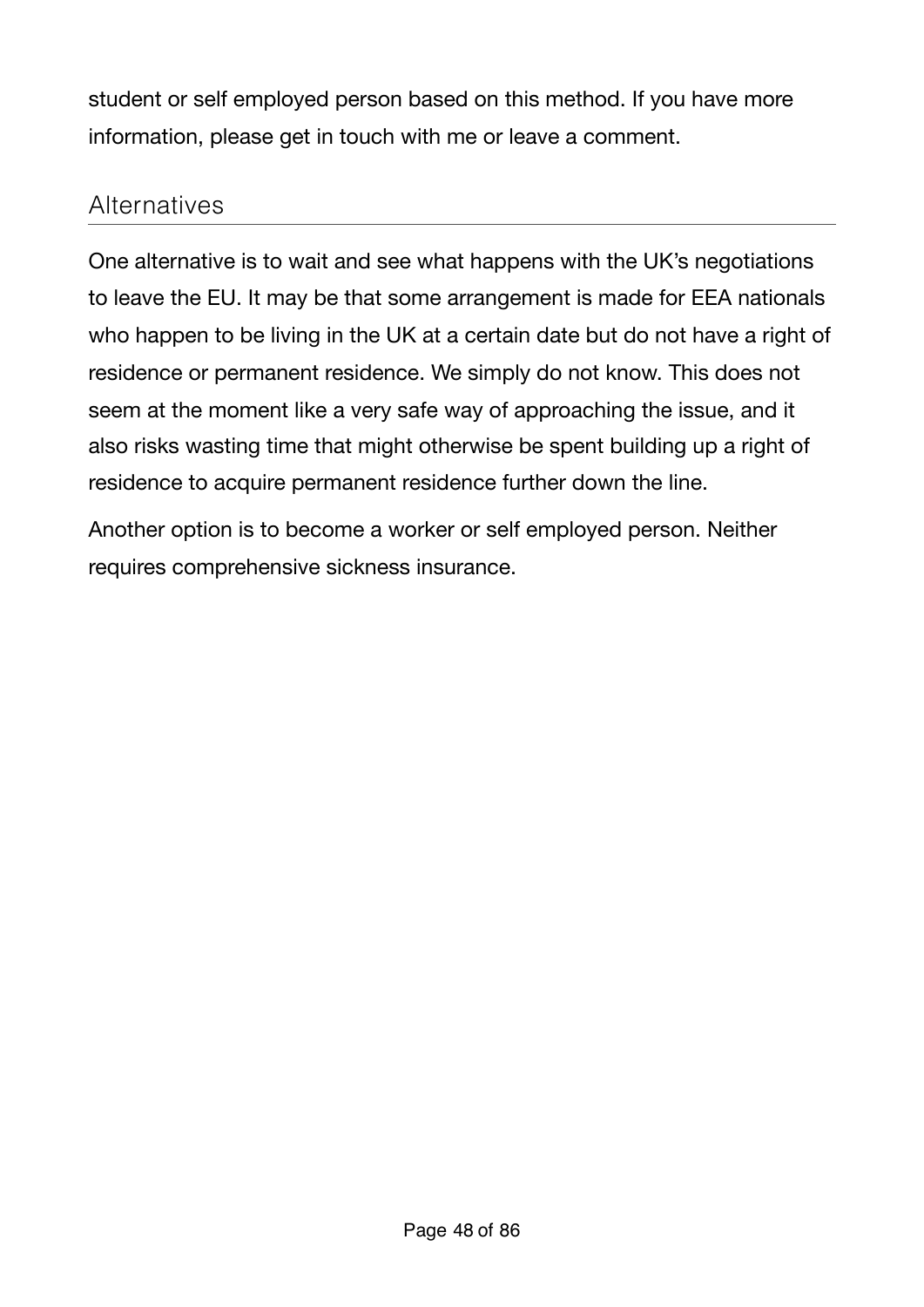## **MAKING AN APPLICATION**

# **Do I need to apply at all?**

EU law free movement rights depend on whether a person meets the relevant criteria, not whether an application has been made and a document issued in response. EU law is quite different to domestic UK immigration law in this way; in UK immigration law an application must be made and granted before the person possesses the right in question.

As already discussed above, EU law is akin to nationality law in this way. A child is not born clutching a passport for a particular type of citizenship and does not need to apply in order to possess citizenship; he or she will be a citizen automatically by operation of law if certain qualifying criteria are met. So it is with EU free movement law.

#### **Example**

Ferdinand is an EU national. He has lived and worked in the UK since 2001. He has never applied for any residence documents or proof of status.

Whether he knows it or not, he automatically acquired permanent residence in 2006 after five years of living and working in the UK. He possesses that right already and may if he chooses apply for a permanent residence certificate as proof of his status.

However, as with nationality law, possessing a right and making use of it are two rather different things. Just as it will be hard to travel on holiday to another country without first applying for a passport as proof of citizenship and so that identity can be verified on departure, arrival and return, it can be hard to make convenient use of EU free movement rights without applying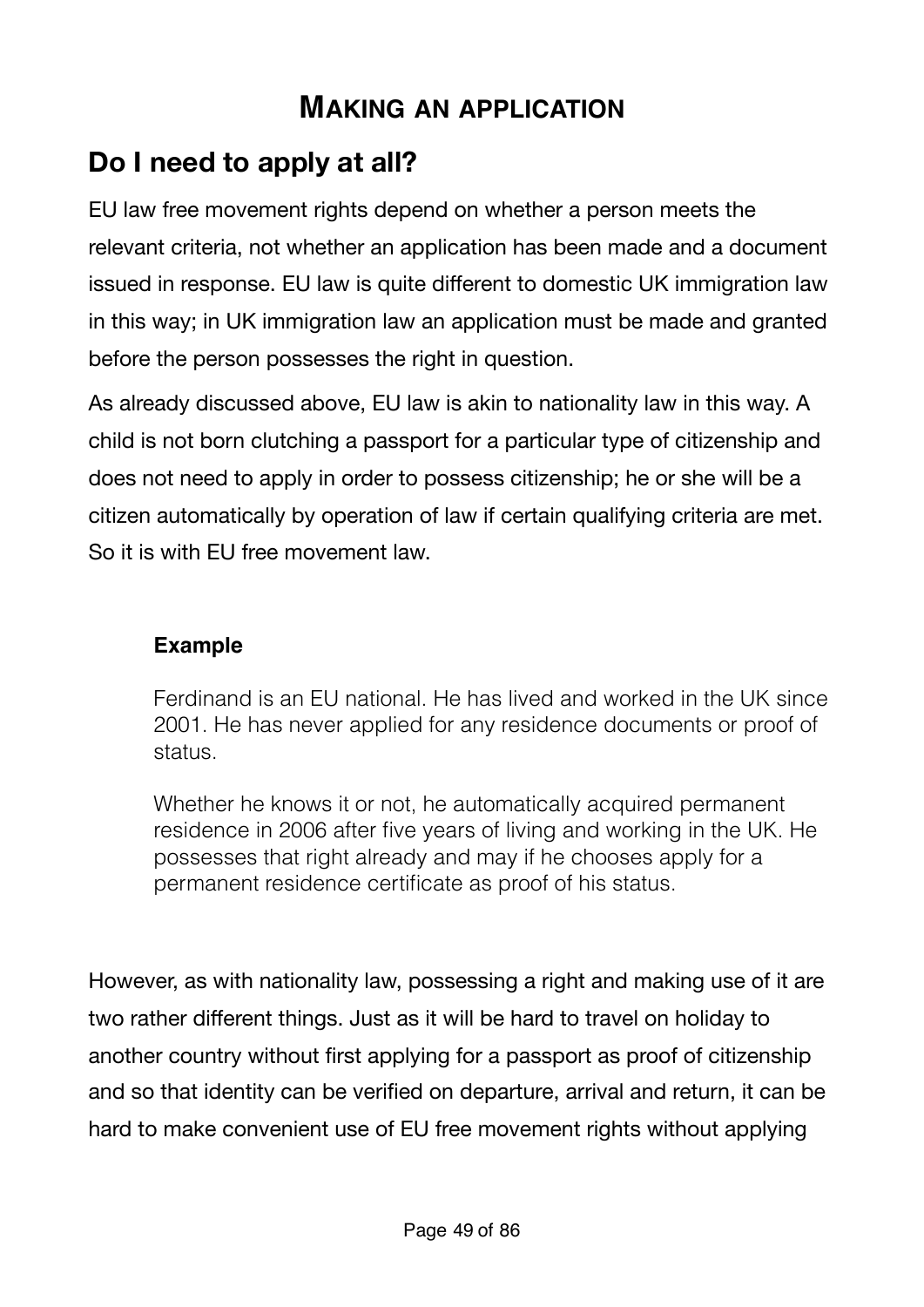for proof of possession of such rights. Proof can come as one of the following types of document:

- 1. **Family permit**. For travel to the UK and making use of the initial right of residence for third country national family members of EEA nationals.
- 2. **Residence certificate**. Proof of the right of residence for EEA nationals.
- 3. **Residence card**. Proof of right of residence as a family member or extended family member of an EEA national.
- 4. **Permanent residence certificate**. Proof of right of residence for EEA nationals.
- 5. **Permanent residence card**. Proof of right of permanent residence as a family member or extended family member of an EEA national.

The second, third, fourth and fifth of these documents  $-$  the residence certificate, residence card, permanent residence certificate and permanent residence card — are all documents that exist under and are issued under EU law. It is for Member States such as the UK to issue them but the rules about how to apply and when the documents will be issued are EU rules.

The first of the documents, the family permit, is a document created by the UK Government and issued under UK law. It is the UK which decides the way in which applications are made.

In the UK it is increasingly difficult to get by without proof of possession of an EU right of residence or permanent residence, especially for third country nationals who are family members of EU citizens. The UK Government has been establishing what it calls a "hostile environment" for migrants without the right to live or work in the UK. This requires British citizens and migrants alike to prove their right to live and work in the UK in order to access an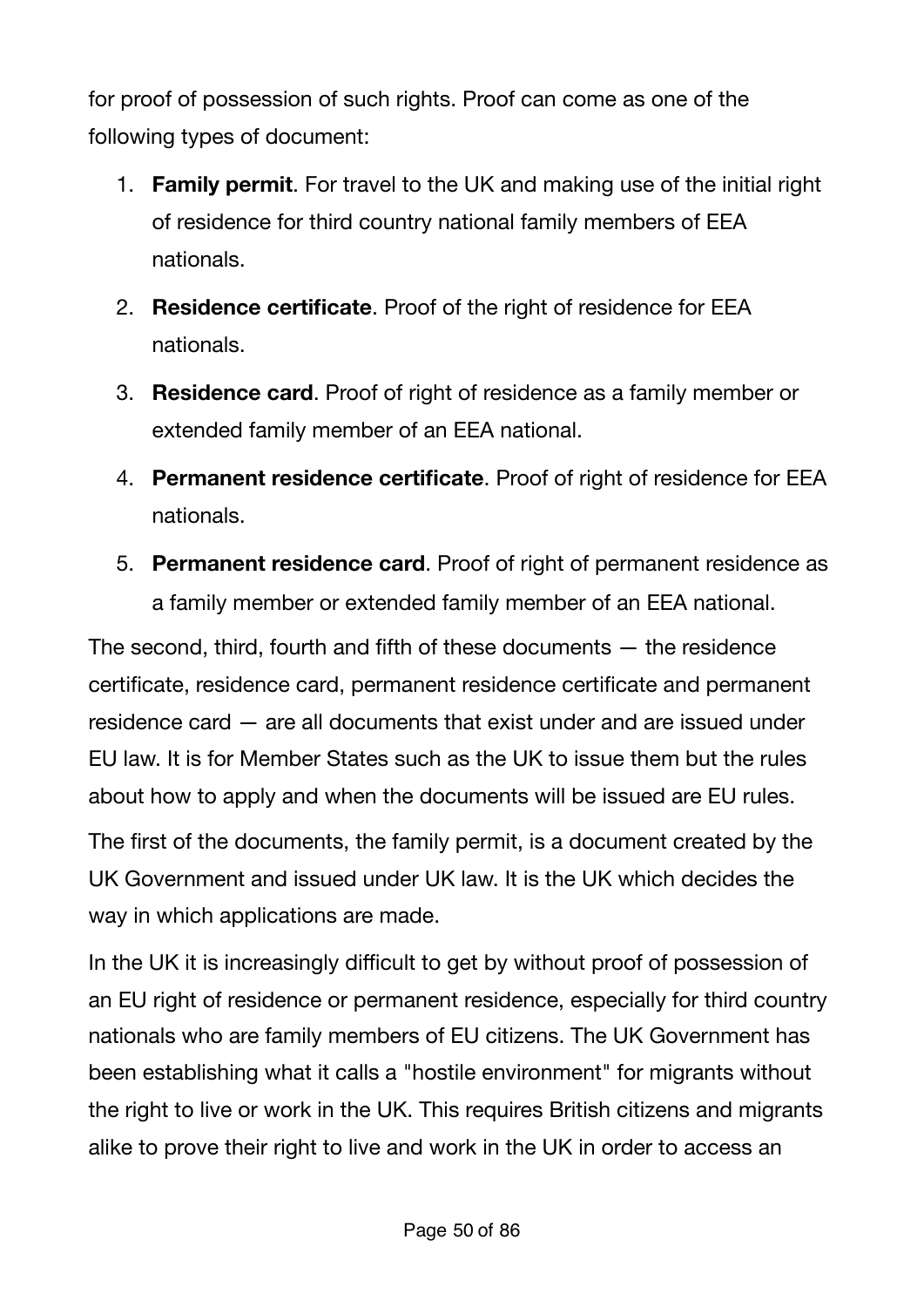increasingly wide range of services, including employment, banks, building societies and rental accommodation.

Prior to June 2016, whether to apply for proof of the possession of an EU right of free movement was ultimately a matter of personal preference and the balance of convenience. Since the referendum, it has arguably become more important to apply for documents as a form of security.

## Family permit and travel to the UK

The easiest way to explain what is a family permit is to quote the Home Office's own [guidance](https://www.gov.uk/government/publications/eea-family-permits-eun02/eea-family-permit-eun02#eun214-can-family-members-of-british-citizens-qualify-for-an-eea-family-permit-surinder-singh-cases) to its staff:

*An EEA family permit is a document that we issue to make it easier for non-EEA family members of EEA nationals to travel with their EEA national or to join them in the UK. EEA family permits are issued under the Immigration (European Economic Area) Regulations 2006 and not the Immigration Rules. The permit is issued ahead of a person's travel to the UK and is valid for six months and is free of charge. The family permit is not an EU document. It is issued by the UK under UK rules to facilitate entry to the UK for third country nationals who are family members of EU nationals.* 

Unlike the other types of residence documents, the UK is therefore allowed to mandate that applications are made in a particular way. If a person wants to use a family permit to enter the UK, the mandatory application process must therefore be followed.

An EEA national does not need a family permit, though, because his or her passport or identity card will suffice, and a family member of an EEA national who holds a residence card for another Member State also does not need a family permit (see case of *McCarthy* [C-202/13](http://www.bailii.org/eu/cases/EUECJ/2014/C20213.html)). Those most likely to want to apply for a family permit are family members without residence cards for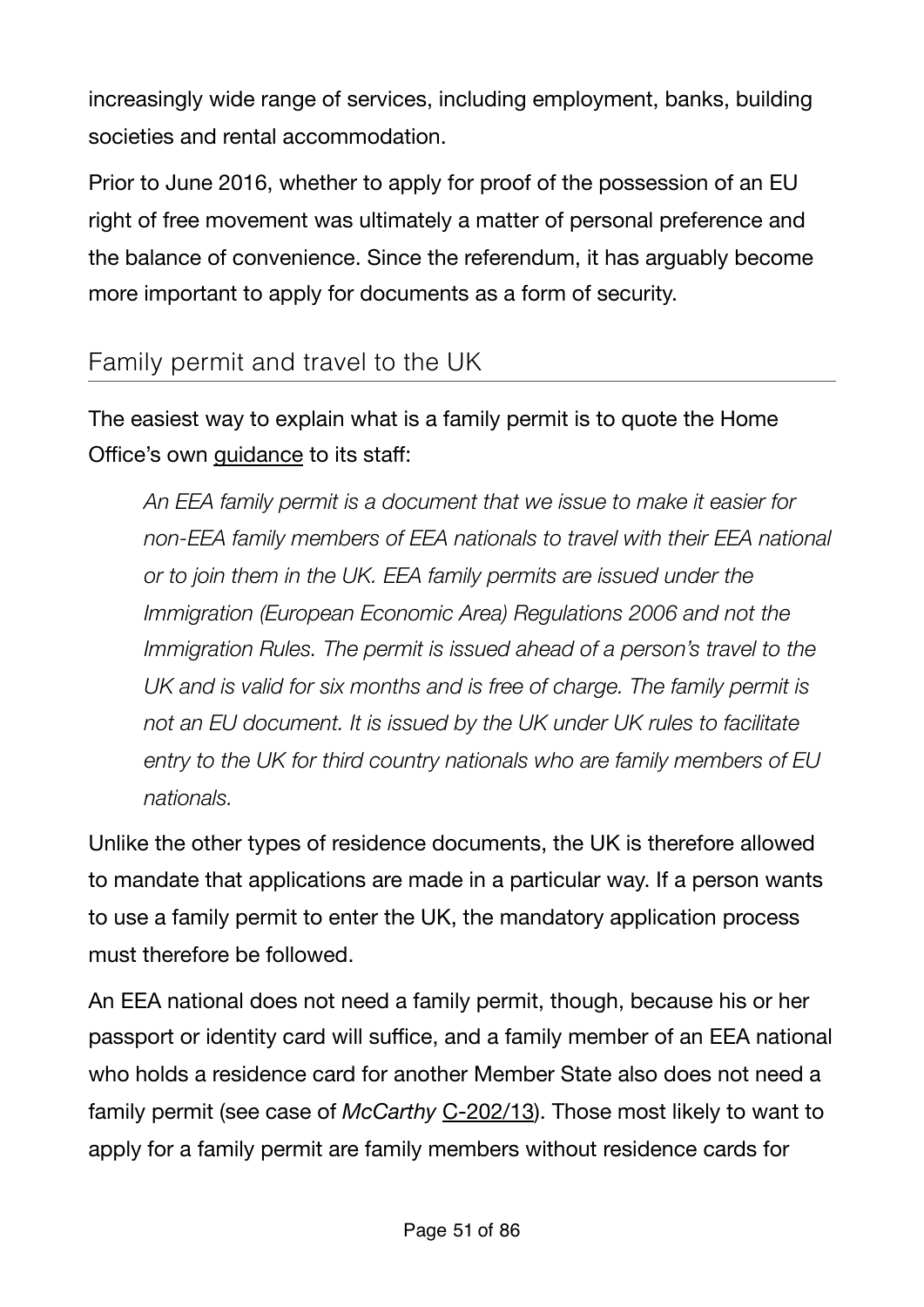other Member States, for example if traveling directly to the UK from outside the EU.

## Right of residence (first five years)

There is no need to apply for a residence certificate or residence card to possess the right of residence. As long as the qualifying requirements set out in EU law in the Citizens Directive are met then a person will automatically possess the right of residence.

### **Example**

Maurice is French and has lived and been studying in the UK for five years with comprehensive sickness insurance and sufficient resources. He has therefore automatically acquired permanent residence. If he wants to obtain a residence certificate as proof, he will need to submit evidence of the five years of study, sufficient resources and continuous residence.

His wife Nina, who is from India, applies six months later because she entered the UK six months after Maurice and has only just attained the necessary five years of residence. She has also now acquired permanent residence automatically. If she wants to obtain a permanent residence card as proof, she will need to submit the same evidence as Maurice to prove he has qualified, plus evidence that she is married to him and that she has been resident in the UK for five years. The Home Office may already have received much of this evidence previously but it is necessary to submit it again. She can also submit Maurice's permanent residence card, but this might not be sufficient on its own.

Maurice and Nina have a child, Owen. He is 25 and has been living with them for five years as their dependent. He has also obtained permanent residence automatically but to obtain a permanent residence card will need to submit evidence that Maurice was a qualified person for five years, evidence that he is Maurice's child and evidence of dependency, such as evidence of living at the same accommodation and receipt of money transfers.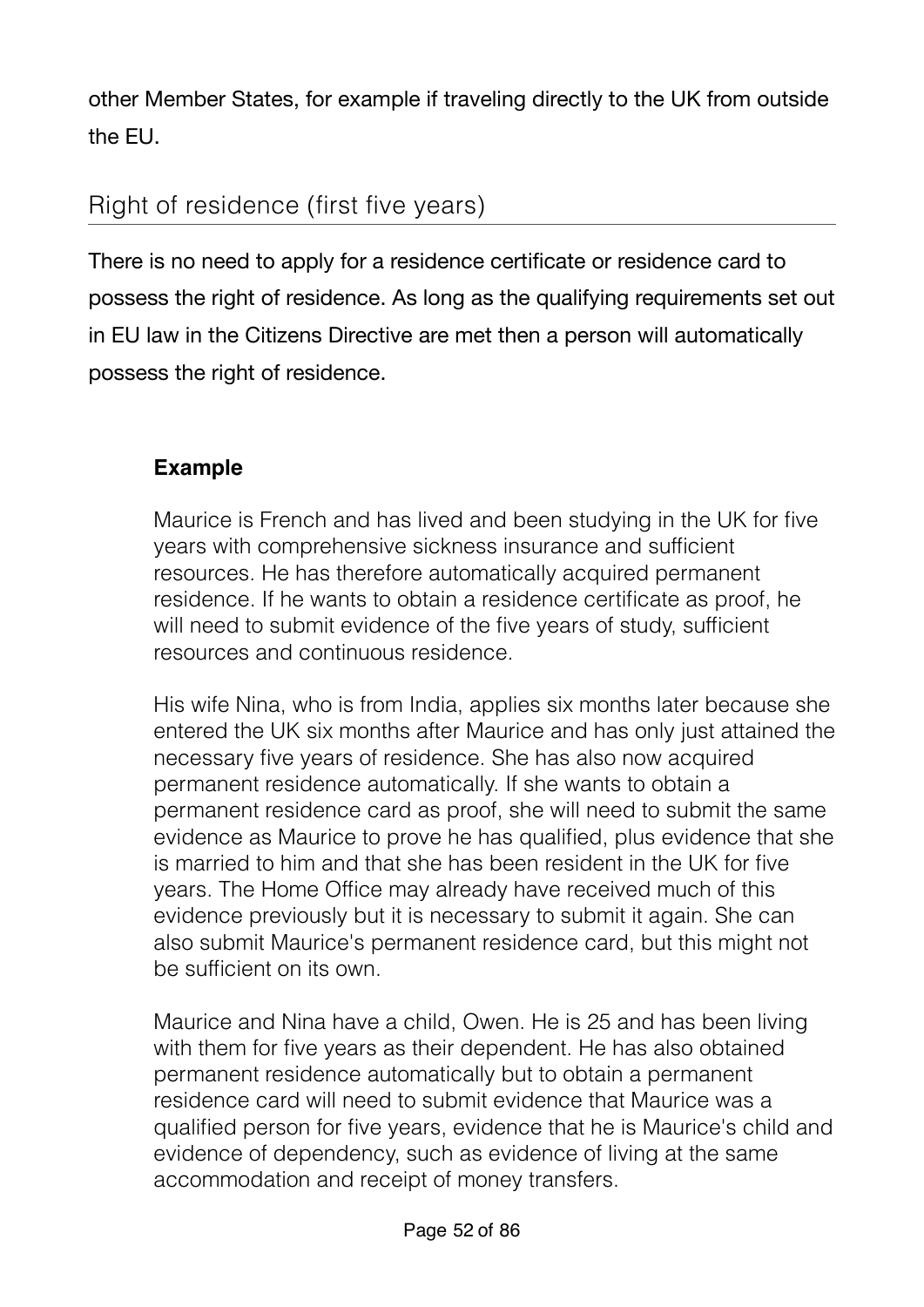As discussed repeatedly here, though, possessing the right and making use of it in practice are two different things. Many choose to apply for a residence certificate or residence card in order to prove their status when traveling, obtaining employment, renting property or opening a bank or building society account. Brexit is adding an additional reason to that list.

### Permanent residence

As with the right of residence for the first five years, a person will automatically acquire the right of permanent residence if he or she meets the qualifying requirements set out in EU law. There is no need to apply for a permanent residence card in order to acquire the right of permanent residence, the card merely acts as evidence.

As already suggested, though, many may well choose to apply for a permanent residence card in order to have proof that they possess the right and as a matter of convenience.

There is an additional reason why a person might choose to apply for a permanent residence card: because he or she is not sure whether he or she does possess the right and he or she seeks confirmation one way or the other. The acquisition of permanent residence can be quite complicated in some cases, for example where there are gaps in employment or self employment, earnings have been very low or the person needs to rely on what are called "retained rights of residence".

### British citizenship

EU citizens or their family members may eventually wish to apply for British citizenship. The laws around the acquisition of British citizenship are determined entirely by the UK, not the EU. One of the requirements for a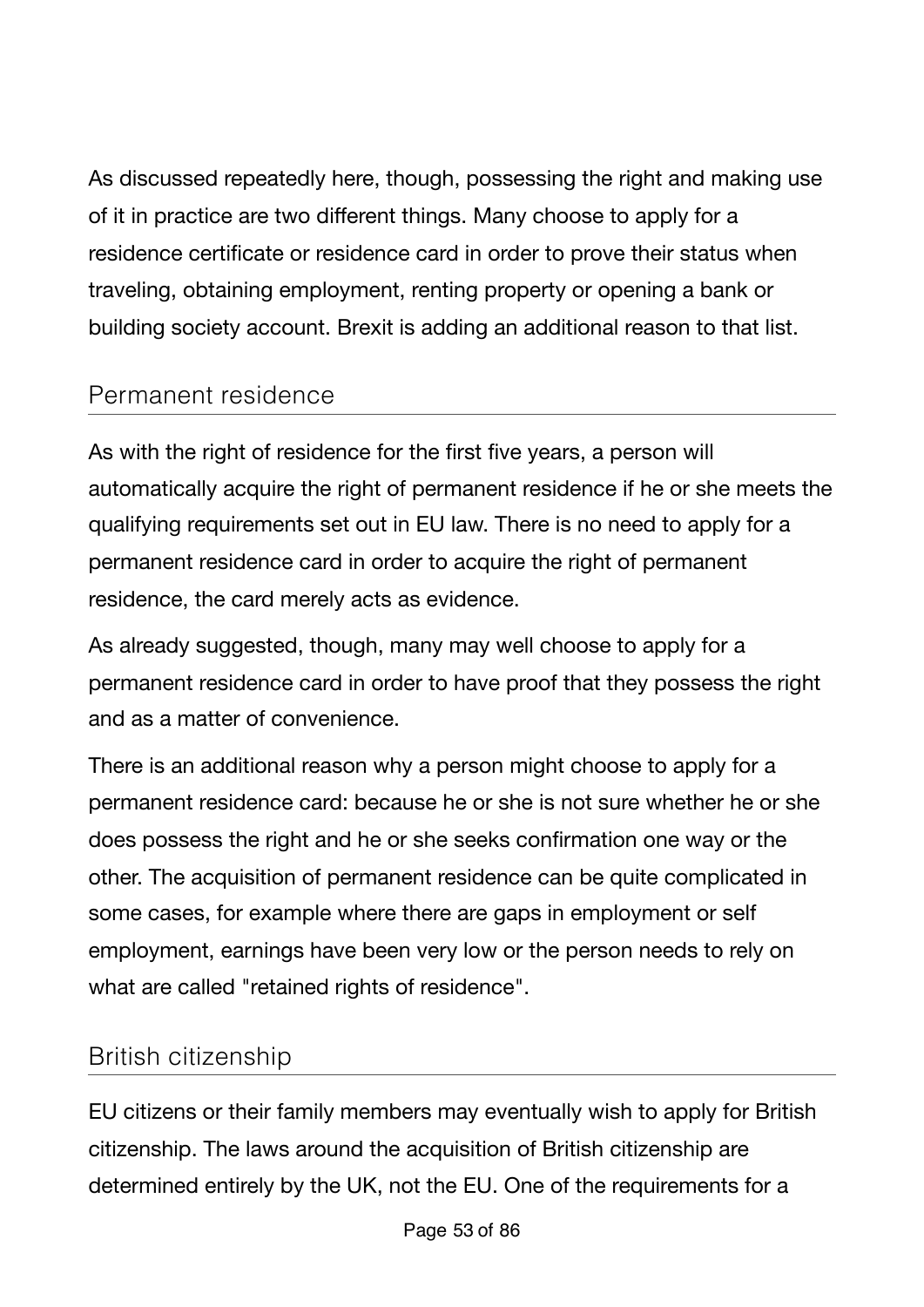foreign citizen to naturalise as a British citizen is that he or she has been residing in the UK for at least five years, the last year of which must have been free from restrictions on his or her immigration status. For most non EEA nationals, this means they must possess Indefinite Leave to Remain. For those relying on EU law, this means the possession of permanent residence.

Prior to 12 November 2015 it was possible for an EEA national or family member of an EEA national with permanent residence to apply to naturalise as British without first applying for a permanent residence card. Proof of having acquired permanent residence would still need to be submitted (evidence of five years of employment in the UK for example) which was the same as the evidence that would have been submitted with a permanent residence application, but there was no need to apply twice.

For new applications made on or after 12 November 2015 the rules have been changed and the Home Office only now accepts applications for naturalisation from EEA nationals and their family members where an application has first been made for a permanent residence card and the card is enclosed with the naturalisation application.

If an application for naturalisation is made without including the permanent residence document, the application will be refused and the substantial application fee will not be refunded.

It is important to note that the one year period of being free from restrictions on immigration status does *not* run from the date the permanent residence card was issued. It is necessary to possess a permanent residence card but if the underlying right of permanent residence has already existed for a year prior to the date of issue of the card then an application can be made as soon as the card is issued. If the applicant has possessed permanent residence for six months when the card is issued, he or she will need to wait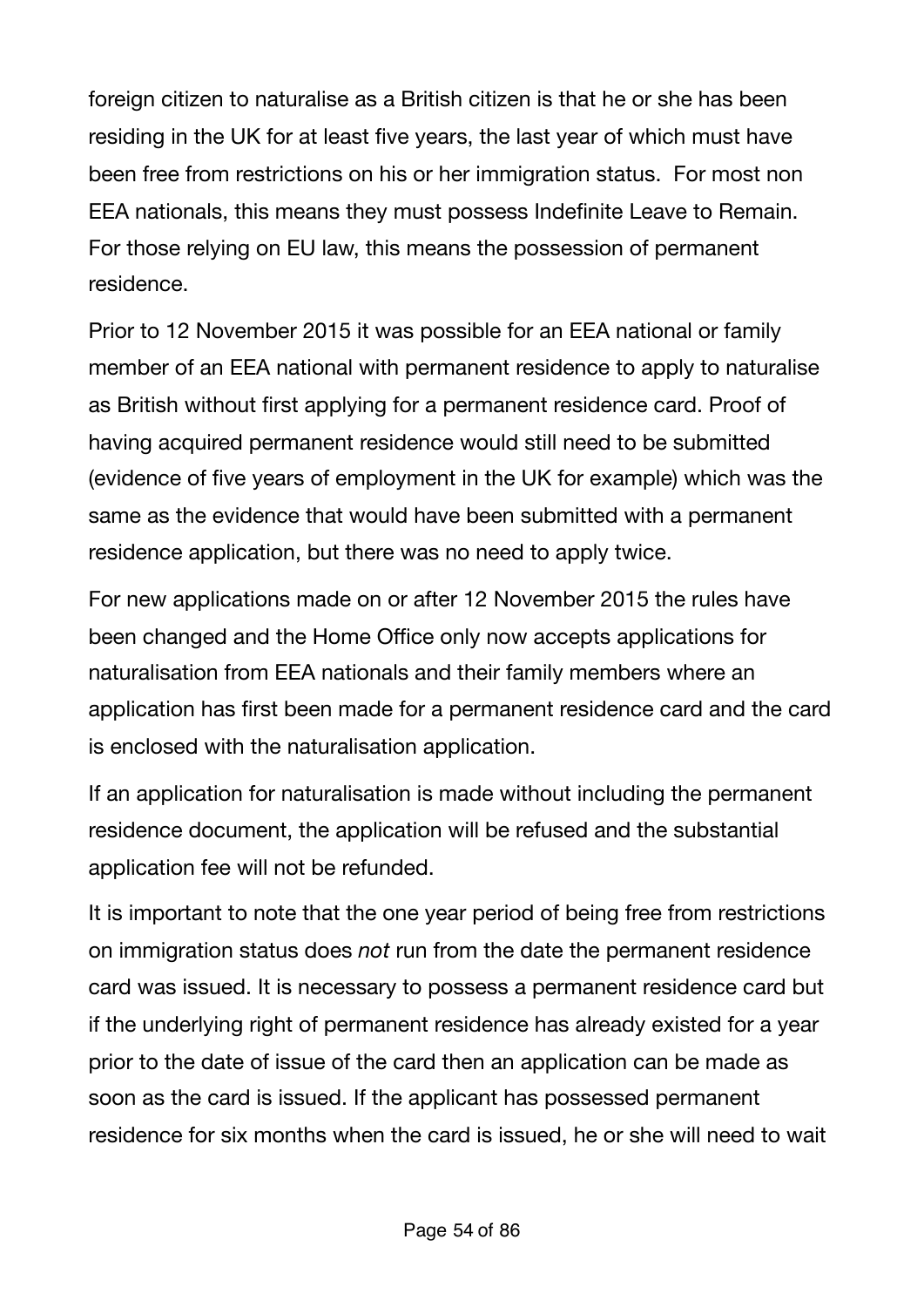a further six months from the date the card is issued before applying for naturalisation.

For the avoidance of doubt, it is always necessary to use the correct application form for British citizenship applications.

# **How do I apply?**

## Do I need to use an official application form?

From 1 February 2017 it has become mandatory to use the official application forms, either online or on paper, that are provided by the Home Office. This is a new requirement introduced by paragraph 21 of the [Immigration \(European Economic Area\) Regulations 2016,](http://www.legislation.gov.uk/uksi/2016/1052/made) which came into force on 1 February 2017. The relevant parts of the regulation say that an application for residence documents must be made:

*(a) online, submitted electronically using the relevant pages of www.gov.uk; or* 

*(b) by post or in person, using the relevant application form specified by the Secretary of State on www.gov.uk.*

The regulation also states that all applications must be accompanied or joined by "the evidence or proof required by this Part" within the time specified on [www.gov.uk](http://www.gov.uk) and must be "complete." This part of the regulations does not actually specify any specific evidence or proof, however, and the word "complete" is ambiguous in the context of, for example, an 85 page application form for permanent residence which has large sections which must be left blank.

An application for a residence card (for a family member of an EEA national) must be made from within the UK.

The same part of the regulations goes on to say later: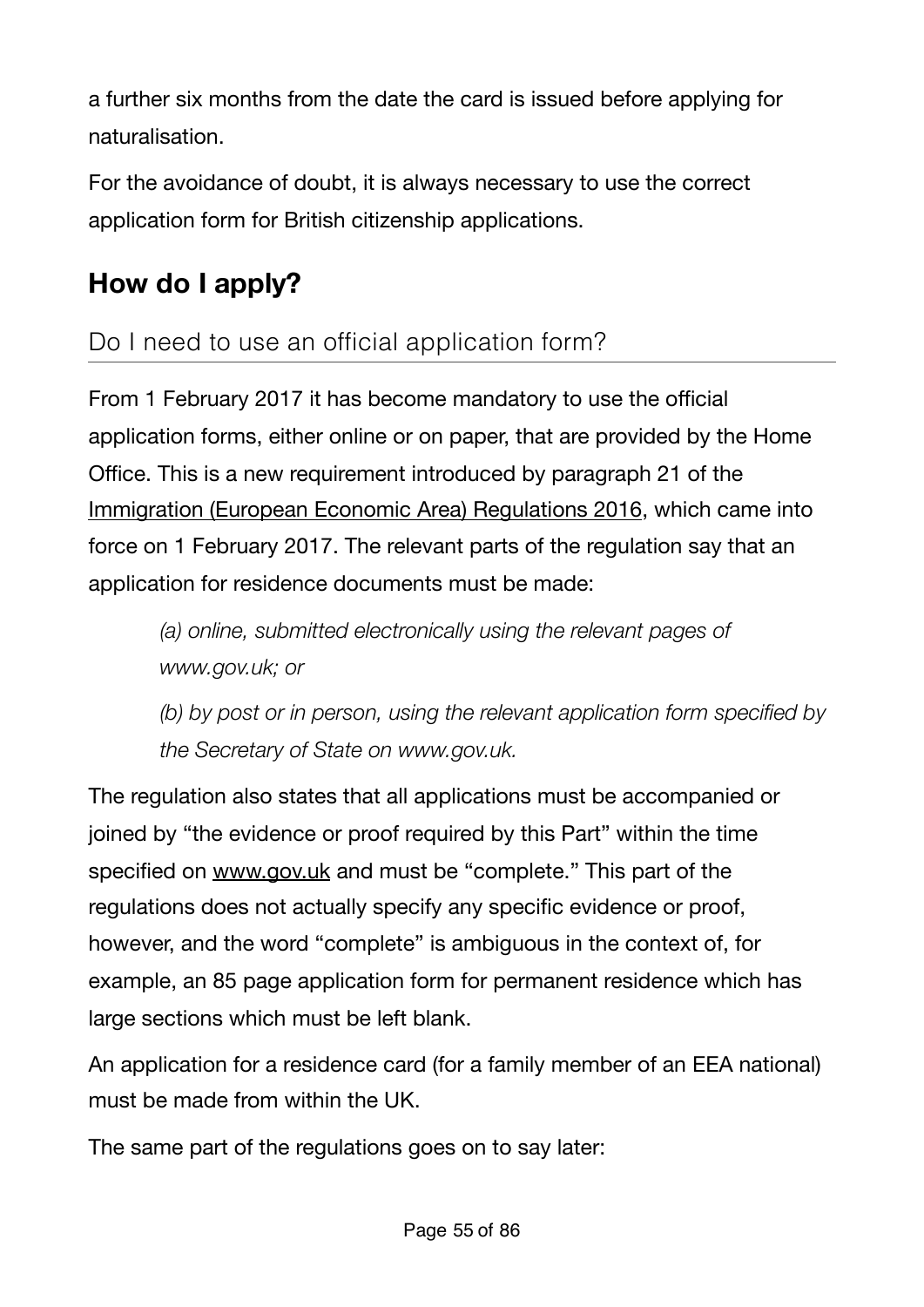*When an application is submitted otherwise than in accordance with the requirements in this regulation, it is invalid.* 

Where an application is deemed invalid a £25 administration fee will be retained by the Home Office and the balance of the fee (which is £65 per person) will be returned to the applicant.

#### **Example**

Pieter wishes to apply for a permanent residence certificate. It is after 1 February 2017. He has been living and working in the UK for six years and wishes to rely on the first five years of his residence.

Pieter has travelled abroad for work and leisure purposes frequently during his time in the UK. He has made hundreds of trips, all of them of short duration. He has never been outside the UK for anything close to six months in any of the five years, though.

Pieter cannot remember or find records for all these trips. One of the questions on the form asks him to record the date of every single trip abroad. He cannot do this and instead writes on the form:

"I have made hundreds of short trips abroad but have never been outside the UK for more than about two months of a year."

Is Pieter going to have his application returned as invalid because his form was not "complete"? Probably not, but at the time of writing this was unclear.

There is an exception to the requirement to use the official forms, but at the time of writing it was not at all clear when the exception might apply. Regulation 21(6) says:

*Where—* 

*(a) there are circumstances beyond the control of an applicant for documentation under this Part; and*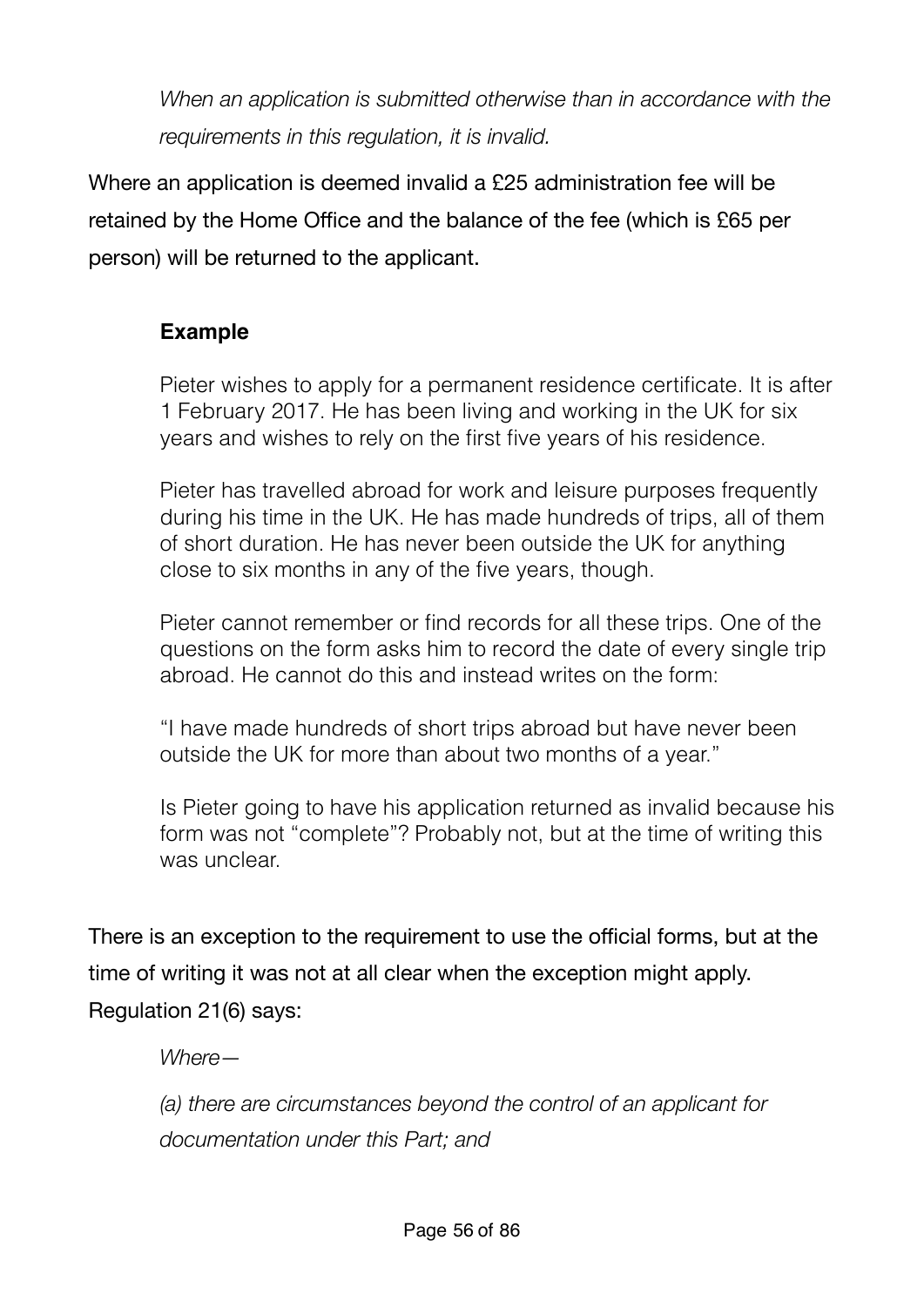*(b) as a result, the applicant is unable to comply with the requirements to submit an application online or using the application form specified by the Secretary of State,* 

*the Secretary of State may accept an application submitted by post or in person which does not use the relevant application form specified by the Secretary of State.*

The change to require use of mandatory forms is a controversial one. EU law does not confer the power on Member States to require applications for EU documents to be made in a certain format or with certain documents. To put it another way, in EU law there are no mandatory application forms. If you are interested in these things see [Directive 2004/38/EC](http://eur-lex.europa.eu/LexUriServ/LexUriServ.do?uri=OJ:L:2004:158:0077:0123:en:PDF) Article 8(3), for example, about "administrative formalities for Union citizens" which states that Member States may *only* require certain things, and which does not list mandatory application forms. See also Articles 10, 19 and 20, none of which allow for a mandatory application form. The residence documents issued under the Directive, such as a permanent residence certificate, are issued as of right to those who qualify.

There has never been anything to stop Member States from devising and providing application forms to assist people with making applications under EU law. The use of these forms has always previously been optional, though, not compulsory.

Nevertheless, it is unlikely to be in any single person's interests to challenge this requirement and refusal to use the form will lead to an application being treated as invalid and being returned to the applicant.

### Use the online application process

In October 2016 the Home Office introduced a new online application process for EEA nationals wanting to apply for a [residence certificate](https://visas-immigration.service.gov.uk/product/eea-qp) or [permanent residence certificate](https://visas-immigration.service.gov.uk/product/eea-pr).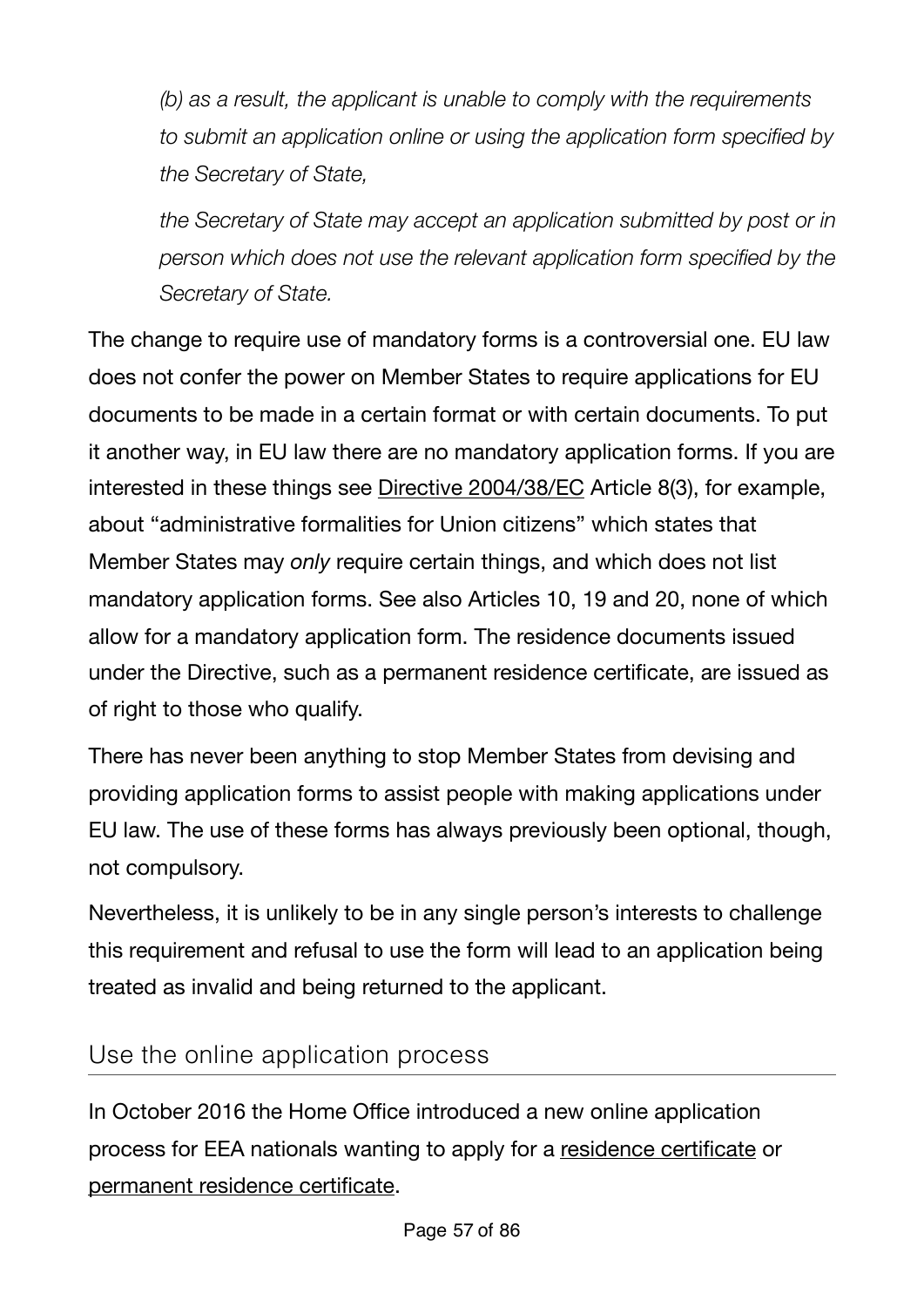The process is more or less an online version of the EEA(QP) or EEA(PR) which works by recording answers online, after which the applicant is required to print the form, make payment online and send the form and supporting documents to the Home Office.

The big advantage to using the online process is that users may use the [European Passport Return Service,](https://www.gov.uk/government/collections/european-passport-return-service) whereby an application is physically submitted via a participating local authority, which immediately copies the passport and returns it to the applicant there and then.

All questions in the online versions of the forms are mandatory; you cannot ignore a question as the software will not allow you to progress and complete the form.

At the time of writing there were some differences between the online process and the paper versions of the application forms, and various improvements were being made to the online process.

The advantages to using the form are:

- Use of the European Passport Return Service so that passport is retained throughout
- Simpler because only relevant questions are shown
- Can include family members (the EEA(QP) cannot, the EEA(PR) can)
- Not all absences from UK have to be listed. Instead a declaration is made that applicant has not been outside UK for more than 6 months in any year.
- For employees, it is possible to submit five years' worth of P60 forms as the only evidence needed to prove (a) qualifying activity and (b) continuous presence in UK

There is nothing to suggest that applications made using the online process will be decided any faster than applications made by any other means.

A video walk through of how the online form works in is available [here](https://www.freemovement.org.uk/online-eea-permanent-residence-european-passport-return-service-now-available/).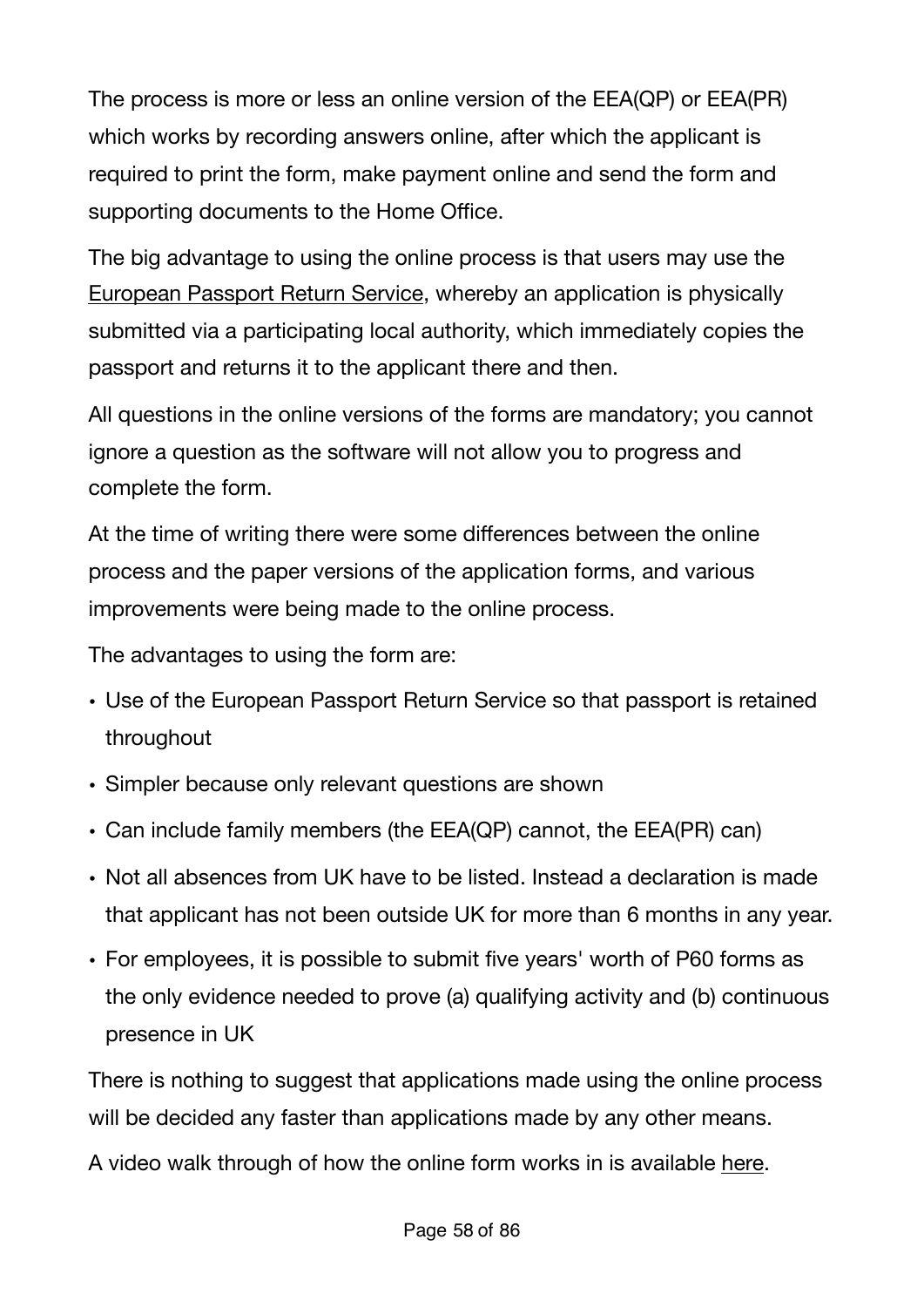### Use the Home Office EEA series forms

The current series of forms provided by the Home Office for use by EEA nationals and family members is available on the [gov.uk](https://www.gov.uk/government/collections/uk-visa-forms#application-forms-for-citizens-of-the-european-economic-area) website and all can be downloaded for free:

[EEA \(QP\)](https://www.gov.uk/government/publications/apply-for-a-registration-certificate-as-a-qualified-person-form-eea-qp) - residence certificate for EEA national

[EEA \(FM\)](https://www.gov.uk/government/publications/apply-for-a-registration-certificate-or-residence-card-for-a-family-member-form-eea-fm) - residence card for third country family members

[EEA \(EFM\)](https://www.gov.uk/government/publications/apply-for-a-registration-certificate-or-residence-card-for-an-extended-family-member-form-eea-efm) - for residence card applications for extended family members

[EEA \(PR\)](https://www.gov.uk/government/publications/apply-for-a-document-certifying-permanent-residence-or-permanent-residence-card-form-eea-pr) - for permanent residence applications for EEA nationals, family members and extended family members

[DRF1](https://www.gov.uk/government/publications/application-for-derivative-residence-card-in-uk-form-drf1) - for applications by family members on the basis of derived rights of residence

As already discussed, the use of these forms used to be optional but is mandatory from 1 February 2017

There are a number of problems with the Home Office forms. For many applicants, these will not matter and the form may assist them in putting together an application by guiding them as to what is necessary. However, the forms are very long and include many questions that it is not necessary to answer in order to succeed with an application.

For example, the EEA (PR) form asks for a complete record of absences from the UK including dates and evidence. This is extremely difficult and inconvenient to provide, not least because the passport of an EEA national is not stamped when moving within the EEA.

Where there is something about an application that suggests a person has been or might have been outside the UK for substantial periods, greater care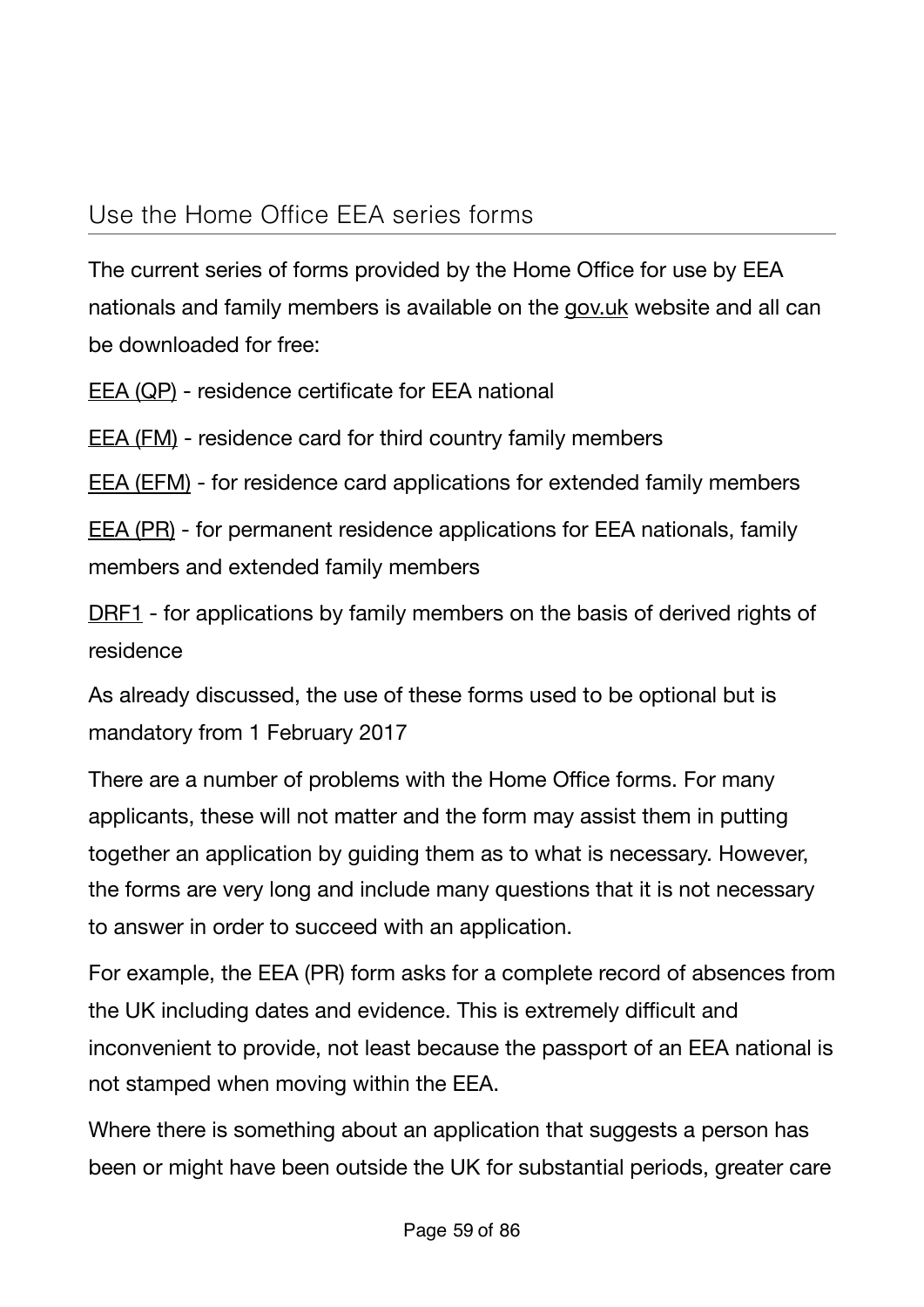may need to be taken to show the Home Office that the criteria are met. A worker who has been continuously employed would on the face of it appear to have been continuously resident and an application need not include evidence of absences. However, a self employed person, a student or a self sufficient person might well have gaps in their activity during which the person might conceivably have been outside the UK. If so, care should be taken in such cases to show that the person was resident in the UK and not outside for more than 6 months.

Other parts of the forms that can cause unnecessary problems for some applicants include the declarations on criminal convictions where a person has one or more very minor convictions or the sections on dependency. These parts of the forms and some other parts are essentially "fishing" for potential reasons for refusal and disclosure of the information may not be necessary.

Ultimately, it is impossible to retract information that is disclosed to the Home Office which triggers a refusal. It is possible to make a new application for only £65 if an application is refused for lack of evidence on a certain issue. Where an application is rejected as invalid the application fee should be refunded by the Home Office apart from a £25 administration fee.

### Use a covering letter

When applying it may be useful in many cases to use a covering letter setting out some basic information about why the person applying qualifies for the residence document in question. It was previously possible to apply with *only* a covering letter with supporting documents but since 1 February 2017 a covering letter is an optional extra to using the official forms.

A good covering letter will be clearly written in plain English, will not include legal submissions unless absolutely necessary (perhaps in a marginal case where refusal is a realistic possibility) and will clearly map out for the Home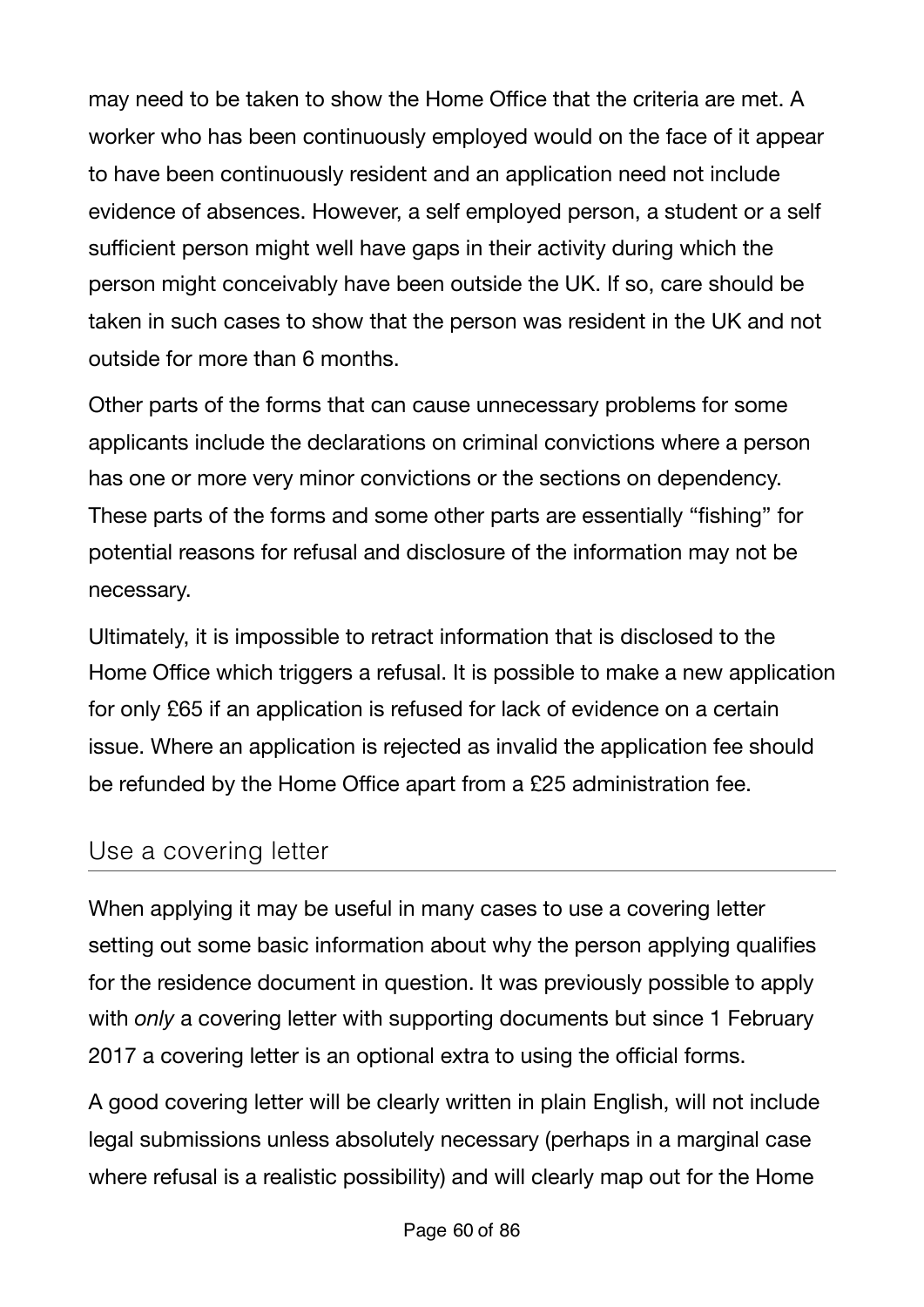Office caseworker how the applicant meets the requirements and where to find the documentary proof that the requirements are met.

For example, in an application for permanent residence a short table setting out what qualifying activity was carried out in what year and referring to documents to prove it would be very helpful to the caseworker:

| <b>Dates</b>                  | <b>Activity</b>                 | <b>Documentary proof</b> |
|-------------------------------|---------------------------------|--------------------------|
| May 2000 - July 2000          | Arrived in UK, looking for work |                          |
| July 2000 - October 2002      | Employed at Employer X          | #3, 4, 5                 |
| October 2002 - January 2004   | Employed at Employer Y          | #6, 7, 8                 |
| January 2004 to February 2004 | Unemployed                      | #9, 10                   |
| February 2004 to May 2005     | Self employed contractor        | #11, 12, 13, 14, 15, 16  |

What needs to be included in the covering letter will vary with the type of application. If there are longer gaps between employment then some explanation may be needed, for example.

You should send your application to this address, taken from the new generation of forms:

Home Office – EEA applications

PO Box 590

Durham

DH99 1AD

If applying for a Family Permit it has always been necessary to use the official application process, which at the time of writing is an online one. A Family Permit is not an official EU document and the UK is therefore allowed to dictate the application process.

Can I speed things up?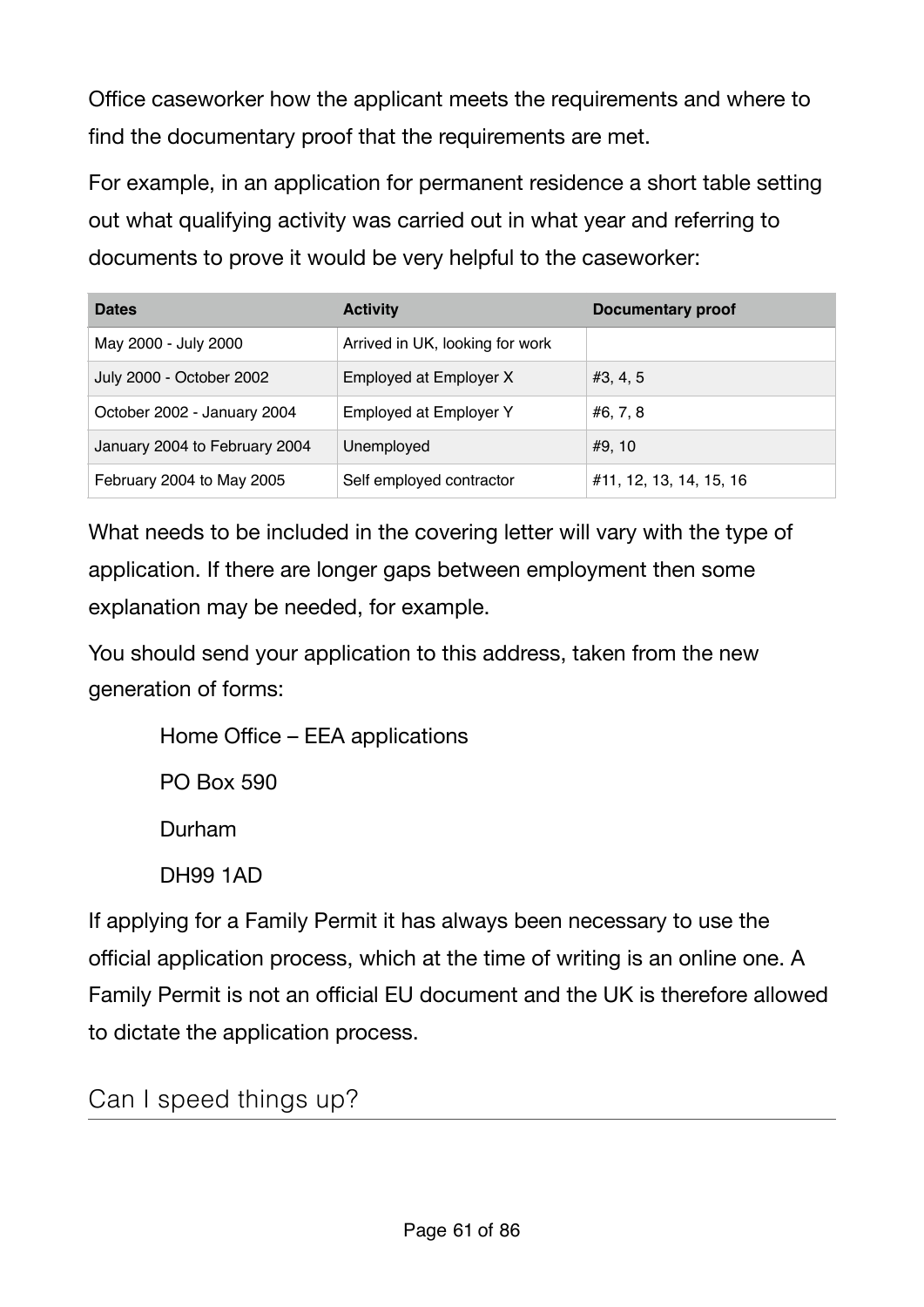Brexit is causing significant delays in the processing of EU free movement documentation applications. In normal times, before the Brexit vote on 23 June 2016, an EU national could expect a permanent residence certificate to be issued in about 6 weeks and a family member in about 4 months or so. Current waiting times are unknown but likely to be significantly longer.

The Home Office is legally obliged to issue an EU law residence document within six months of application. The Immigration (EEA) Regulations 2016 cover this at paragraph 19 and state that a permanent residence certificate must be issued to an EEA citizen "as soon as possible" and to a family member "no later than six months after an application is received".

This reflects Article 10(1) of Directive [2004/38/EC](http://eur-lex.europa.eu/LexUriServ/LexUriServ.do?uri=OJ:L:2004:158:0077:0123:en:PDF). However, there is no mention of this duty in the Home Office's instructions to caseworkers, nor even in the policy on prioritising applications. Given that the junior civil servants dealing with such cases refer to the policies not the regulations, there is considerable potential here for breach of these provisions by the Home Office.

If the Home Office does fail in its duty to issue within 6 months, pursuing a legal remedy can be difficult and may well be disproportionate depending on the losses and inconvenience experienced. It is possible to seek damages for breaches of EU law, as discussed below.

On 30 August 2016 an existing instruction for Home Office staff was updated and a new section on expediting applications was introduced to it. This is [Processes and procedures for EEA documentation applications](https://www.gov.uk/government/publications/processes-and-procedures-for-eea-documentation-applications) and the section on expediting is at page 37-38.

Unhelpfully, what seems to be a significant section of the policy has been censored as being for internal Home Office use only. We are left with some limited information about how requests to expedite are handled once they reach the Home Office, a section that tells us applications should be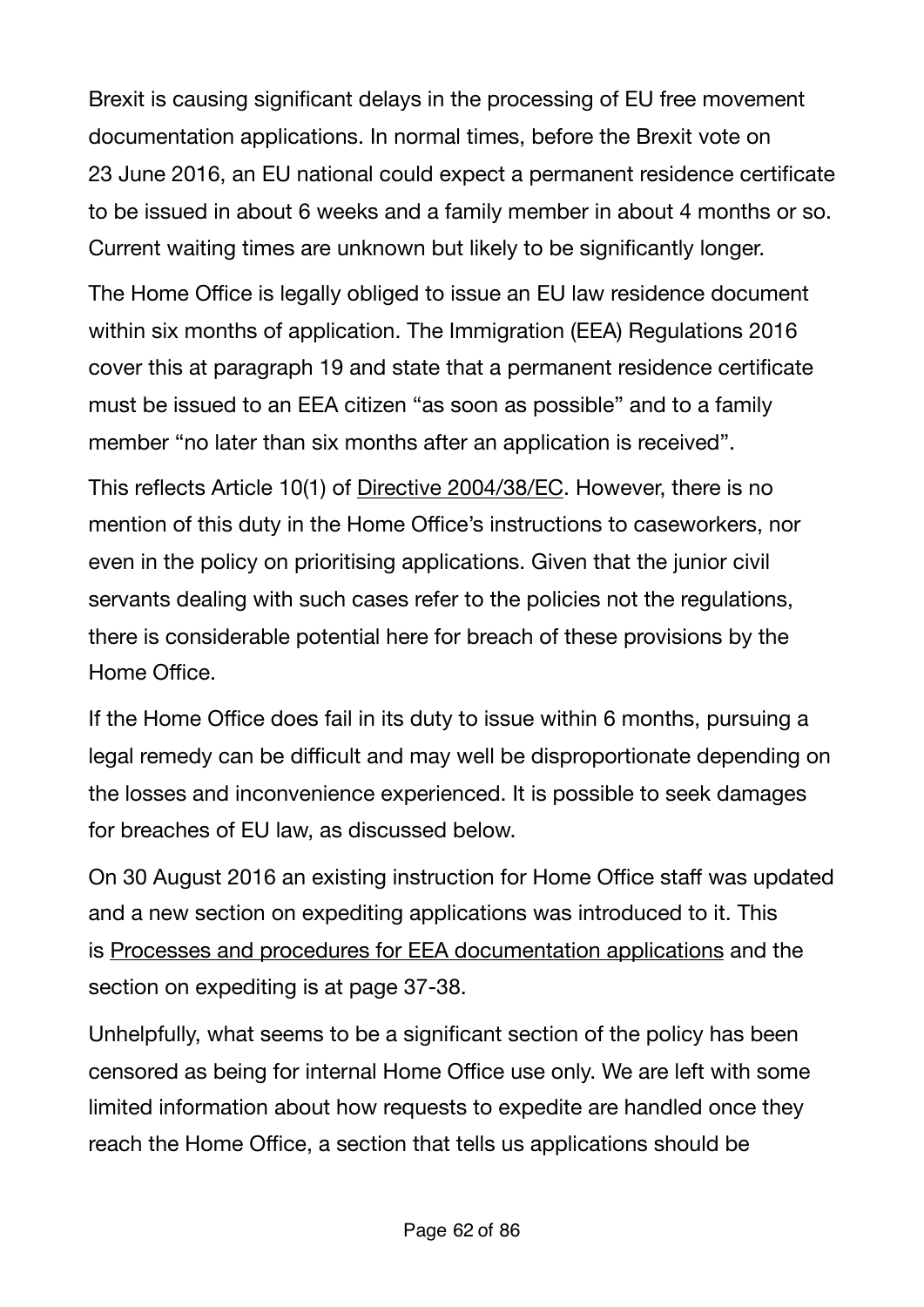expedited if a person is detained and then a short section on exceptional circumstances:

*There may be exceptional, compelling circumstances that would merit an application being expedited. Examples of grounds which could be considered exceptional, compelling circumstances include:* 

- *• family emergencies such as bereavement or serious illness*
- *• the need to travel for essential medical treatment overseas*

*In all cases, documentary evidence of the exceptional, compelling circumstances must be provided.* 

*Family celebrations such as weddings and holidays are not generally considered exceptional, compelling 'family emergencies' which would merit expediting an application.* 

We do not know how to contact the famously impenetrable Home Office to request an application is expedited. However, the policy does say this:

*Applicants may contact the Home Office directly, or may ask their MP or a minister to make enquiries on their behalf.* 

*All requests for a case to be expedited must be referred to the appropriate email inbox.* 

Home Office policy was previously that where an MP intervenes an application might be expedited and this seems likely to remain the case.

There is a phone number (call charges apply) for EU nationals on the [gov.uk](https://www.gov.uk/contact-ukvi/european-nationals) website.

#### Requesting return of a passport

It is possible to request return of your passport from the Home Office using an [online form](https://eforms.homeoffice.gov.uk/outreach/Return_of_Documents.ofml). This does not have the effect of withdrawing the application,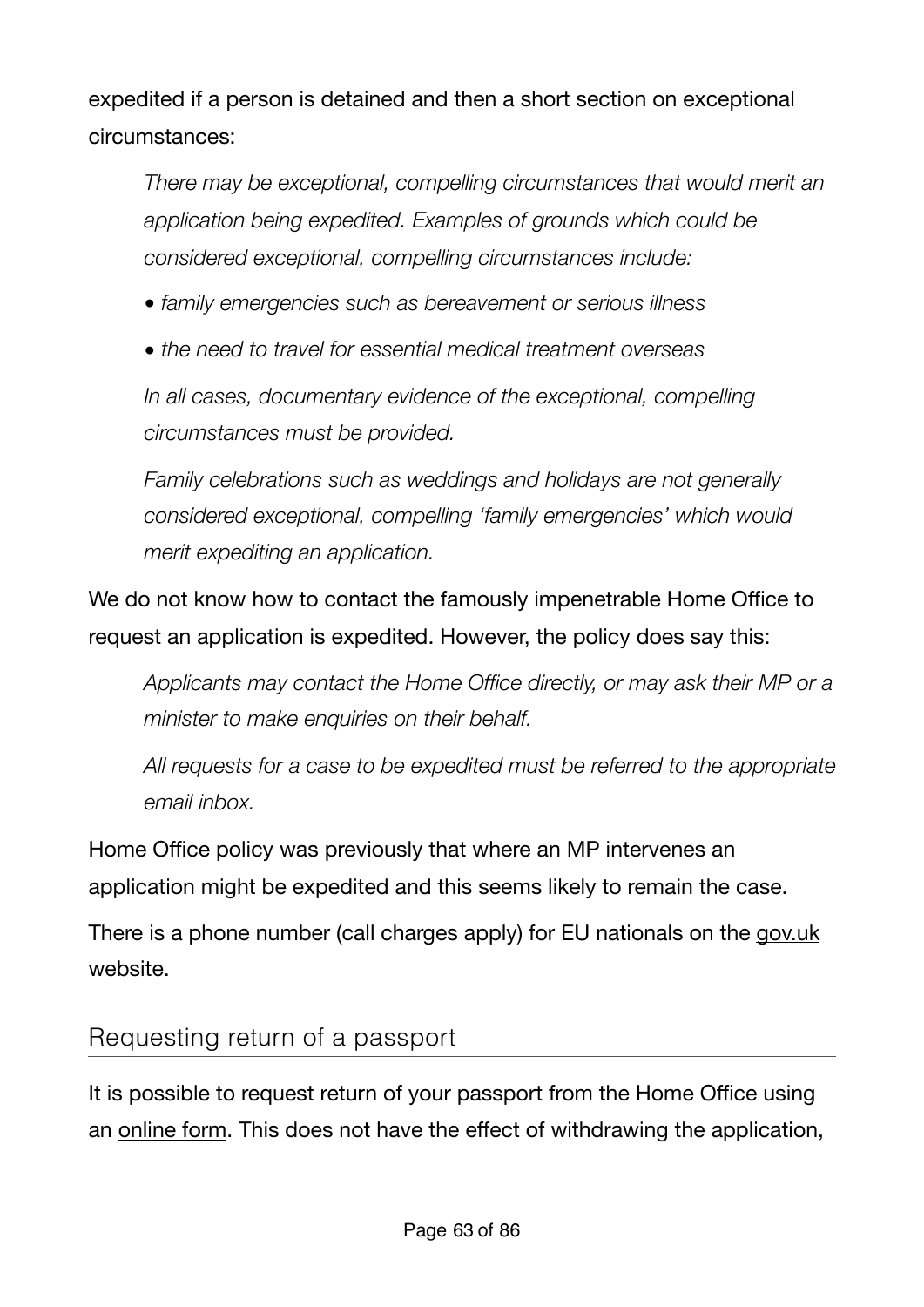despite the name of the page. One of the first steps is to state whether you are withdrawing your application or not.

The Immigration Minister stated in correspondence with the Immigration Law Practitioners Association on 10 October 2016 that current turnaround time for returning passports is within 10 working days.

Those using the newer online application (only available for EEA(QP and EEA(PR) at the time of writing) can have their passport returned immediately through the [European Passport Return Service](https://www.gov.uk/government/collections/european-passport-return-service) (which is different to the online passport return form already mentioned above).

## If residence document is not received

A separate problem can sometimes occur where a decision is made on an application but the actual document does not arrive. The pages on gov.uk providing information on residence card applications (for EEA nationals and their family members) does include a specific passage on what to do [if your](https://www.gov.uk/apply-for-a-uk-residence-card/card-hasnt-arrived)  [card hasn't arrived](https://www.gov.uk/apply-for-a-uk-residence-card/card-hasnt-arrived). It says:

*Email the Home Office on [BRCDelivery@homeoffice.gsi.gov.uk](mailto:BRCDelivery@homeoffice.gsi.gov.uk) if you haven't received your residence card or permanent residence card within 10 working days of the date on your decision letter.* 

*Include the following in your email:* 

- *• your full name, date of birth and nationality*
- *• your passport number*
- *• your case reference number*
- *• a contact telephone number*
- *• your delivery address*

Damages for delay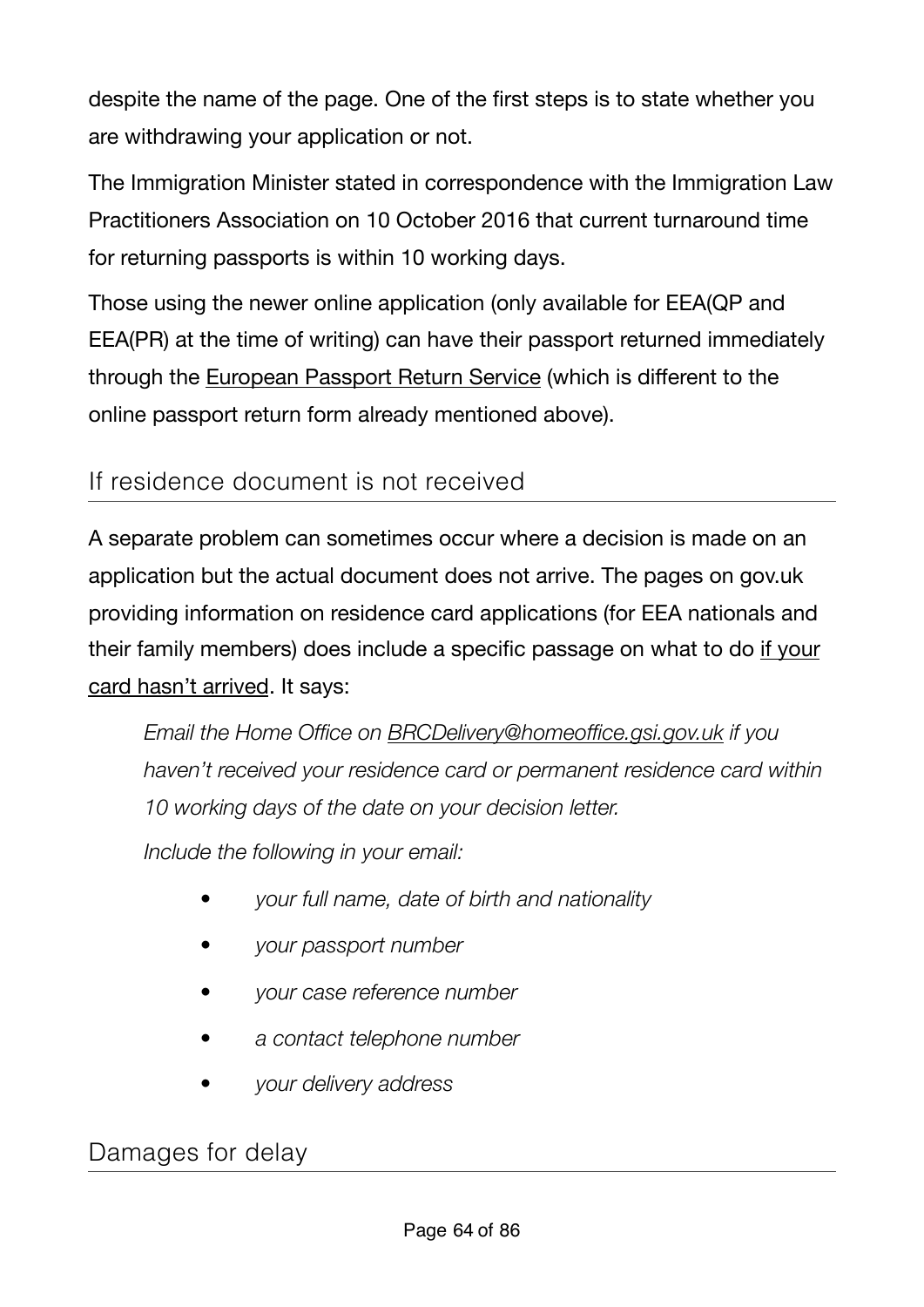Most people will just be relieved to get their residence documents and want to move on even if there have been delays. However, delays can very seriously inconvenience some people, and even lead to loss of earnings. If so, damages or compensation for delays in the issuing of EU residence documents are discussed in these blog posts on Free Movement:

- [Family member of EU national awarded £136,000 damages against Home](https://www.freemovement.org.uk/family-member-of-eu-national-awarded-136000-damages-against-home-office/)  **Offi[ce](https://www.freemovement.org.uk/family-member-of-eu-national-awarded-136000-damages-against-home-office/)**
- Home Offi[ce pays £40,000 in damages for delay in issuing EU residence](https://www.freemovement.org.uk/home-office-pays-40000-in-damages-for-delay-in-issuing-eu-residence-documents/)  [documents](https://www.freemovement.org.uk/home-office-pays-40000-in-damages-for-delay-in-issuing-eu-residence-documents/)
- [Pursuing compensation from the Home O](https://www.freemovement.org.uk/pursuing-compensation-from-the-home-office/)ffice

An application to the Parliamentary Ombudsman with a request for damages might be more feasible than a full blown damages claim in court but is still a lengthy process, and it requires the intervention of a Member of Parliament.

# **What are the minimum formalities required?**

The Citizens' Directive 2004/38 sets out some requirements that Member States may impose when issuing EU residence documents. These appear at Articles 8, 9, 10, 19 and 20 of the Directive.

There is an important difference of language between the rules for EU citizens and third country family members when it comes to residence certificates and cards. Article 8 applies to EU citizens themselves and states that Member States *may only require* certain things, including a valid passport or identity card and then proof that the person is a qualified person. Article 9 applies to third country family members and says that Member States *shall require* certain documents, but does not limit or restrict the power to request documents in the same way as it does for EU citizens.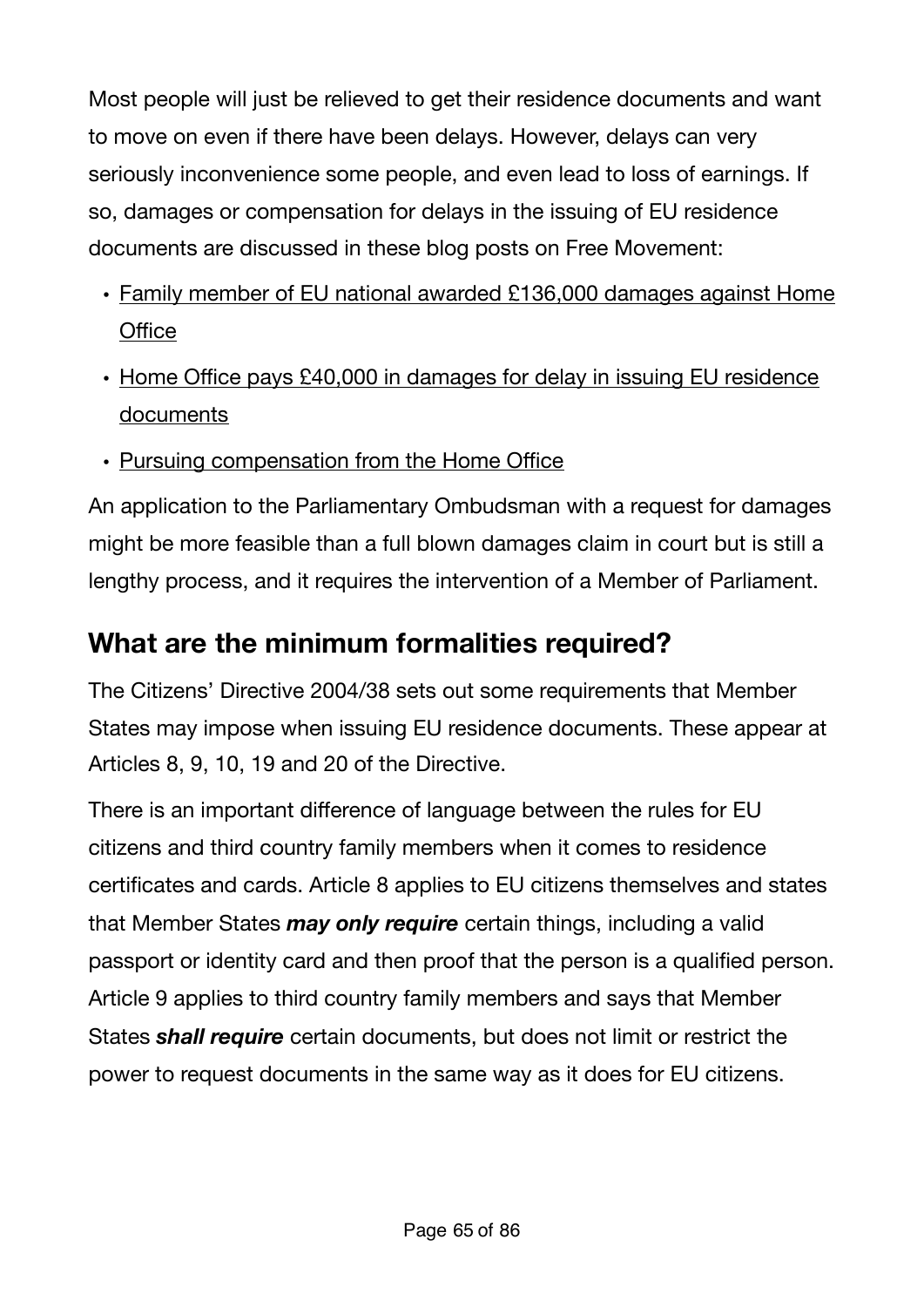The provisions at Articles 19 and 20 of the Directive on permanent residence certificates and card are permissive rather than restrictive, meaning that Member States can potentially ask for more documents.

## Application fee

There is a mandatory fee for a residence certificate or card or permanent residence certificate or card which *must* be paid for the application to be a valid one. This applies to EEA nationals and non EEA family members. The fee is £65 per person. Information on how to pay the fee is included on the latest version of the forms provided by the Home Office, at the time of writing the EEA(QP), EEA(FM), EEA(EFM) and EEA(PR).

There is no fee for Family Permit applications.

## Valid passport or identity card

It is necessary for all applicants for all types of residence card to provide a valid passport or identity document with the application. This is clear on the face of the Directive. A Member State is entitled to reject an application that includes a notarised copy or similar. However, where a passport or ID card cannot be provided due to circumstance genuinely beyond your control the requirement can be waived if suitable alternative proof of nationality and identity can be provided.

This can be inconvenient, particularly where the passport or ID card is needed for travel or for some other purpose such as proving entitlement to work. A request can be made to the Home Office for return of the document while the application is considered (an online form is provided) or if the online application process is used then the European Passport Return Service may be used and the passport is immediately returned.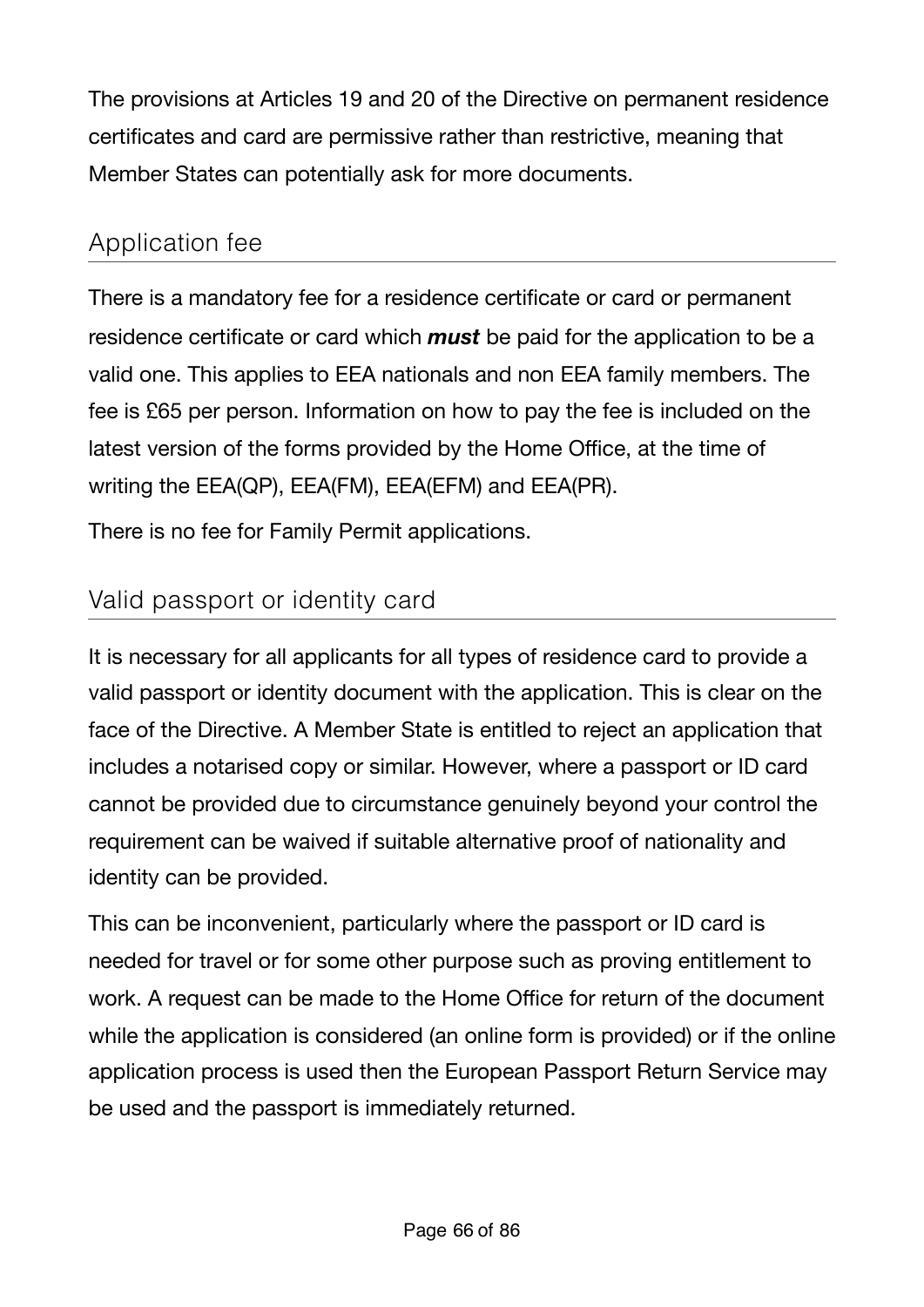Where the applicant is a family member of an EEA national, the UK regulations did not used to clearly state whose passport must be included with the application. In a case called *Barnett and others (EEA Regulations: rights and documentation)* [\[2012\] UKUT 00142 \(IAC\)](http://www.bailii.org/uk/cases/UKUT/IAC/2012/00142_ukut_iac_2012_bb_ors_jamaica.html) the tribunal held that it is the passport of the family member that must be included, not the passport of the EEA national. However, despite this case the Home Office has been known to refuse applications where the passport of the EEA national is not included.

From 1 February 2017 the regulations were being changed definitely to require the passport of the EEA national to be submitted as well.

## Other evidence or proof

For the other requirements that need to be satisfied, the Directive provides that "proof" that the person qualifies must be submitted. It is to these different forms of proof that we now turn.

# **What evidence do I need to include?**

This depends on the type of application being made. The evidence is broadly similar because the requirements are similar for different types of qualifying activity in the UK, but here we look at different types of application to spell things out.

### Initial right of residence

The initial right of residence is unqualified, unless there are public policy reasons for the exclusion of a person from the UK such as previous criminal offending. There is therefore no evidence that is required for a document certifying the initial right of residence, other than the EU citizen is an EU citizen and that any family members are related as claimed.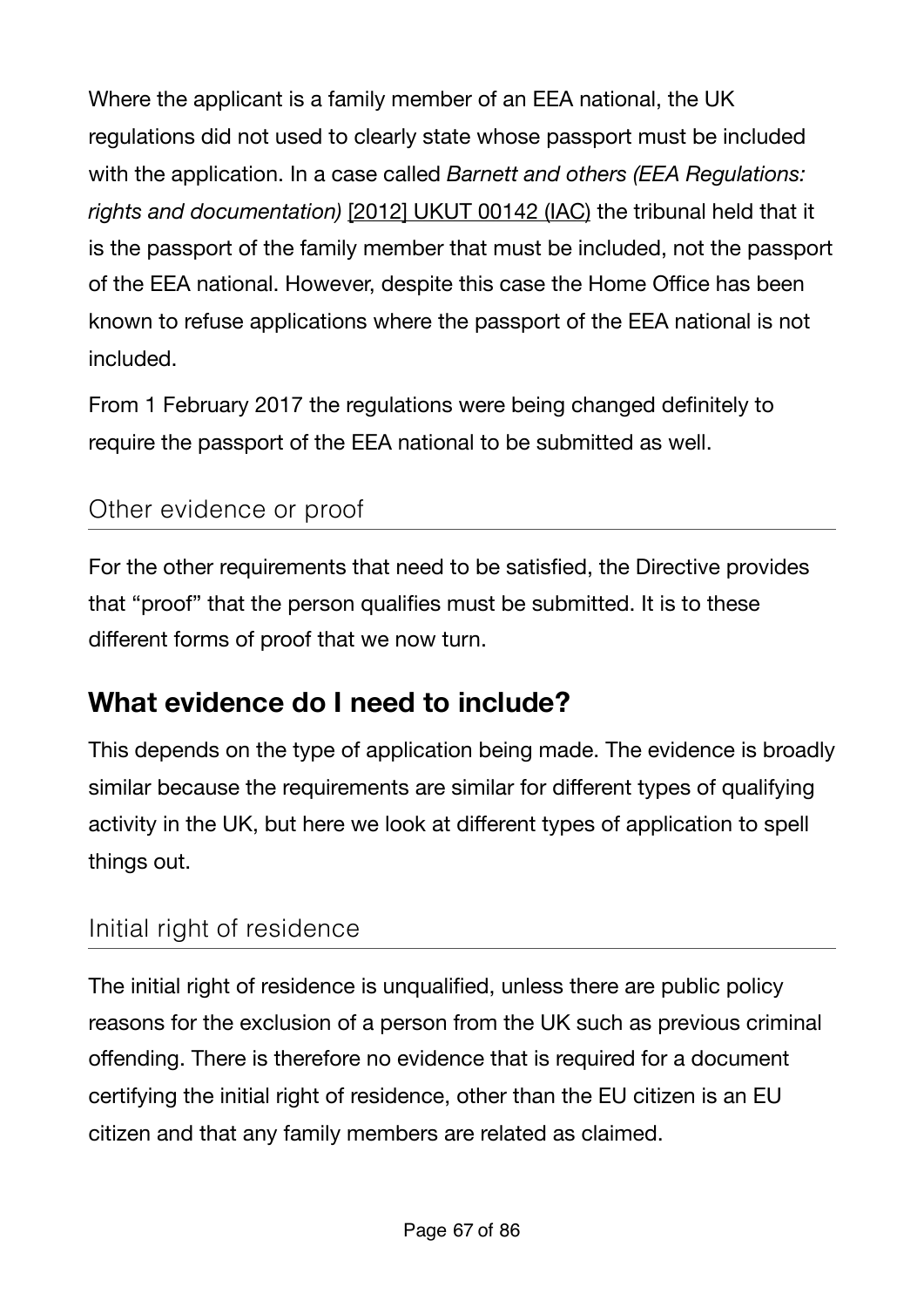## Residence

For students the evidence required is proof of enrolment at an accredited establishment and of comprehensive sickness insurance cover and a declaration or equivalent that they have sufficient resources for themselves and their family members not to become a burden on the social assistance system.

The Form EEA(QP) sets out various bits of information requested, including name and address of educational establishment, contact details for a tutor, course details and dates and details of any work placement. Some of this information is necessary, some of it is unnecessarily intrusive. The college, course and tutor details are important, for example, but the exact qualification attained, whether it is vocational and the details of work placements are certainly not required in EU law.

The form also requests details about your finances, including the type of financial resource and who owns it and then a declaration assuring the Secretary of State that you have sufficient resources.

The end of the form suggests the following forms of additional documentary evidence:

*e.g. letter from school/college/university, statement of sufficient financial resources, bank statements, evidence of receipt of scholarship or bursary*

None of this so far is controversial. The guidance notes once again seem to go too far, though. The guidance notes suggest that for proof of enrolment on a course of study the following is necessary:

*• A letter from your school, college, university or other educational/training establishment confirming your enrolment on a course – the letter must be signed and dated by an official of the establishment, be on their letter-*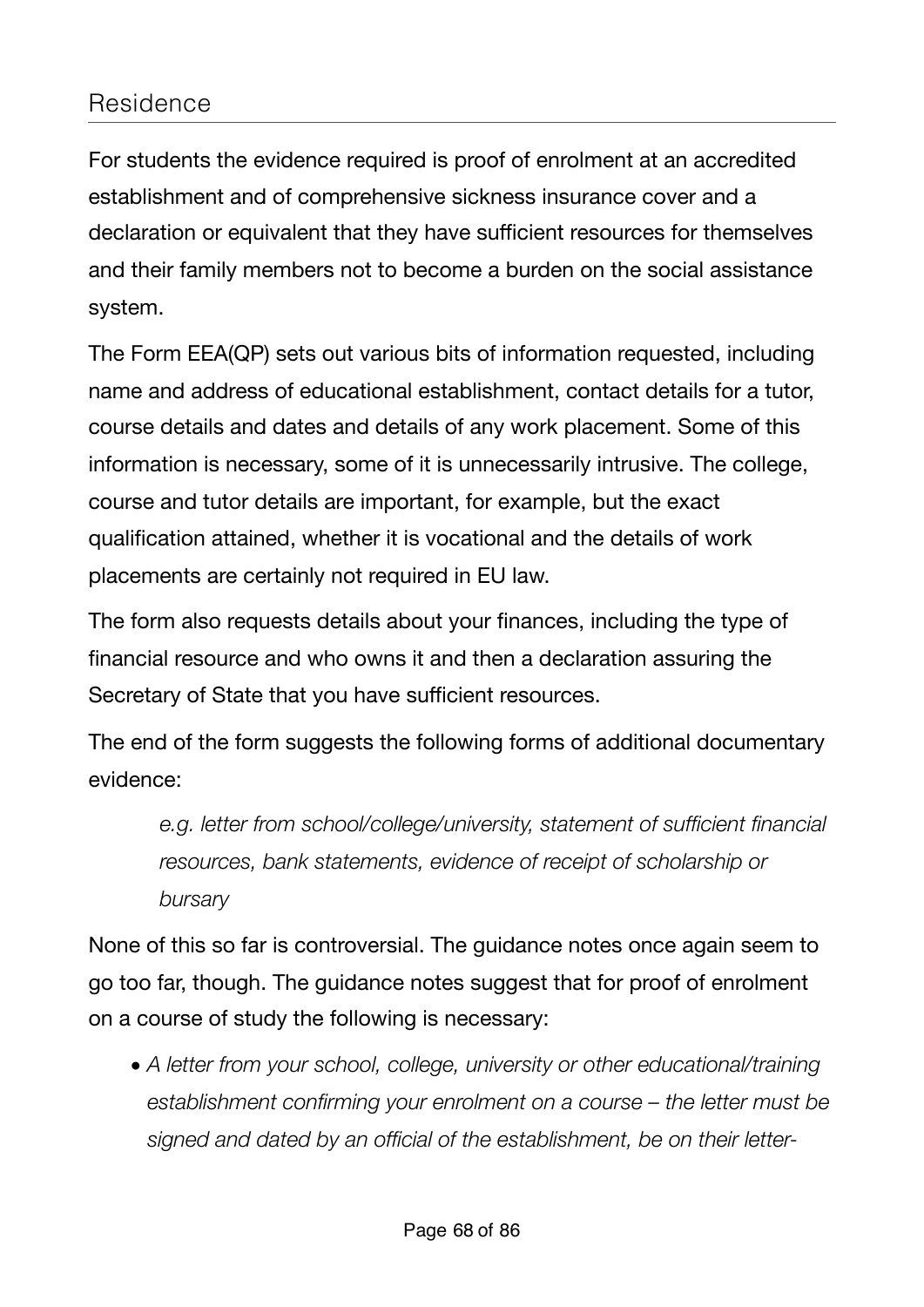*headed paper, and confirm the details of your course as stated in section 7*

*• If you're doing a work placement as part of a vocational course, also include a letter from your work placement provider giving details of the placement.*

It is far from clear on what basis the Secretary of State is entitled to ask for a letter from a work placement provider, and the letter from the course provider need not necessarily set out all of the details in section 7 of the form. It does not matter if the course of studies does not lead to any specific qualification, for example, and it does not matter whether the course is vocational or not.

The guidance notes also request the following:

- *• Itemised bank statements*
- *• Building society pass book*
- *• Wage slips from lawful employment*
- *• Evidence of a grant, scholarship or bursary paid to you*
- *• Any other evidence of your financial resources see notes for section 6 above on what evidence you can submit, or*
- *• A declaration, signed and dated by you, confirming that you have sufficient financial resources for you (and your family members living in the UK, if applicable) not to become a burden on the UK's social assistance system during your period of stay in the UK as a student – this should be witnessed and counter-signed by a Commissioner for Oaths, public notary, or magistrate.*

As the guidance concedes, no more than one of these forms of evidence need be submitted. In EU law the declaration alone is actually sufficient by itself. Nevertheless, it may be wise to include some evidence that the declaration is realistic.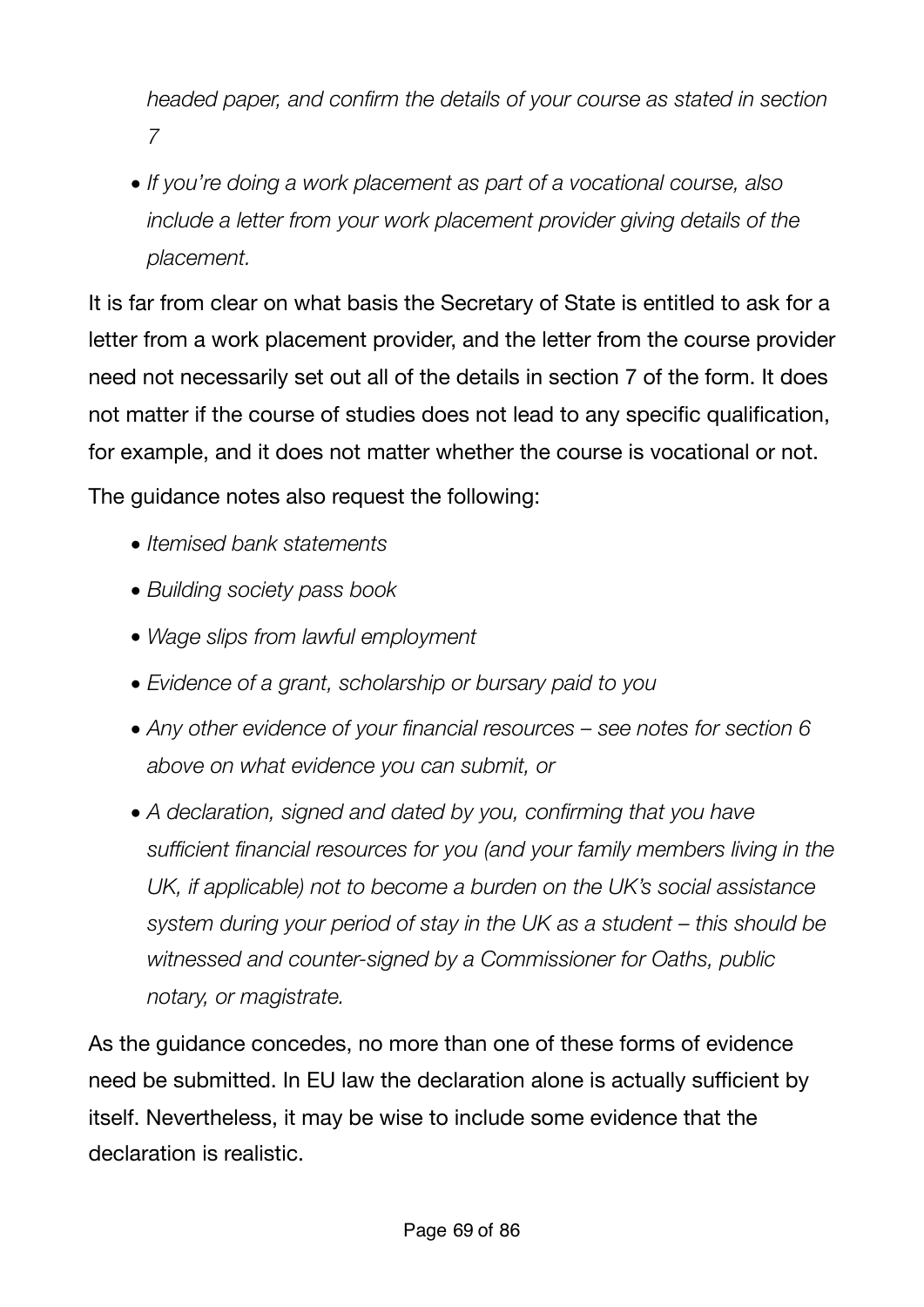As already discussed earlier, the level of income required is not stated anywhere. This is because of Article 8(4) of the Citizens' Directive, which states:

*Member States may not lay down a fixed amount which they regard as "sufficient resources", but they must take into account the personal situation of the person concerned. In all cases this amount shall not be higher than the threshold below which nationals of the host Member State become eligible for social assistance, or, where this criterion is not applicable, higher than the minimum social security pension paid by the host Member State.*

There therefore is no set minimum, other than that the person and any dependents must have enough to live on without having recourse to public funds. A level of income equivalent to income support might tentatively be suggested as guidance, but there is no authority on this. If you do want to compare your income against income support, the website [Rightsnet](http://www.rightsnet.org.uk/resources/benefit-tax-credit-rates) has information on current and historic benefits rates. Do remember that a person on income support will also be entitled to housing benefit, council tax relief, free school meals for children and so on, which should also be taken into account.

### Permanent residence

As already discussed above, in order to qualify for permanent residence a person needs to have been residing in the UK as a qualified person for five years. Possession of a residence certificate or residence card is not enough by itself, because these are always issued for five years and a person might cease their qualifying activity during the five year period.

The same is true when applying for a permanent residence certificate or card; what is needed is evidence of residing in the UK as a qualified person or family member for the required five years.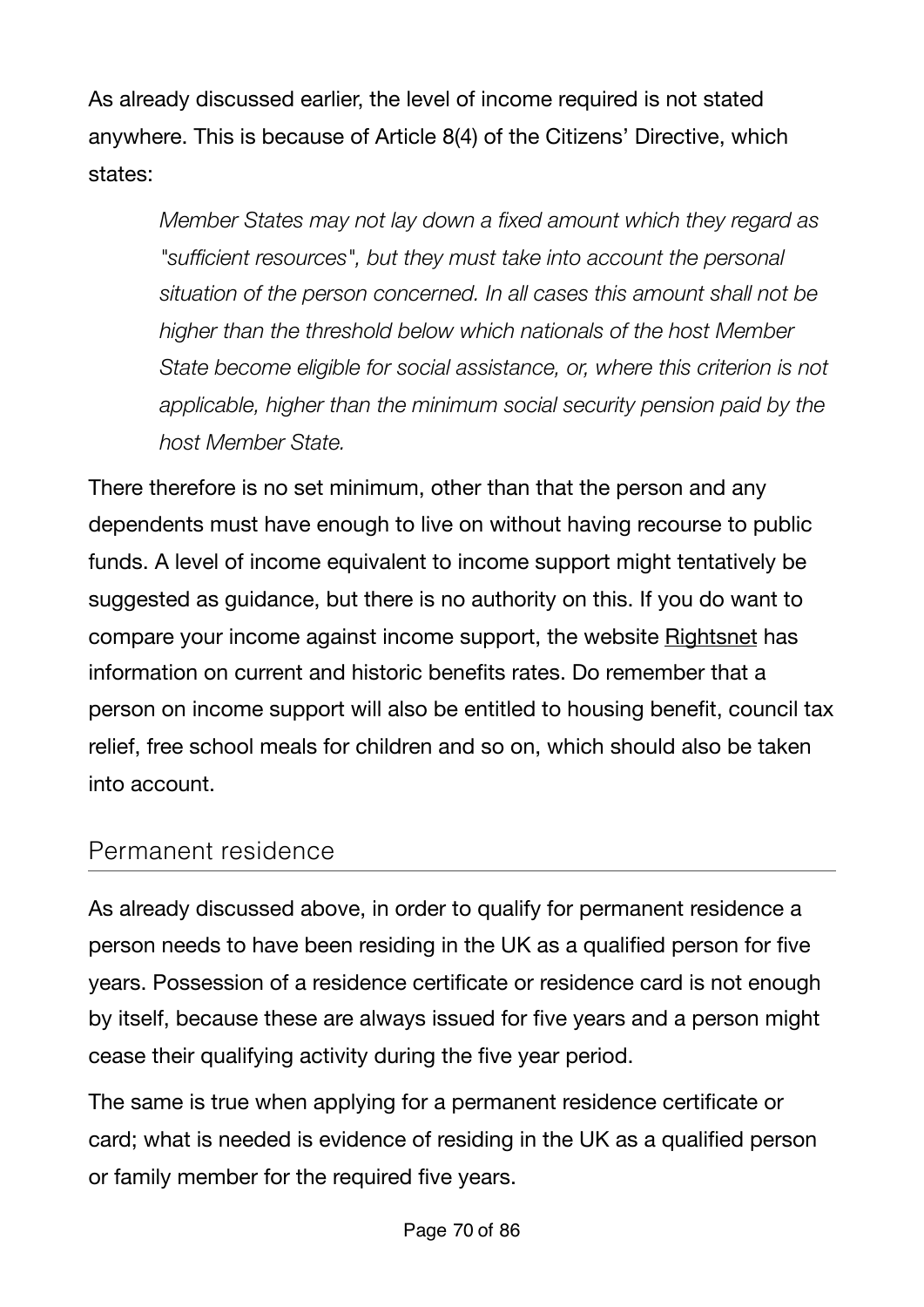The type of evidence required will therefore depend on how the person qualifies for permanent residence. To put it another way, the same kind of evidence needed to obtain a residence certificate or card will be needed for permanent residence, but this time five years' worth of it. It is instructive to look at the old [EEA application guidance notes,](http://webarchive.nationalarchives.gov.uk/20141203164455/https://www.gov.uk/government/publications/guidance-on-applications-for-residence-documents-for-eea-nationals) which were far shorter and simply said as follows about applications for permanent residence:

*The documentation you need to send us along with your application is the same as the evidence required for a Registration Certificate, except that you must provide proof that you have been resident in the United Kingdom for a continuous five-year period and that you were exercising treaty rights during this time. Examples of how you can prove that you have been resident include tenancy agreements, utility bills and bank statements. Examples of the evidence to support exercising treaty rights can be found under the Registration Certificate section of these guidance notes. You will need to provide documentation which confirms that all the family members included on the application form have been resident for the full five-year period. In the case of children, this may include school or nursery letters or immunisation records.*

There has been no change in EU law since that old guidance was withdrawn at the start of 2015 by the Home Office; there is no prescribed list of documents that *must* be submitted.

The EEA(PR) [guidance notes](https://www.gov.uk/government/publications/apply-for-a-document-certifying-permanent-residence-or-permanent-residence-card-form-eea-pr) set out the Home Office's current wish list of documentation for different scenarios. For an EEA national student, for example, the guidance suggests:

Letter from the school, college, university or training provider confirming *the title of course, start and end dates of the course, qualification the course leads/led to, whether the course is/was full- or part-time, details of any work placements involved.*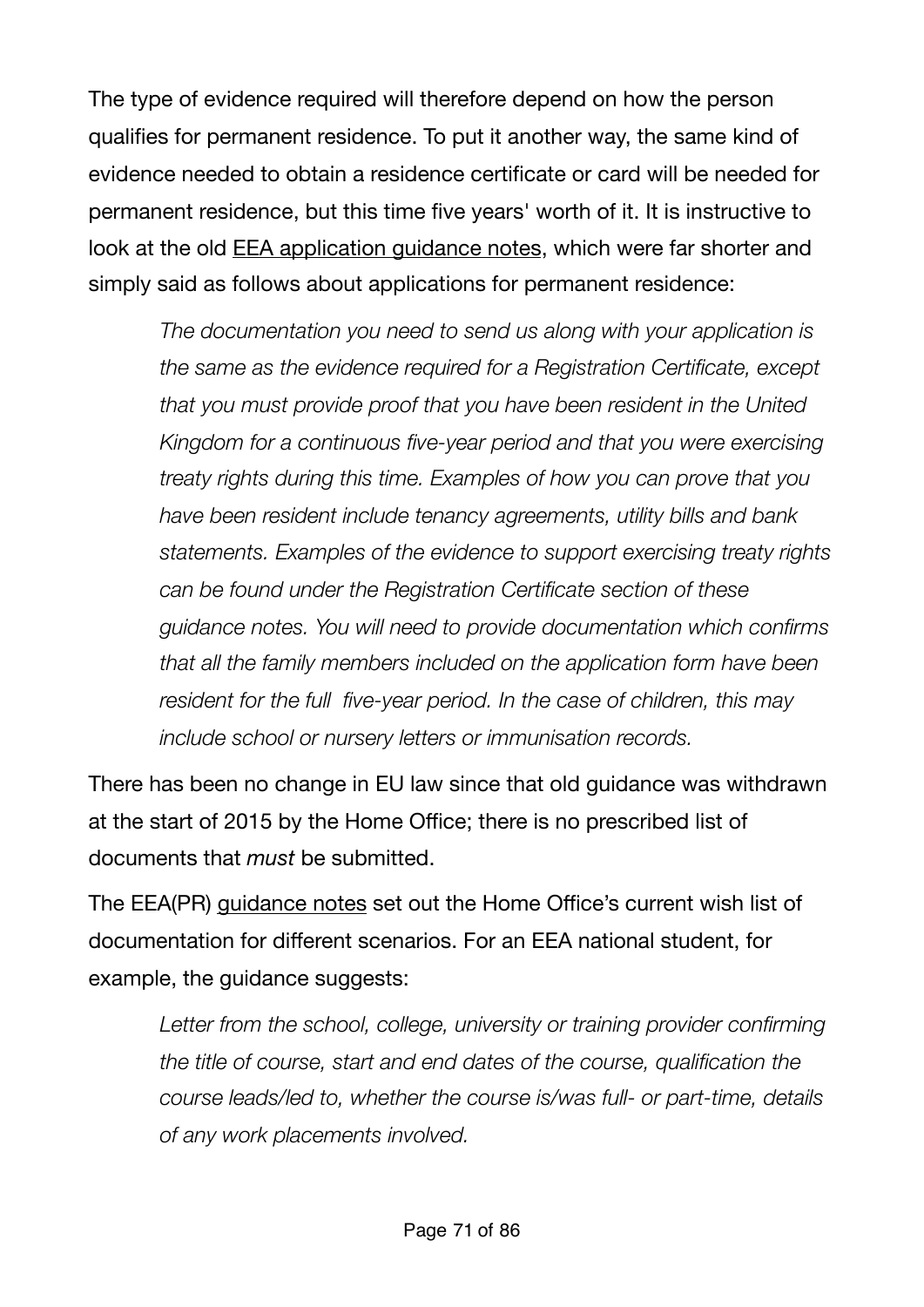The guidance goes on to set out suggested documents to show sufficient resources for students and the self sufficient:

*At least one of the following:* 

- *• Itemised bank statements*
- *• Building society pass book*
- *• Evidence of receipt of a pension*
- *• Evidence of income from rental property*
- *• Wage slips from lawful employment*
- *• Evidence of income from lawful self-employment*
- *• (Student only) Evidence of a grant, scholarship or bursary*
- *• (Student only) A declaration, signed and dated by the relevant EEA national, confirming that they have/had sufficient financial resources to cover them and any family members living in the UK (if applicable) not to become a burden on the UK's social assistance system during their period of stay in the UK as a student – this should be witnessed and counter-signed by a Commissioner for Oaths, public notary, or magistrate.*

*If a relative, friend or other person has been financially supporting you/ your sponsor, you must enclose a signed and dated letter from that person confirming that they have been supporting you/your sponsor and for how long. You must also submit evidence of that person's finances as above.*

#### For comprehensive sickness insurance the guidance suggests:

*One of the following:* 

*• Schedule or other document from a private medical insurance provider outlining the level of cover. This must have covered you/your sponsor/ your family member(s) for the majority of risks while in the UK.*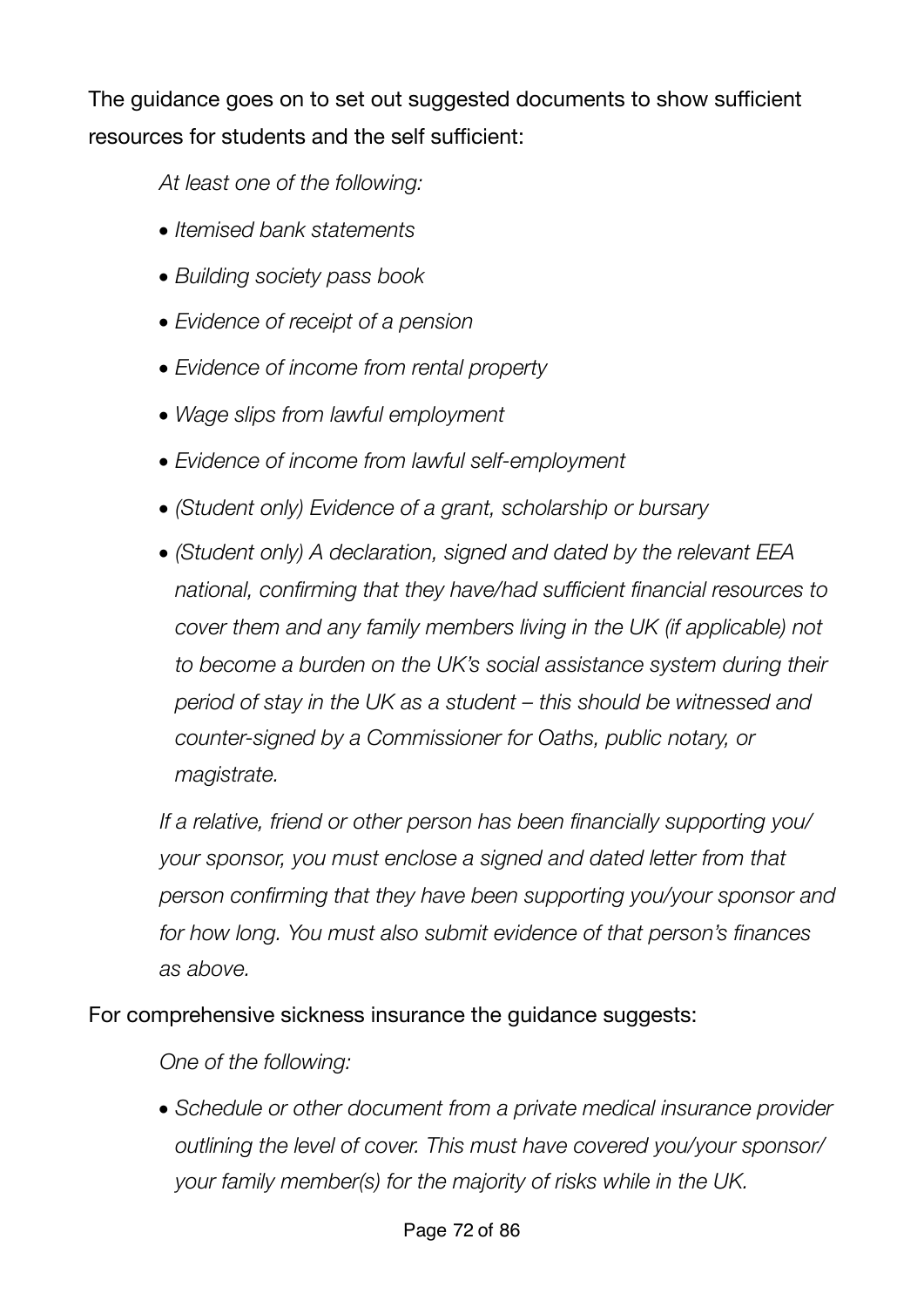- *• Valid European Health Insurance Card (EHIC) (formerly form E111) issued by an EEA Member State (not the UK)*
- *• Form S1 (formerly E106, E109, E121)*
- *• Form S2 (formerly E112)*
- *• Form S3.*

*Note: the definition of comprehensive sickness insurance does not include cash-back health schemes, travel insurance policies, or access to the UK's National Health Service (NHS).*

See the earlier discussion under "Residence" about whether this evidence is all needed.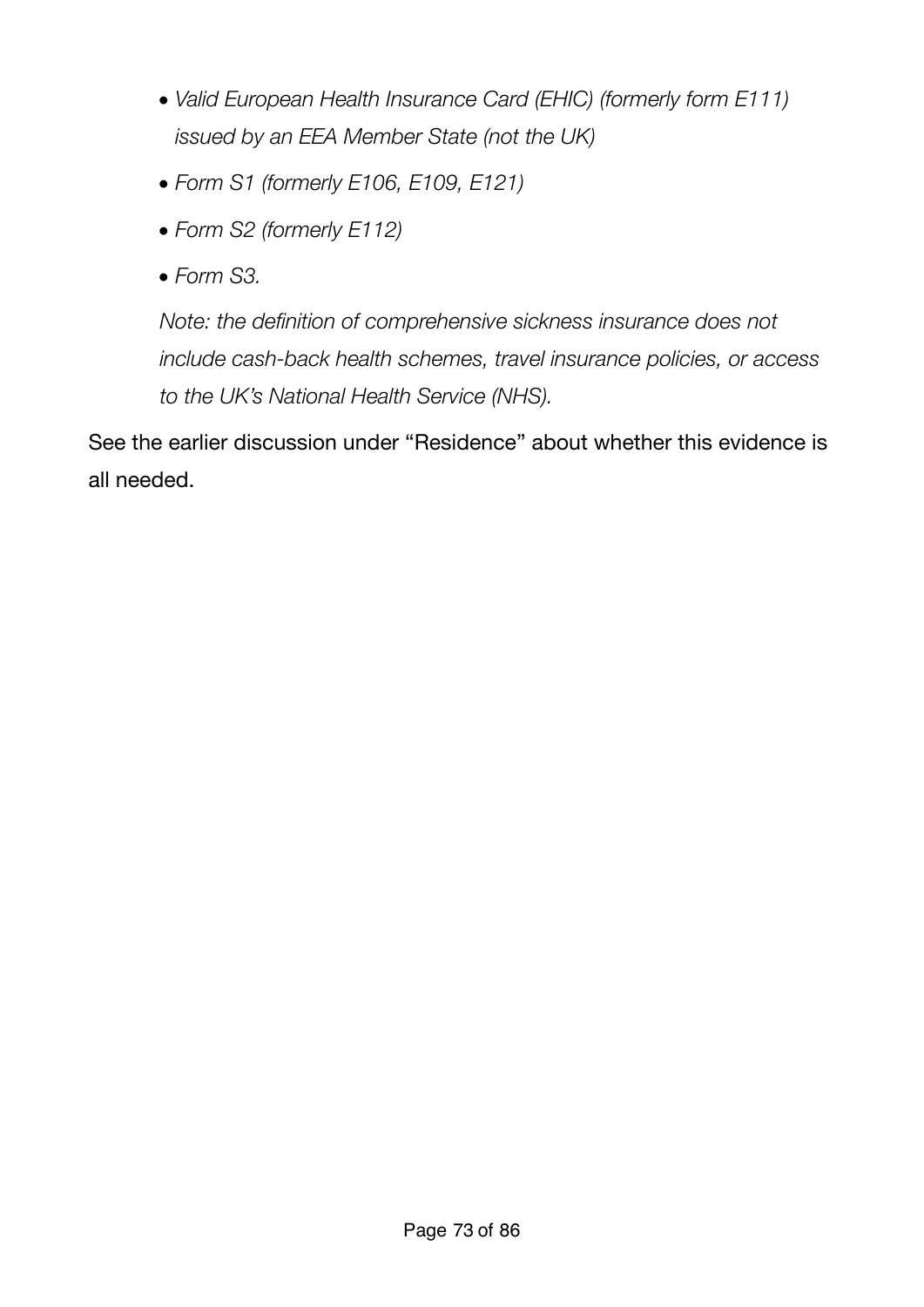## **WHAT TO DO IF REFUSED**

In previous years around three out of four (75%) of applications for permanent residence documents were successful. Only one in four (25%) were refused. In an [analysis of the figures](http://www.migrationobservatory.ox.ac.uk/resources/commentaries/today-gone-tomorrow-status-eu-citizens-already-living-uk/) the University of Oxford based Migration Observatory found as follows:

*Analysis of the data by nationality suggest that approval rates are lower among nationals of EU-14 countries (those that were already members of the EU before 2004). Excluding invalid applications, 72% applications by EU-14 nationals were approved in 2015, compared to 80% of A8 nationals and 87% of Romanians and Bulgarians. The figures including invalid applications were 61%, 72% and 79%, respectively…* 

*There are no published data on why applications are refused or considered invalid. Reasons could include people applying too soon, having breaks in their employment, or not having comprehensive sickness insurance; as well as not providing sufficient documentation, providing an incomplete application or forgetting to include the fee.*

If an application is refused, there are different options available. Which is best depends on personal circumstances and on the reasons given by the Home Office for refusing the application.

## **Accept the refusal**

Sometimes a refusal is right and the applicant does not have a right of residence or permanent residence, or perhaps does not currently have evidence to prove his or her case.

Sometimes it is better to accept the decision and look for a different way forward or make alternative plans for the future. Challenging a decision in the courts or tribunal can be very time consuming, expensive and stressful and that effort might be better expended differently.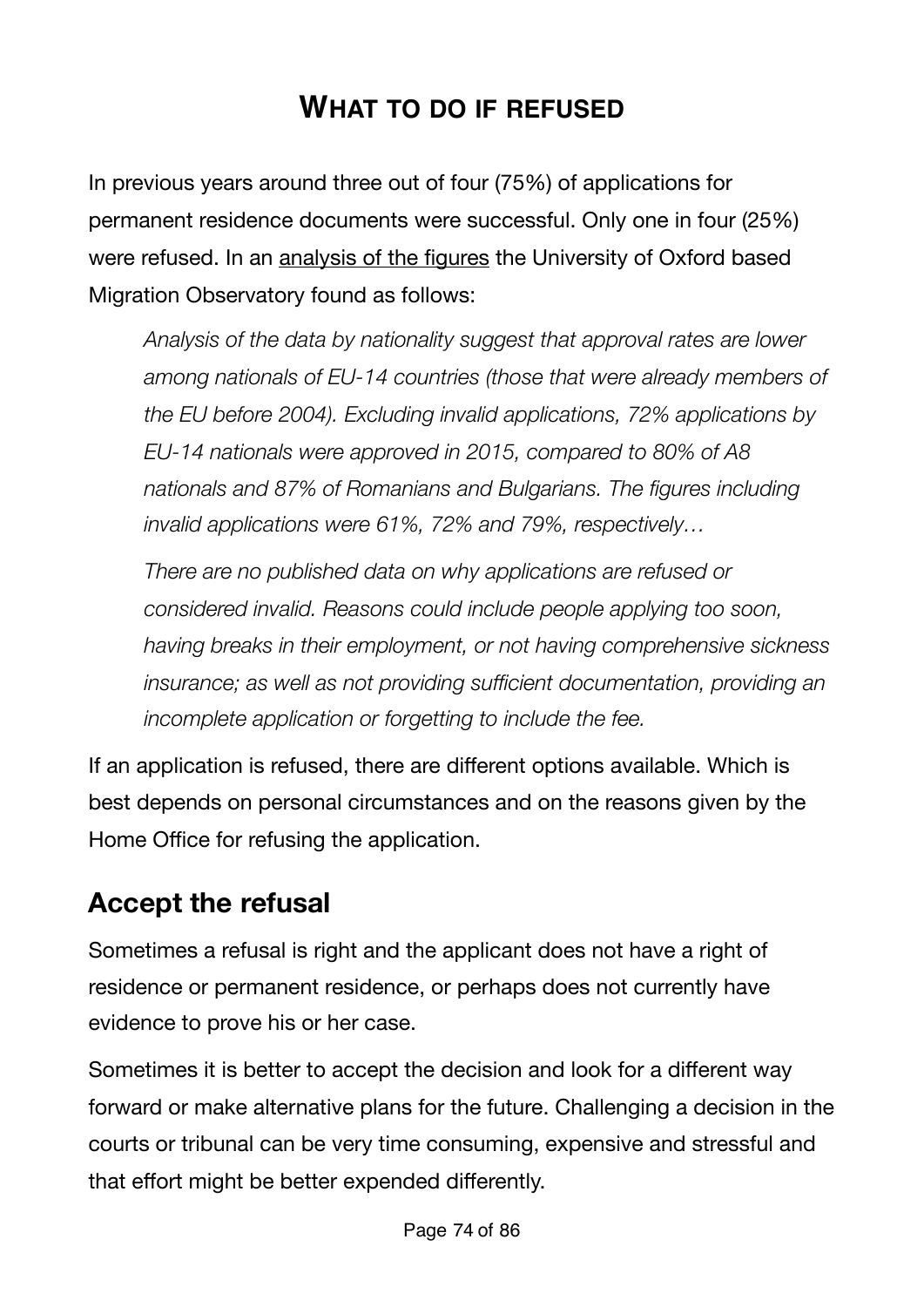# **Reapply**

One of the many advantages of EU free movement law over domestic UK immigration law is that it is simple, cheap and convenient to simply reapply and make a new application. The cost is only £65, compared to an application fee of hundreds of pounds for UK immigration law applications.

The cost of lodging an appeal is usually £80 for a hearing "on the papers" and rises to £140 for a proper oral hearing in front of a judge (some EEA appeals are exempt from the fees: see below).

Following on from Brexit, the principle disadvantage to being refused and having to make a new application is the waiting time, which is unknown at the time of writing.

Sometimes a fresh application will be the best way forward. This may be so if, for example, an application was refused because of insufficient evidence or because the evidence requirements were misunderstood and the right documents were not submitted the first time. If the right evidence is available now it will almost certainly be better to just make a new application.

#### **Example**

Xavier made an application for a permanent residence card which included a three year period as a student. His application was refused because he only submitted evidence of completing his course and did not include evidence of comprehensive sickness insurance or continuous residence during the course.

He has good evidence but had simply not submitted it. He makes a new application with the correct evidence and his new application is granted.

There may be cases where there is little or no point making a new application, however. Where the Home Office refused an application for legal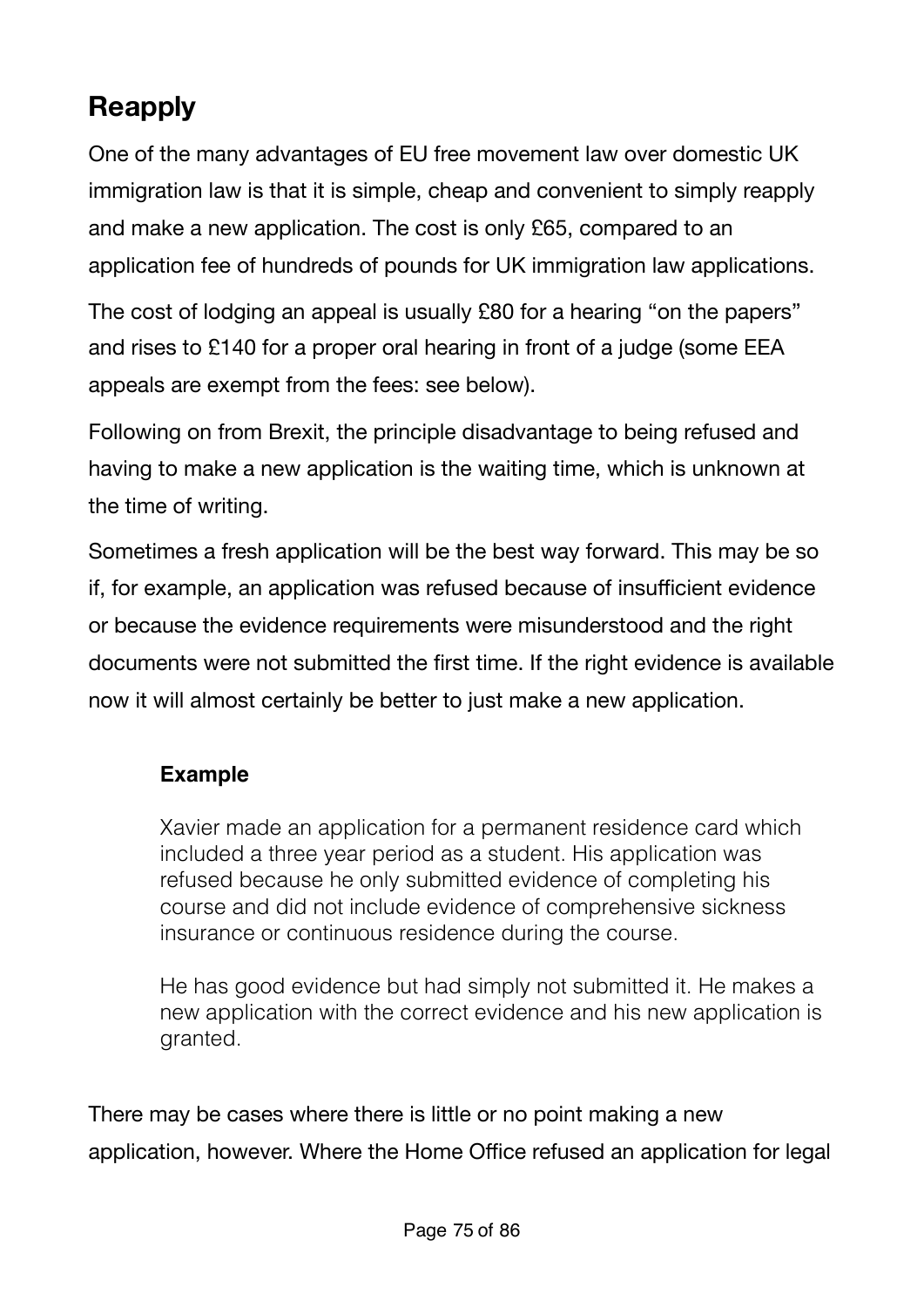reasons such earnings being too low or there being too long a gap in employment then a court or tribunal challenge might be the only realistic way forward. It is only where you have newer or better evidence than you originally submitted that a new application is likely to be worthwhile.

## **Ask for reconsideration**

The Home Office has a policy on when refusals of EU law applications will be reconsidered. It is set out in policy document [Processes and procedures for](http://www.apple.com)  [EEA documentation applications.](http://www.apple.com)

There is no specific form to use or fee to pay.

In short, the policy is that where the Home Office has made a clear and provable mistake then a request for reconsideration can be made. The examples that are given in the policy for when reconsideration might be appropriate are as follows:

- *• the applicant or representative raises a point of law this could include accusations that the wrong regulation has been applied to the refusal*
- *• the applicant or representative raises a challenge to Home Office policy this could include where the wrong policy has been applied or the policy itself is alleged to be unlawful*
- *• the applicant or representative has rightly drawn attention to the fact that evidence alleged not to have been provided in support of the application was actually with the Home Office at the relevant time*
- *• new and compelling evidence was submitted before the refusal decision was dispatched that would, if it had been considered at the time, have led to documentation being issued*

These examples show that reconsideration is not about cases where the applicant and the Home Office disagree about something but where the Home Office might actually have reached a different decision had a mistake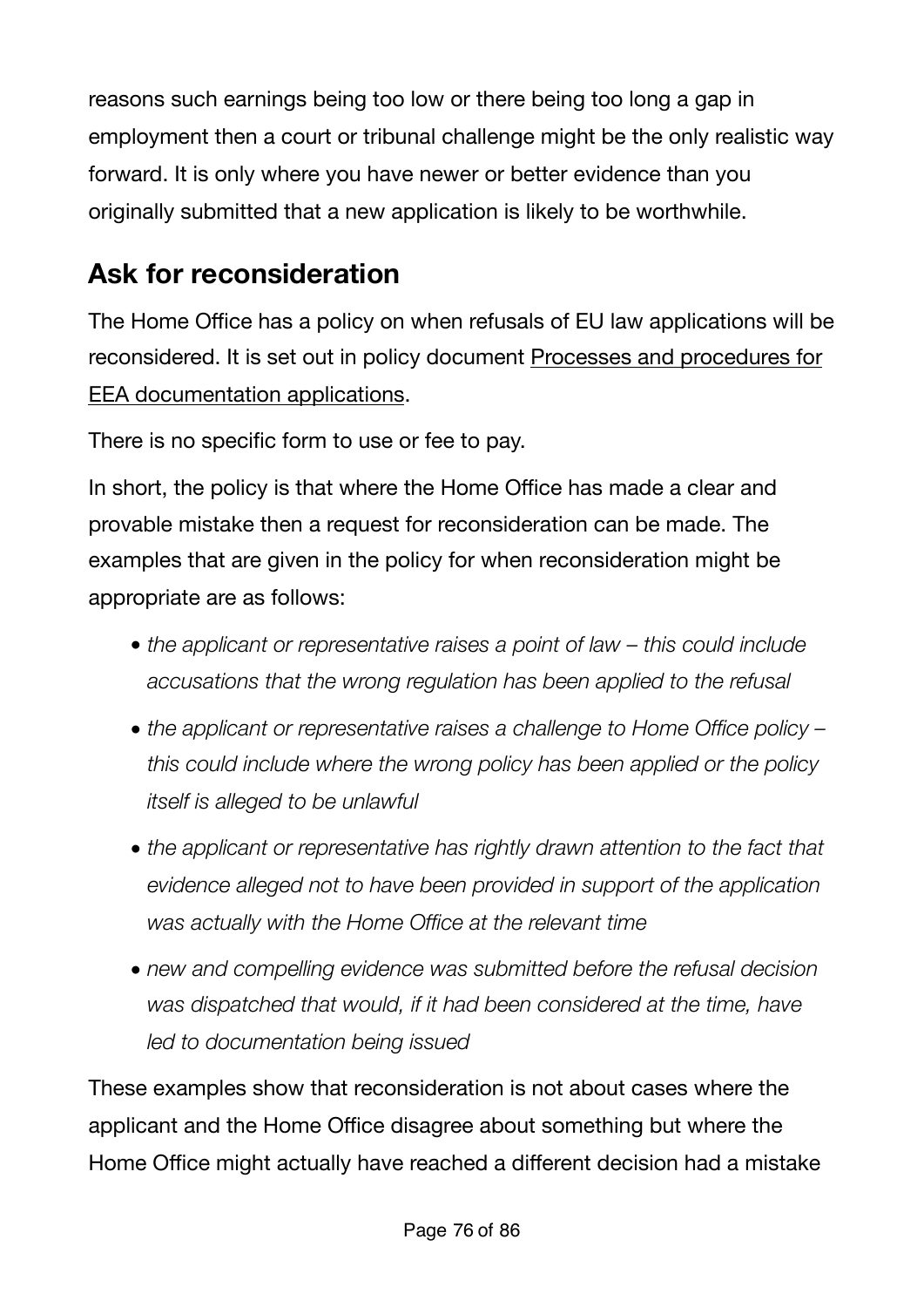not been made about the relevant category of application or evidence that had been submitted. If the official looking at the case has failed to apply correct Home Office policy that might be another example where reconsideration might be effective.

The policy also sets out a list of circumstances where reconsideration is NOT appropriate:

- *the applicant or representative requests a reconsideration without putting forward any substantive arguments*
- *• the applicant or representative submits documentary evidence after the refusal decision has been issued*
- *• the applicant or representative asks for reconsideration on a different basis than the original application (for example under Article 8 of the European Convention on Human Rights)*

Where an appeal has already been lodged the policy says that applications for reconsideration should be refused; it is not possible to appeal and ask for reconsideration at the same time. This means that a choice has to be made, because if a person applies for reconsideration it will almost certainly take far longer than the 14 days allowed for lodging an appeal. It is sometimes possible to submit appeals late, after the deadline, but waiting for a reconsideration decision from the Home Office is unlikely to be accepted as a good enough reason.

There is no timescale for asking for reconsideration nor for the reconsideration application to be decided within. It is possible that an application for reconsideration might be made and it might take a considerable time to receive any response.

#### **Example**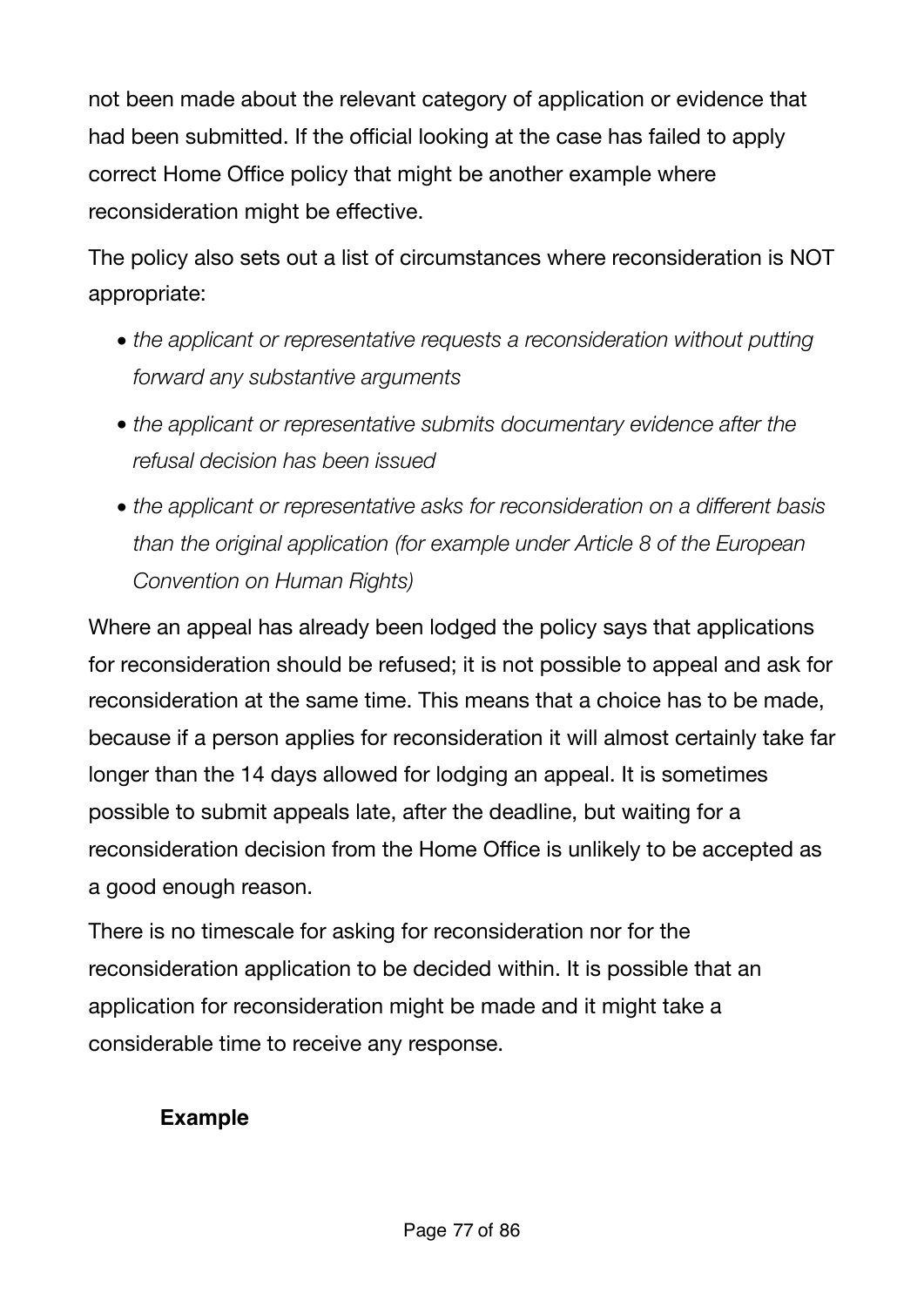Yvonne is in a similar position to Xavier in the last example. She applied for a permanent residence card on the basis of a five year period that included three years as a student. She did submit the right evidence, including evidence of comprehensive sickness insurance and continuous residence. Her application is refused by the Home Office on the grounds that she only included no such evidence at all.

Luckily, Yvonne kept a copy of her application and she resubmits it with a covering letter asking for reconsideration, politely pointing out that in fact she included all of the right evidence the first time.

Her application for reconsideration is granted and she is issued with a permanent residence card.

Where a refusal is based on the Home Office's interpretation of the law or the evidence and the right law or evidence was considered but you feel a wrong decision was reached, that will not be a good case to ask for reconsideration. In such circumstances, the reconsideration may well take considerable time (it is unlikely to be high priority at the Home Office) and will be pointless. It would probably be better to reapply or bring a legal challenge.

# **Appeal**

It is sometimes possible to pursue an appeal against refusal of an EU right of residence or permanent residence decision.

#### Is there a right of appeal?

The right of appeal is not automatic: it is a limited right of appeal defined in the Immigration (European Economic Area) Regulations 2016 at paragraph 36 read alongside the definition of "an EEA decision" at paragraph 2.

In short, there is generally a right of appeal against an "EEA decision". An "EEA decision" is defined as follows: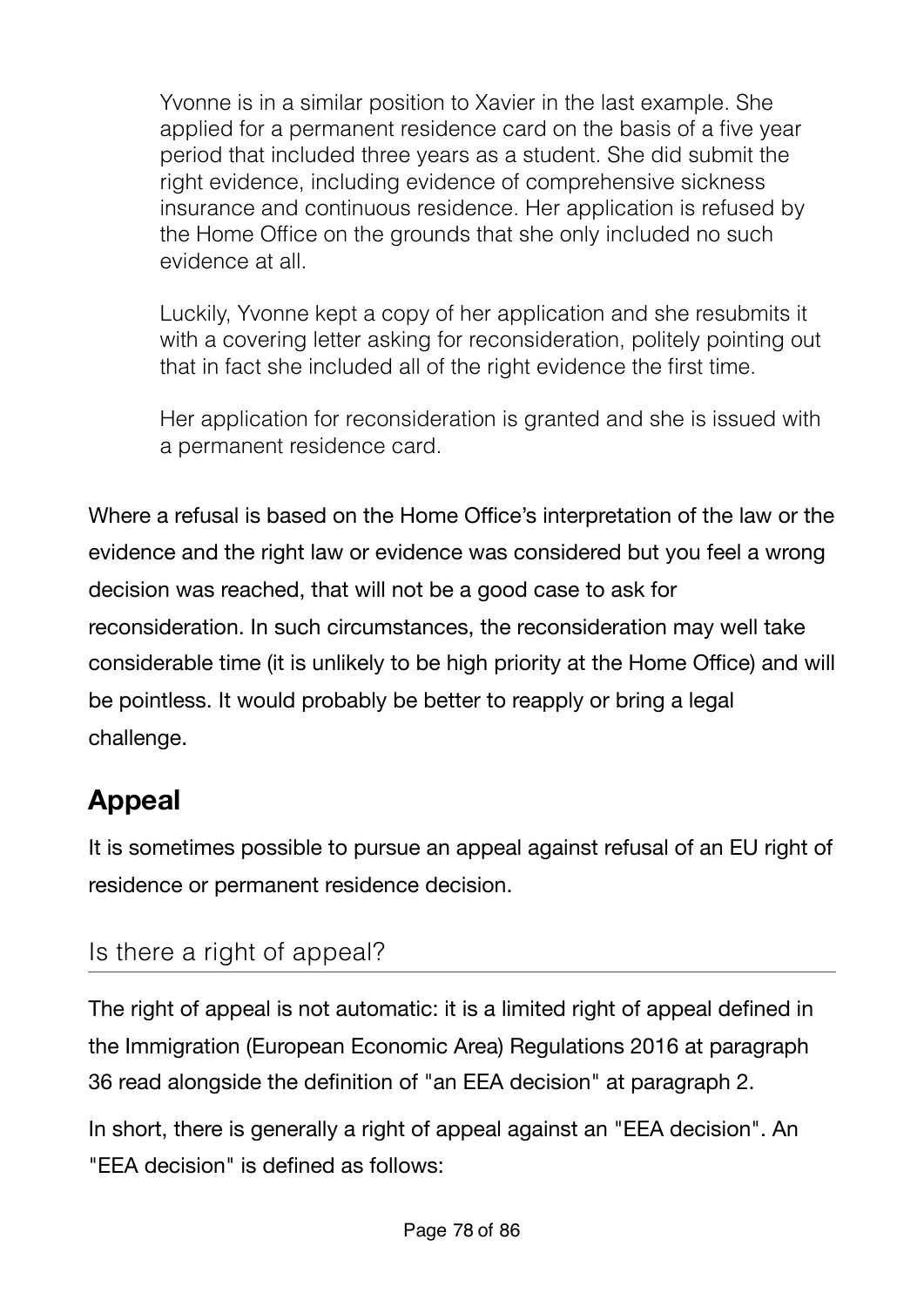*"EEA decision" means a decision under these Regulations that concerns*

*(a) a person's entitlement to be admitted to the United Kingdom;* 

*(b) a person's entitlement to be issued with or have renewed, or not to have revoked, a registration certificate, residence card, derivative residence card, document certifying permanent residence or permanent residence card (but does not include a decision that an application for the above documentation is invalid);* 

*(c) a person's removal from the United Kingdom; or* 

*—* 

*(d) the cancellation, under regulation 25, of a person's right to reside in the United Kingdom,* 

*but does not include a decision to refuse to issue a document under regulation 12(4) (issue of an EEA family permit to an extended family member), 17(5) (issue of a registration certificate to an extended family member) or 18(4) (issue of a residence card to an extended family member), a decision to reject an application under regulation 26(4) (misuse of a right to reside: material change of circumstances), or any decisions under regulation 33 (human rights considerations and interim orders to suspend removal) or 41 (temporary admission to submit case in person)*

On most occasions that an application by an EEA national or family member of an EEA national for a residence or permanent residence document is refused, there will be a right of appeal. There is also generally a right of appeal where an application for a family permit is refused.

However, there is **no right of appeal** against refusal of an application by an extended family member. It was previously thought that there was such a right of appeal but in a case called *Sala (EFMs: Right of Appeal : Albania)* [\[2016\] UKUT 411 \(IAC\)](http://www.bailii.org/uk/cases/UKUT/IAC/2016/411.html) the Upper Tribunal held that this interpretation was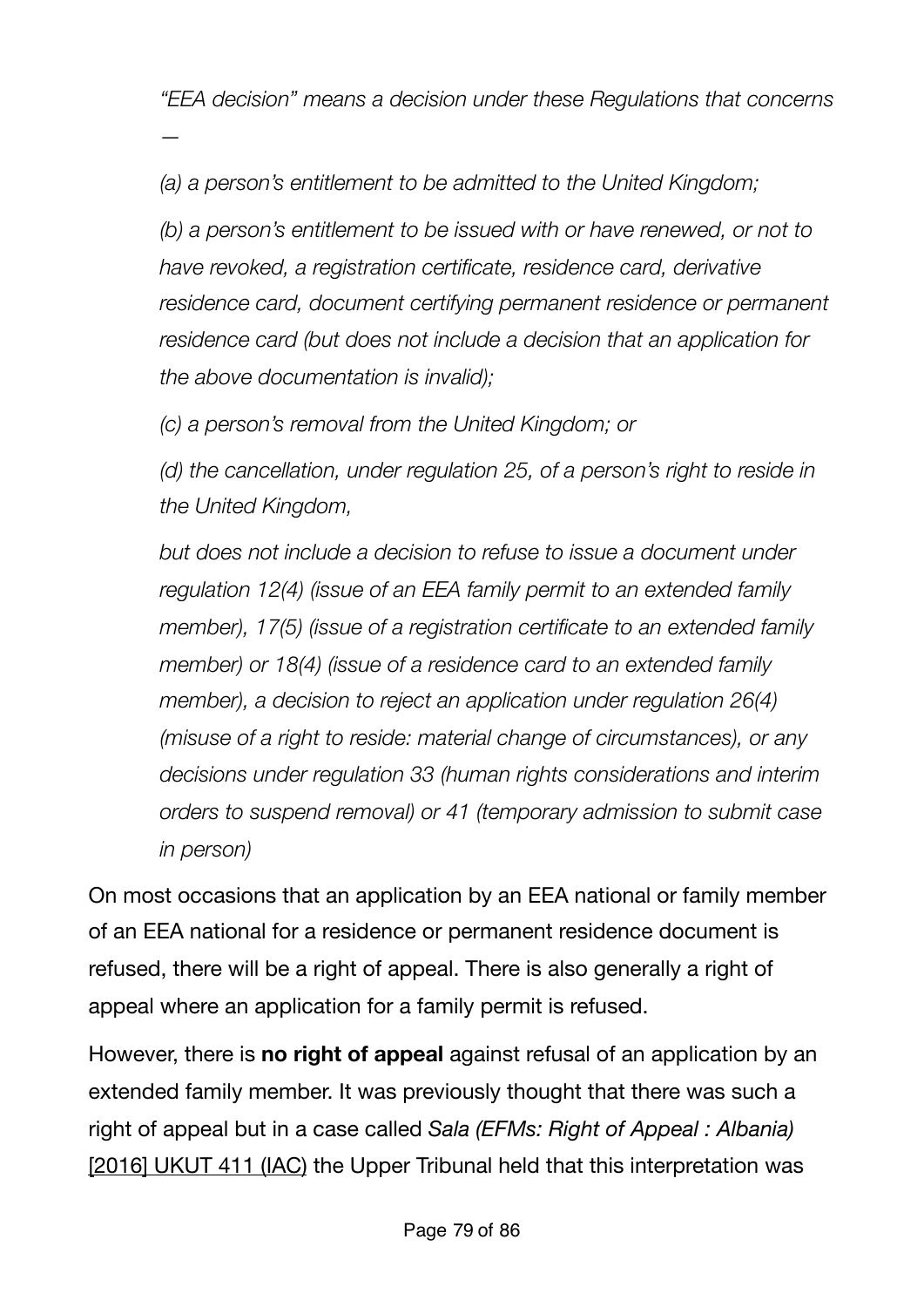wrong and that in fact there is no right of appeal. Where an application by an extended family member is refused, the only available legal challenge is therefore an application for judicial review (see below).

There is also **no right of appeal** in these circumstances (even though it might at first look as if there is a right of appeal):

- 1. Where an EEA national is the applicant and fails to produce a valid national identity card or passport issued by an EEA state.
- 2. Where the applicant claims to be in a durable relationship with an EEA national but fails to produce sufficient evidence to satisfy the Home Office that he or she is in a relationship with the EEA national (although note it does not have to be enough to show a durable relationship, just a relationship).
- 3. Where a non-EEA family member or relative is the applicant and fails to produce a passport and one of an EEA family permit, an EEA residence card from another Member State, proof that he or she is a family member or relative of an EEA national (or in a retained rights case former family member).
- 4. Where a non-EEA national claims to have a derivative right of residence but does not produce a valid national identity card issued by an EEA Member State or a passport and one of an EEA family permit or the types of proof set out at paragraph 26(3A)(b)(i) to (v).
- 5. Where the Home Office certifies that the a ground has already been considered in a previous appeal.

#### Lodging an appeal

If there is a right of appeal (or there may be and the only way to find out is to try lodging one) it can be lodged online or by submitting forms on paper.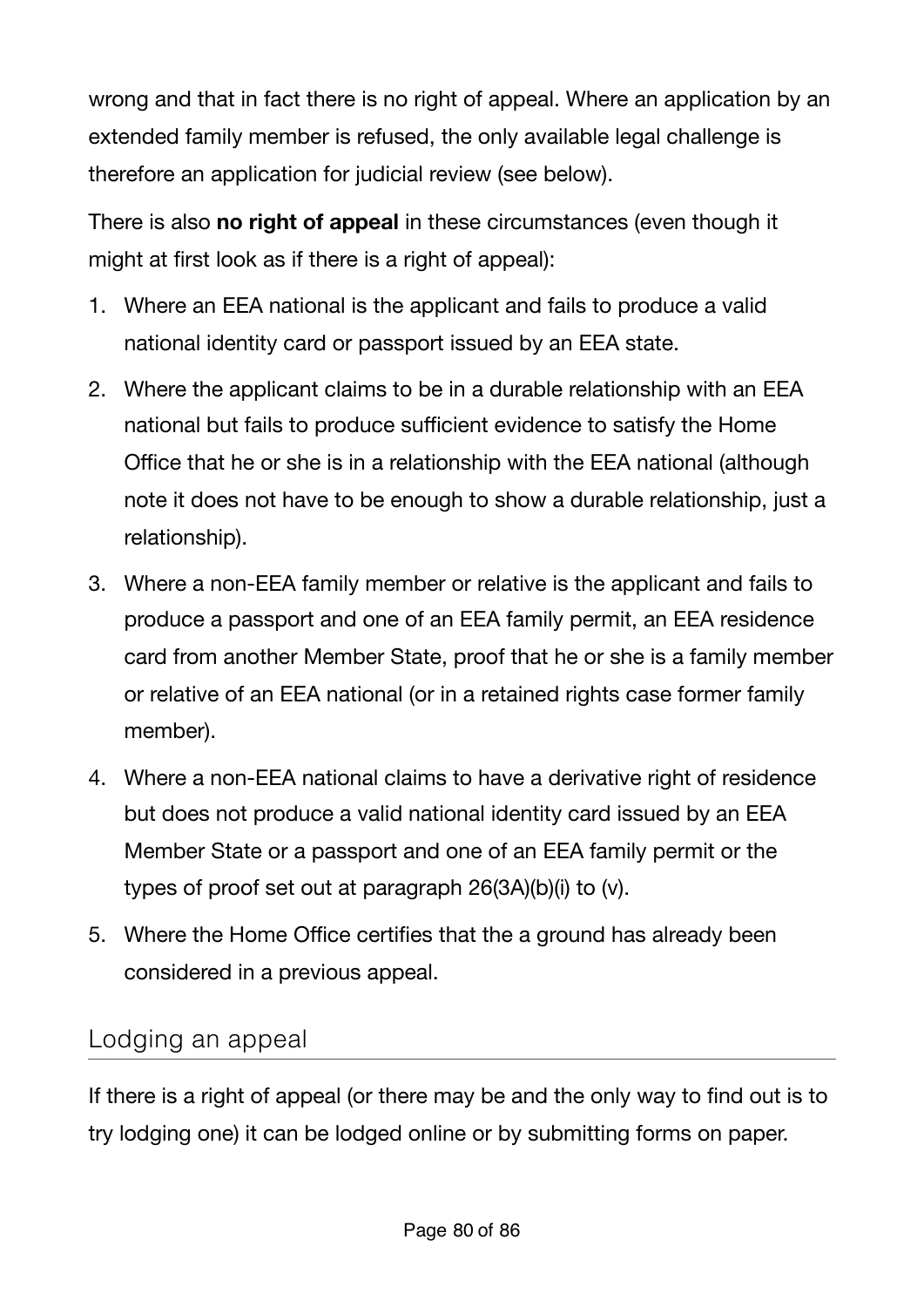The court fee for lodging an appeal is usually £80 for an appeal "on the papers" or £140 for a full oral hearing which the appellant and his or her lawyer, if he or she has one, can attend in person.

An appeal does not need to be paid where the appeal is against a decision to remove an EEA national and/or family member. A refusal of a residence or permanent residence certificate or card will not necessarily be a decision to remove a person, though. The text of the refusal letter needs to be read carefully to see if there is an explicit reference to removal.

If the appeal succeeds, the Home Office will normally be ordered to repay the appeal fee to the appellant.

In most cases applicants ask for an oral hearing so that they can attend the hearing and give evidence and see the judge to present arguments in person. The chances of success are certainly higher that way.

Once the online appeal is submitted it is necessary to physically send to the tribunal the notice of decision and ensure that you make payment. Additional documents can be submitted at that stage if desired and available but most people wait until much closer to their hearing date to submit additional evidence. Part of the appeal process is that the Home Office bundle of documents is received, and at that point the appellant will want to respond to the evidence they rely on.

Appeals can be submitted and paid for online through a [tribunal portal](https://immigrationappealsonline.justice.gov.uk/IACFees/).

You can also lodge an appeal the old fashioned way, on paper. Confusingly, there are seven different forms for different types of appeal, although there are only some which will be relevant in most cases today:

| <b>Number</b> | <b>Title</b>                                                                  | <b>Download</b> |
|---------------|-------------------------------------------------------------------------------|-----------------|
| IAFT-5        | Appeal to the First-Tier Tribunal (Immigration and Asylum Chamber) - Complete | Pdf             |
|               | This Form if You Are Appealing From Inside the United Kingdom and You Have    |                 |
|               | the Right to Do So                                                            |                 |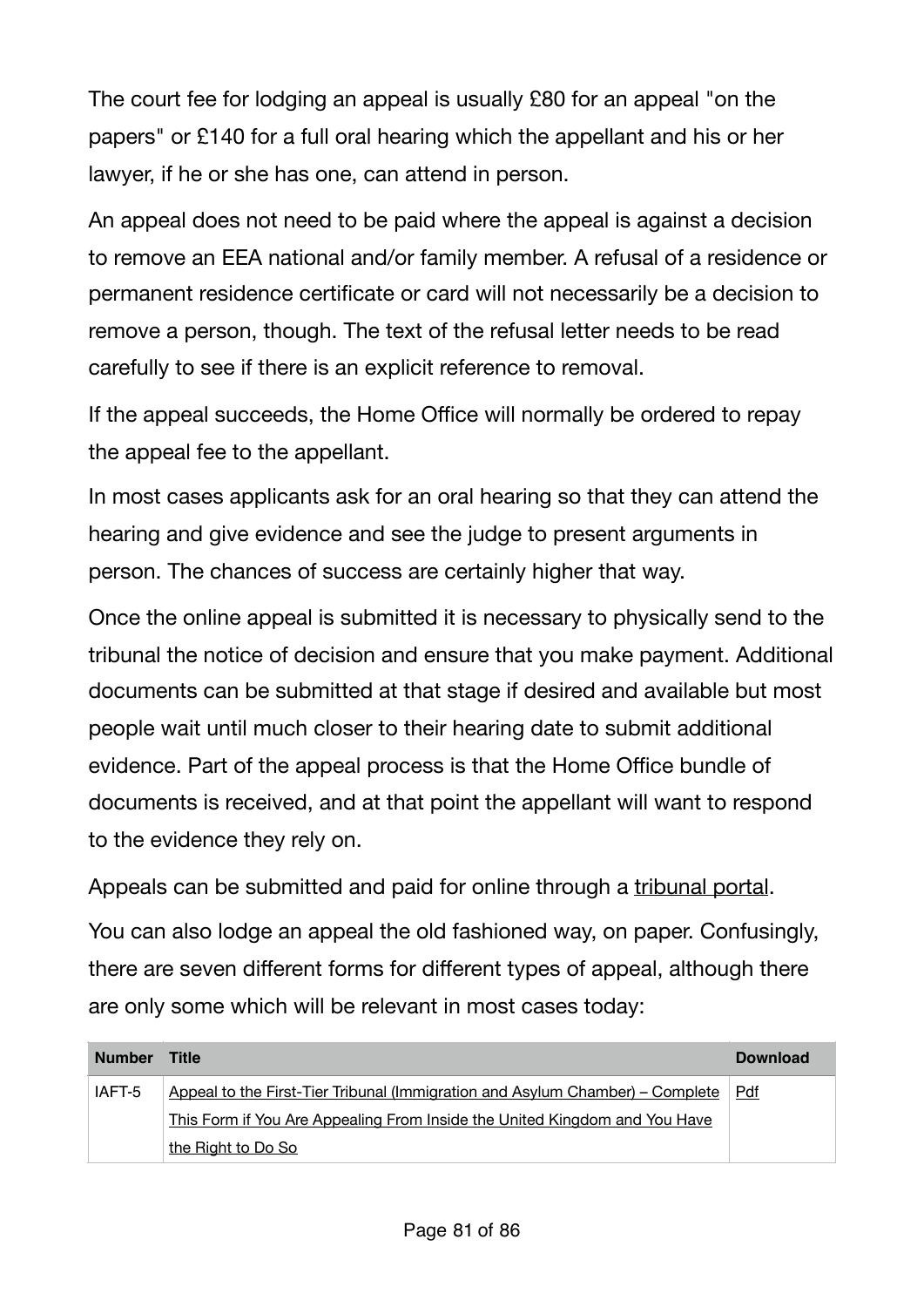| <b>Number</b> | <b>Title</b>                                                                    | <b>Download</b> |
|---------------|---------------------------------------------------------------------------------|-----------------|
| IAFT-5A       | Appeal to the First-tier Tribunal (Immigration and Asylum Chamber) against your | Word            |
|               | Home Office decision                                                            |                 |
| IAFT-6        | Appeal to the First-Tier Tribunal – (Immigration and Asylum Chamber) Against a  | Pdf             |
|               | Decision of an Entry Clearance Officer (ECO)                                    |                 |
| IAFT-7        | Appeal to the First-Tier Tribunal – (Immigration and Asylum Chamber) –          | Pdf             |
|               | Complete This Form if Your Right of Appeal Can Only Be Exercised After          |                 |
|               | Having Left the United Kingdom or You Have Chosen to Leave the United           |                 |
|               | Kingdom Before Exercising Your Right of Appeal                                  |                 |

#### Is the appeal from within the UK or after removal?

Even where there is a right of appeal, the appeal may have to be from outside the UK in certain circumstances.

There will be a right of appeal from within the UK if on arrival the person holds a family permit or EU residence document at the time of the EEA decision or the person can prove he or she is resident in the UK.

Otherwise, the general rule is that appeals will be from outside the UK.

Even where a person whose EEA application is refused **is** resident in the UK, the person can be removed in certain circumstances. For example, where the Home Office refuses an EEA spouse application on the basis that the marriage is one of convenience, the spouse can be removed from the UK even though he or she pursues an appeal against that decision.

There is also provision for appeals against EEA deportation decisions to be pursued from abroad if the Home Office certifies that removal pending the appeal would not cause serious irreversible harm. The person facing deportation would normally be readmitted to the UK for the purpose of attending the hearing of their appeal.

### **Judicial review**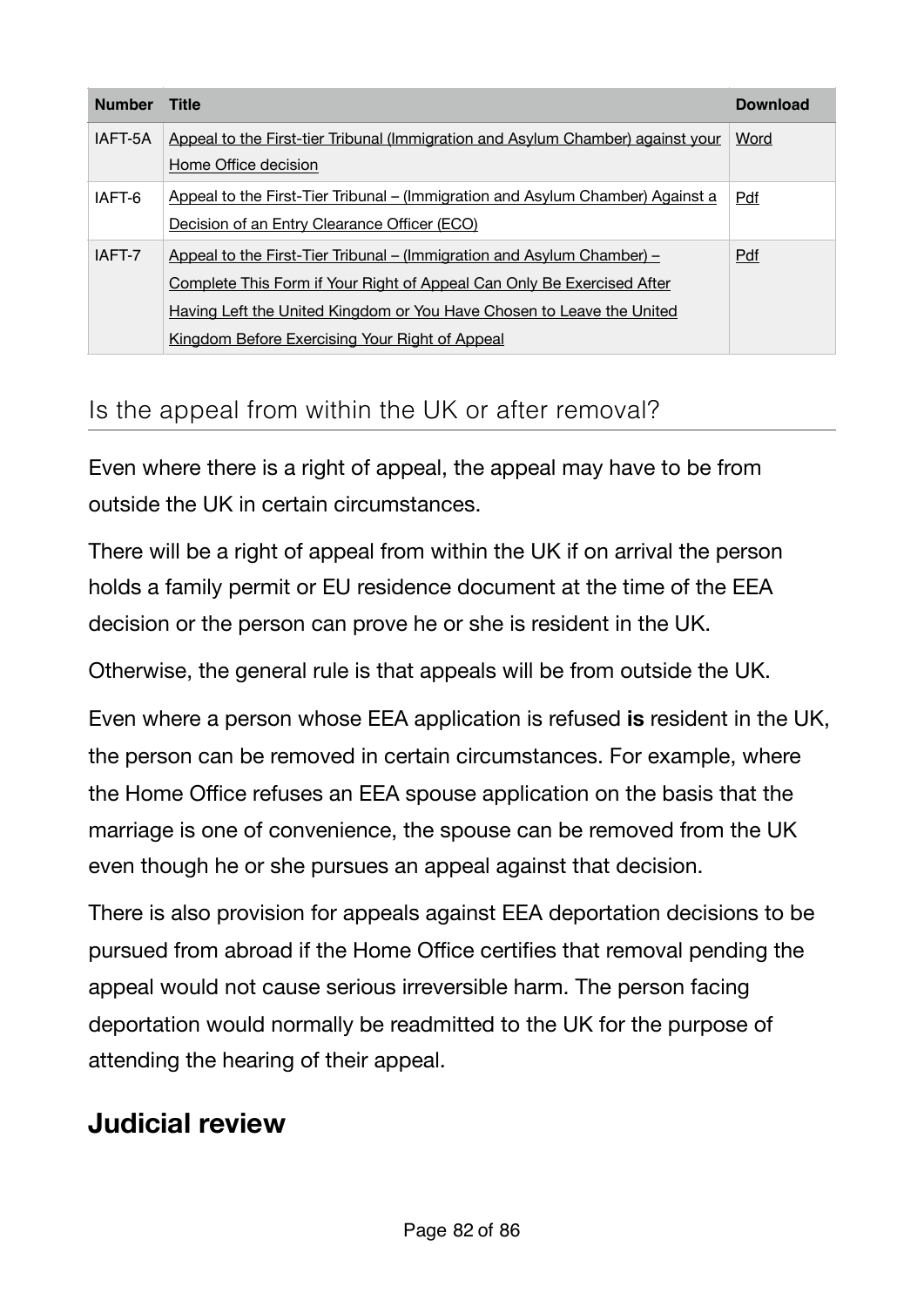Where there is no right of appeal, it is possible instead to pursue an application for judicial review. A judicial review application is made to the High Court or the Upper Tribunal. In immigration cases, including EEA cases, it is usually made to the Upper Tribunal. If uncertain, the allocation [Practice](http://www.judiciary.gov.uk/Resources/JCO/Documents/Practice%20Directions/Tribunals/lcj-direction-jr-iac-21-08-2013.pdf)  [Direction](http://www.judiciary.gov.uk/Resources/JCO/Documents/Practice%20Directions/Tribunals/lcj-direction-jr-iac-21-08-2013.pdf) can be consulted. This sets out which types of judicial review are heard in which court or tribunal.

An application for judicial review is said to be a remedy of last resort. This is because it can only be used where there is no adequate alternative. It is also a stressful, difficult and potentially expensive process.

The process of applying for judicial review of a decision is beyond the scope of this guide. If intending to go down that road, it is important to follow the [pre action protocol for judicial review](http://www.justice.gov.uk/courts/procedure-rules/civil/protocol/prot_jrv) and that the claim form is lodged within 3 months of the decision under challenge. The forms for making an application can all be downloaded for free [here](http://hmctsformfinder.justice.gov.uk/HMCTS/GetLeaflet.do?court_leaflets_id=2841) or located on [http://](http://hmctsformfinder.justice.gov.uk) [hmctsformfinder.justice.gov.uk.](http://hmctsformfinder.justice.gov.uk)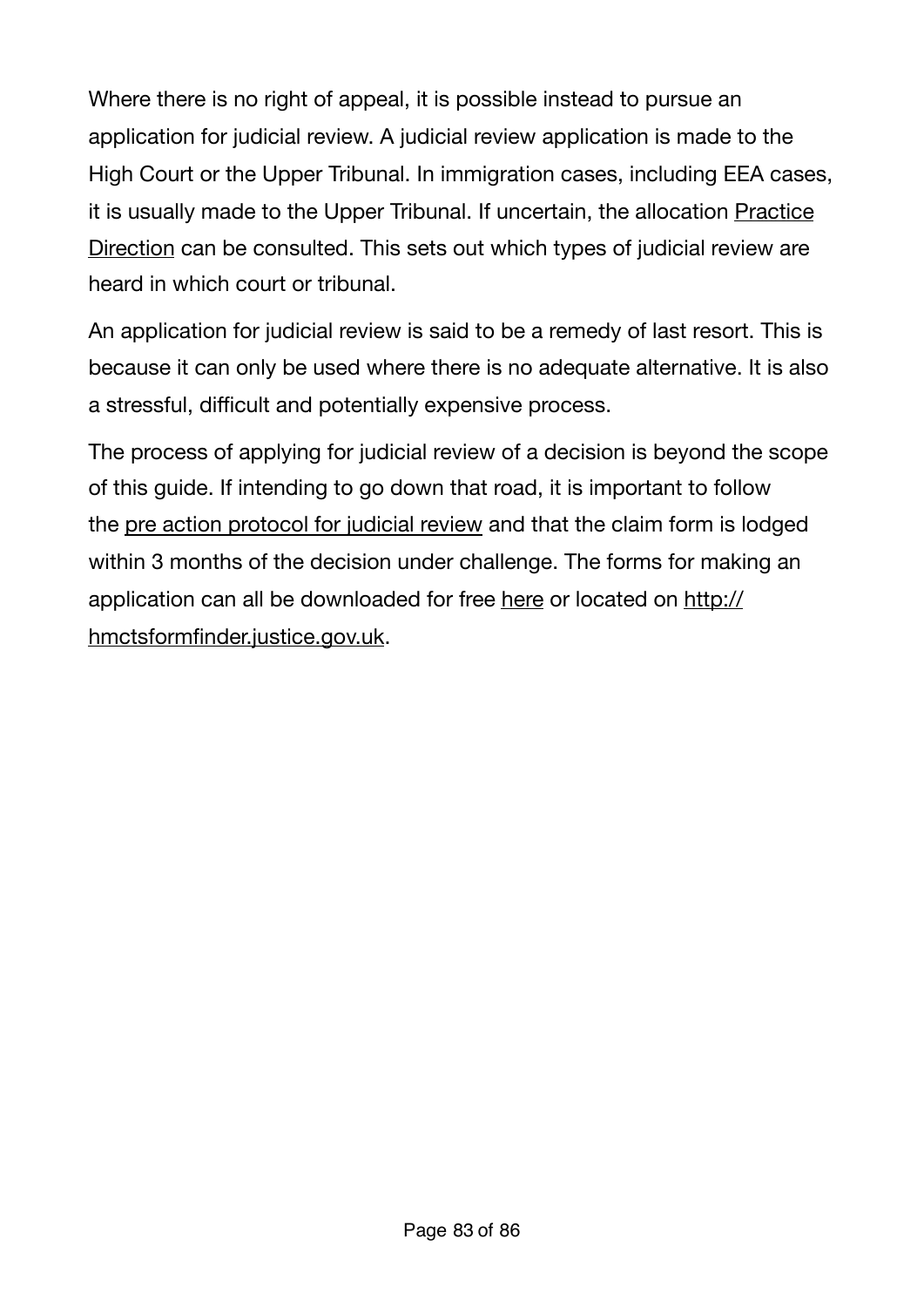### **FURTHER READING AND LINKS**

The various forms and accompanying guidance notes are available here:

- [EEA\(QP\)](https://www.gov.uk/government/publications/apply-for-a-registration-certificate-as-a-qualified-person-form-eea-qp)
- $\cdot$  [EEA\(FM\)](https://www.gov.uk/government/publications/apply-for-a-registration-certificate-or-residence-card-for-a-family-member-form-eea-fm)
- $\cdot$  [EEA\(EFM\)](https://www.gov.uk/government/publications/apply-for-a-registration-certificate-or-residence-card-for-an-extended-family-member-form-eea-efm)
- [EEA\(PR\)](https://www.gov.uk/government/publications/apply-for-a-document-certifying-permanent-residence-or-permanent-residence-card-form-eea-pr)
- Old EEA application quidance
- [Family permit online applications](https://www.gov.uk/family-permit/overview)

There are several sources to which you can turn if you want to learn more about how the Home Office interprets and applies EU free movement law. As well as the Immigration (European Economic Area) Regulations 2016, referred to in this ebook as just "the regulations" or "the UK regulations", the Home Office often issues guidance to its own staff on how to interpret and apply the law. In European immigration cases there are several sources of guidance that are publicly available on the gov.uk website if you know where to look, including:

- [European Casework Instructions](https://www.gov.uk/government/publications/european-casework-instructions)
- [EEA modernised guidance](https://www.gov.uk/government/collections/eea-swiss-nationals-and-ec-association-agreements-modernised-guidance)
- [Caseworker guidance for applications under the Surinder Singh route](https://www.gov.uk/government/publications/caseworker-guidance-for-applications-under-the-surinder-singh-route-from-january-2014)  [from January 2014](https://www.gov.uk/government/publications/caseworker-guidance-for-applications-under-the-surinder-singh-route-from-january-2014)
- [EEA nationals: EUN01](https://www.gov.uk/government/publications/eea-nationals-eun01/eea-nationals-eun01)
- [EEA family permit: EUN02](https://www.gov.uk/government/publications/eea-family-permits-eun02/eea-family-permit-eun02#eun214-can-family-members-of-british-citizens-qualify-for-an-eea-family-permit-surinder-singh-cases)

There is so much guidance issued that some of it is always likely to be out of date and it may even be inconsistent.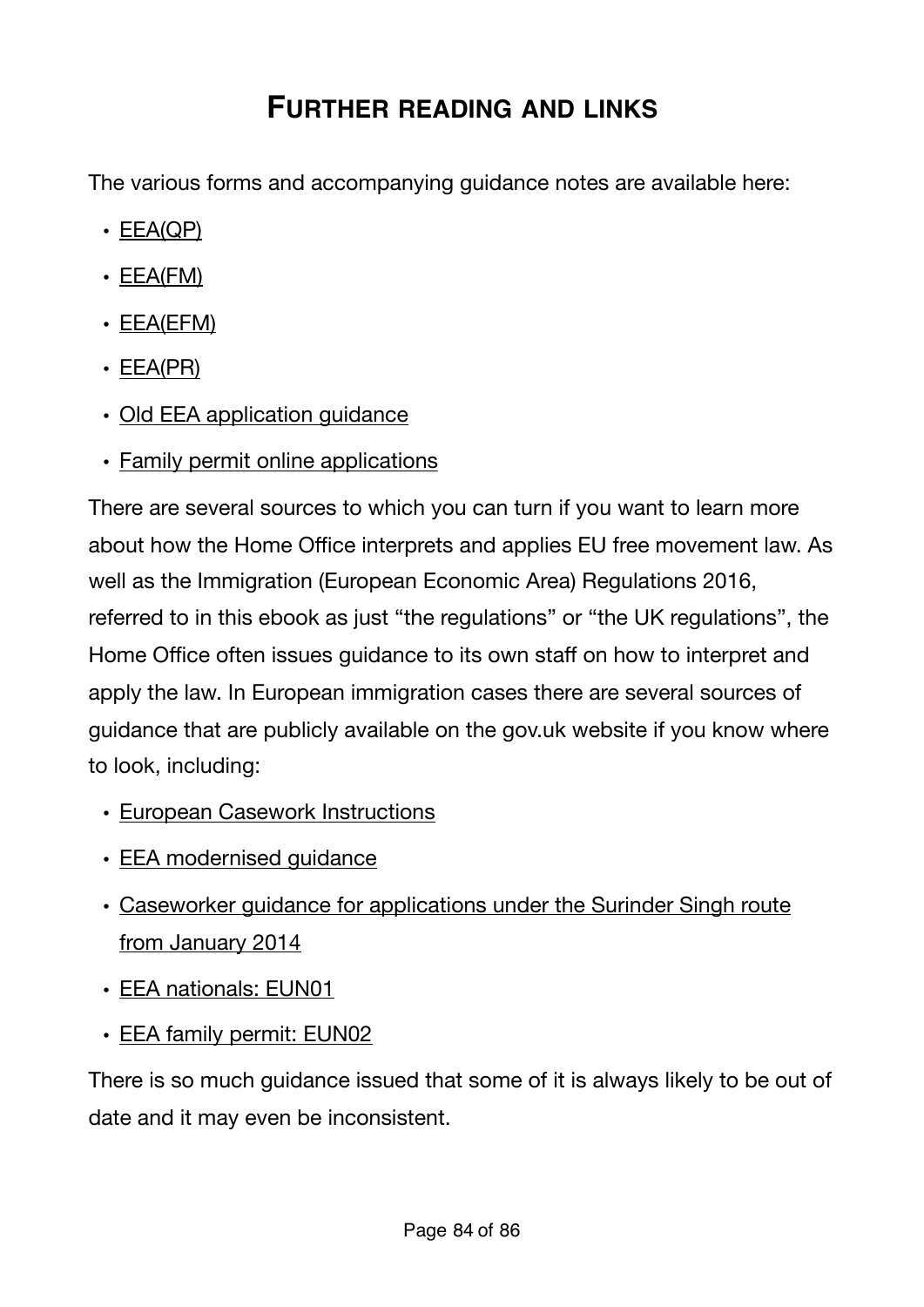# **CONCLUSION**

I hope this ebook has been useful, although I am sorry that you have needed to read it!

EU free movement law is at source user friendly and genuinely facilitates free movement. The Citizens' Directive is short and written in plain English. The UK has in recent years tried hard to undermine it, though, both through complex and convoluted amendments to the implementing UK regulations and through the introduction of unnecessarily and arguably unlawfully complex and intrusive application forms.

Those who try too hard to comply with Home Office expectations and evidential "requirements" in the hope this will reduce their chances of refusal may be in for a nasty surprise; the forms are deliberately designed to gather information and evidence to reveal legally dubious justification for refusals. Such refusals can often be overturned on appeal, but the appeal process is lengthy, stressful and expensive.

Lastly, it would be a mistake to regard the Home Office as a well organised monolith which will produce consistent decisions. Individual immigration officers make decisions and they have quite a lot of individual discretion. To put it another way, even the best prepared application may be unfortunate enough to be decided by a mean minded official who dislikes EU free movement who is having a bad day.

If you have any questions or need help with your application, appeal or application for judicial review then we can offer [assistance via the Free](https://www.freemovement.org.uk/legal-advice/)  [Movement blog](https://www.freemovement.org.uk/legal-advice/). In particular, we offer 30 minute slots of video link advice for £99 where you can ask us anything and we also offer an application checking service starting at £249.